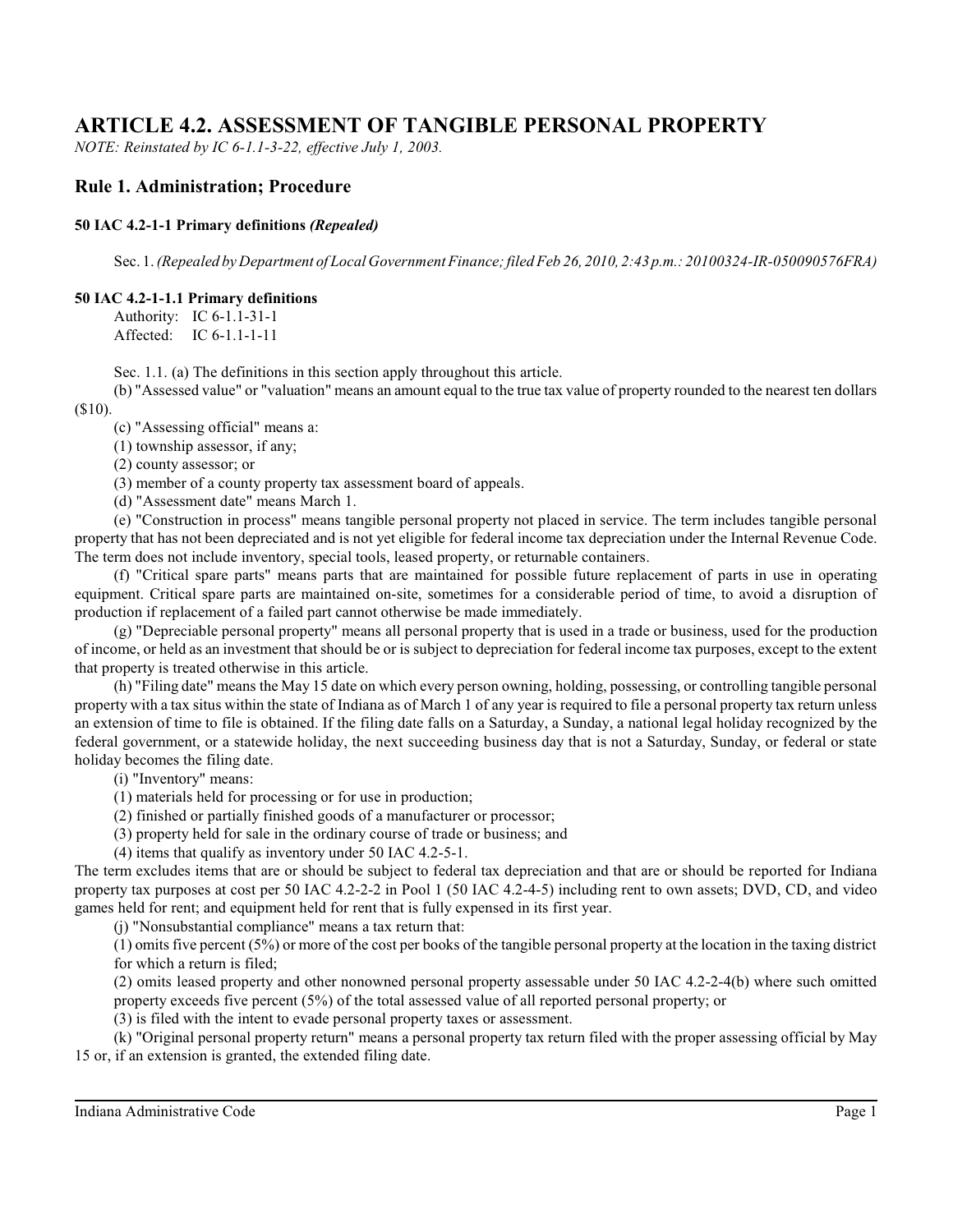(l) "Personal property":

(1) has the meaning set forth in IC 6-1.1-1-11; and

(2) also includes nonautomotive equipment attached to excise vehicles.

(m) "Personal property and real property guide" means a listing of items of machinery, equipment, or structures as to their assessability as real or personal property for Indiana assessment purposes. Generally, if the item is directly used for manufacturing or a process of manufacturing, it is to be considered as personal property. If the item is land or a building improvement, it is to be considered as real property.

(n) "Placed in service" means the asset is ready and available for a specific use whether in a trade or business, the production of income, or a tax exempt activity. An asset is assessed until it is retired fromservice. An asset is retired property fromservice when it is permanently withdrawn from use by:

(1) sale or exchange of the property;

(2) conversion to personal use;

(3) abandonment;

(4) transfer to a supply or scrap account; or

(5) property is destroyed.

(o) "Special tools" includes, but is not limited to, tools, dies, jigs, fixtures, gauges, molds, and patterns acquired or made for the production of products or product models which are of such specialized nature that their utility generally ceases with the modification or discontinuance of such products or product models. Those items of "special tools" being manufactured or built for sale or lease to another person must be valued as inventory pursuant to 50 IAC 4.2-5.

(p) "State board of tax commissioners" means the department of local government finance.

(q) "Tax rate" means a tax rate that is levied at a rate of tax per one hundred dollars (\$100) of assessed valuation by each taxing district.

(r) "Tax payment date" means property taxes that are based on the amount of the March 1 assessment for a given year and are due in two (2) equal installments on May 10 and November 10 of the following year. If any due date falls on a Saturday, a Sunday, a national legal holiday recognized by the federal government, or a statewide holiday, the next succeeding business day that is not a Saturday, Sunday, or federal or state holiday becomes the due date.

(s) "Taxing district" means an area within a township having tax levies and rates different fromthe tax levies and ratesin other areas within the same township.

(t) "True tax value" as used in this article means the resultant value of property determined in accordance with the rules issued by the department, exclusive of those portions of the rules related to determining assessed value. *(Department of Local Government Finance; 50 IAC 4.2-1-1.1; filed Feb 26, 2010, 2:43 p.m.: 20100324-IR-050090576FRA)*

## **50 IAC 4.2-1-2 Powers and duties of the department of local government finance**

Authority: IC 6-1.1-31-1 Affected: IC 6-1.1

Sec. 2. The department of local government finance (hereafter department) is responsible under Indiana law for promulgating rules, appraisal manuals, bulletins, directives, returns, and forms to govern the assessment of personal property subject to the ad valorem (tax on value) property tax. Duly appointed personnel of the department have the responsibility for holding hearings and recommending changes in the assessment of the taxpayer's property. The department may reconsider the evidence submitted at the original hearing or consider additional information submitted subsequent to the original hearing. The department has the administrative authority to determine the final assessment of personal property. *(Department of Local Government Finance; 50 IAC 4.2-1-2; filed Dec 7, 1988, 9:35 a.m.: 12 IR 819, eff Mar 1, 1989; reinstated by IC 6-1.1-3-22, eff Jul 1, 2003; filed Feb 26, 2010, 2:43 p.m.: 20100324-IR-050090576FRA)*

## **50 IAC 4.2-1-3 All property taxable**

Authority: IC 6-1.1-31-1 Affected: IC 6-1.1-1; Article 10, Section 1 of the Constitution of the State of Indiana

Sec. 3. Unless specifically exempted by law, generally, all property shall be taxed as personal property, real property, public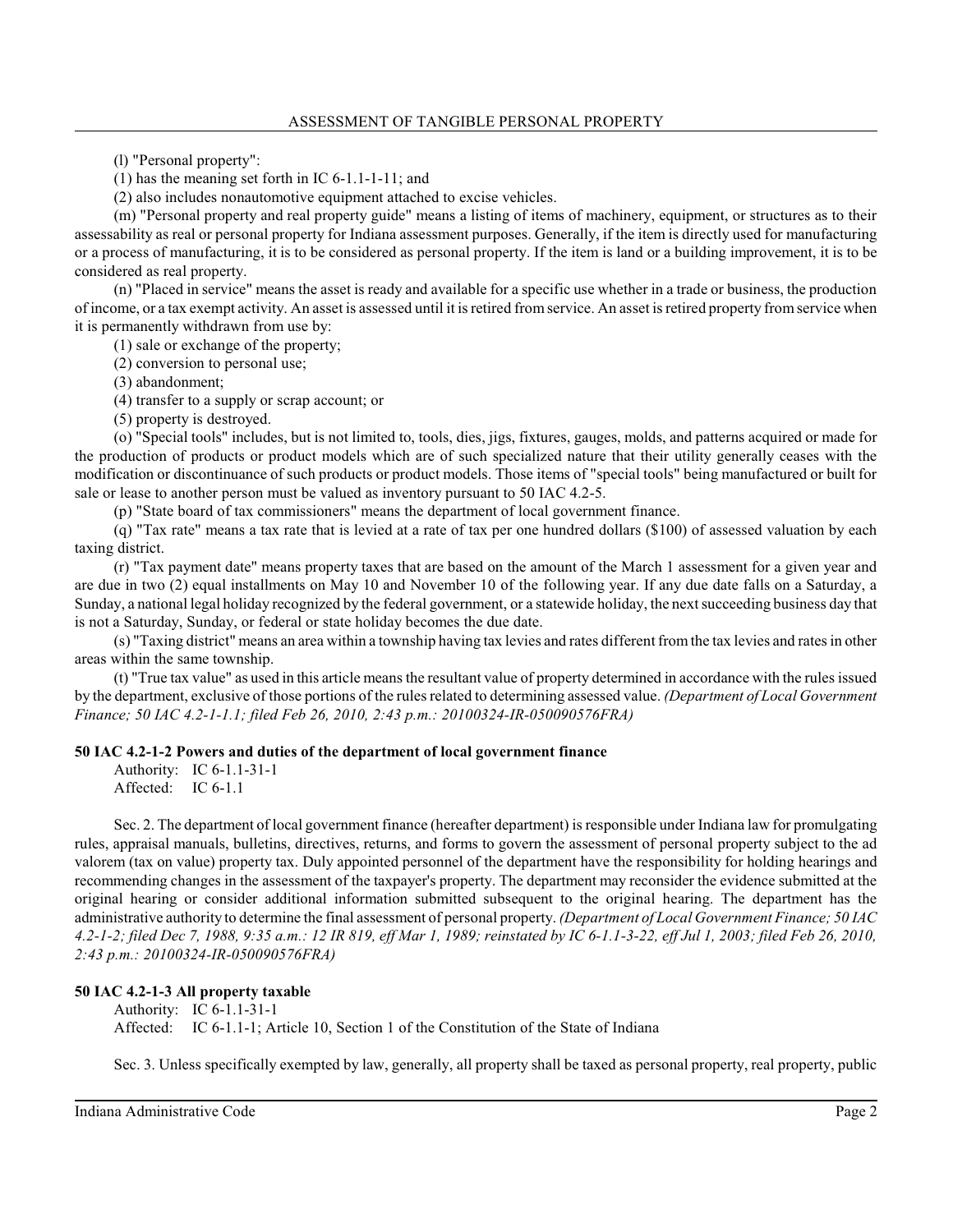utility, commercial vessel, mobile home, motor vehicle excise, aircraft excise, intangible, orsubject to the bank tax act. *(Department of Local Government Finance; 50 IAC 4.2-1-3; filed Dec 7, 1988, 9:35 a.m.: 12 IR 820, eff Mar 1, 1989; reinstated by IC 6-1.1-3- 22, eff Jul 1, 2003; filed Feb 26, 2010, 2:43 p.m.: 20100324-IR-050090576FRA)*

### **50 IAC 4.2-1-4 Amendments to rules**

Authority: IC 6-1.1-31-1 Affected: IC 4-22-2

Sec. 4. This article may be amended in whole or in part at the discretion of the department. The procedure for the amendment is specified in IC 4-22-2 and IC 6-1.1-32-8 *[IC 6-1.1-32 was repealed by P.L.41-1993, SECTION 53, effective July 1, 1993.]*, which provide as follows:

(1) A notice shall be published in a newspaper of general circulation printed and published in Marion County, Indiana, in the Indiana Register at least twenty-one (21) days prior to the date set for a hearing which states the time and place of said hearing and will indicate the subject matter of the rules or amendments. In addition to the notice as prescribed above, copies of such proposals shall be forwarded to the members of the advisory council, all duly elected members of the Indiana General Assembly, and to all county and township assessors not serving as members on the advisory council, together with any supporting data or statistical matter, at least twenty-one (21) calendar days prior to the public hearing required by law to be held on the same. Members of the advisory council shall, before or at the public hearing, make their views known in writing to the department, with respect to such proposals. All commentary, opinions, judgments, and similar statements made by members of the advisory council shall be public records and shall be maintained as such by the department.

(2) Five (5) copies of the proposed amendment shall be on file in the office of the department in Indianapolis and two (2) copies shall be delivered to the legislative council, after the notice pursuant to subdivision (1) is given, for any interested party to review.

(3) A hearing will be held on the date indicated in the notice to provide any interested party or attorney for any interested party an opportunity to present facts, arguments, views, or written data relevant to the proposed amendments.

(4) Six (6) copies of the rule or rules or amendment or amendments will be submitted to the attorney general for approval as to legality and, when so approved, to the governor for approval.

(5) The original and one (1) copy of the approved amendments must be filed with the secretary of state and one (1) duplicate approved copy must be filed with the legislative council. The rule or amendment shall be effective thirty (30) days from the date and time filed with the secretary of state.

*(Department of Local Government Finance; 50 IAC 4.2-1-4; filed Dec 7, 1988, 9:35 a.m.: 12 IR 820, eff Mar 1, 1989; reinstated by IC 6-1.1-3-22, eff Jul 1, 2003; filed Feb 26, 2010, 2:43 p.m.: 20100324-IR-050090576FRA)*

### **50 IAC 4.2-1-5 Instructional bulletins**

Authority: IC 6-1.1-31-1 Affected: IC 6-1.1-35-1

Sec. 5. (a) The department may issue instructional bulletins. The instructional bulletins, designated I-09-1, I-09-2, etc., are used to instruct taxing officials of their duties and provide administrative forms to be used by taxpayers, local and county officials as required by the various rules of the department. These instructional bulletins are effective for the year designated and will remain in effect for subsequent tax years unless specifically rescinded or revised by subsequent directives or instructional bulletins.

(b) Copies of instructional bulletins issued pursuant to this article may be obtained for a fee of twenty-five cents (\$.25) per page plus mailing costs by contacting:

Department of Local Government Finance Assessment Division

100 North Senate, Room N1058

Indianapolis, IN 46204

*(Department of Local Government Finance; 50 IAC 4.2-1-5; filed Dec 7, 1988, 9:35 a.m.: 12 IR 820, eff Mar 1, 1989; reinstated by IC 6-1.1-3-22, eff Jul 1, 2003; filed Feb 26, 2010, 2:43 p.m.: 20100324-IR-050090576FRA)*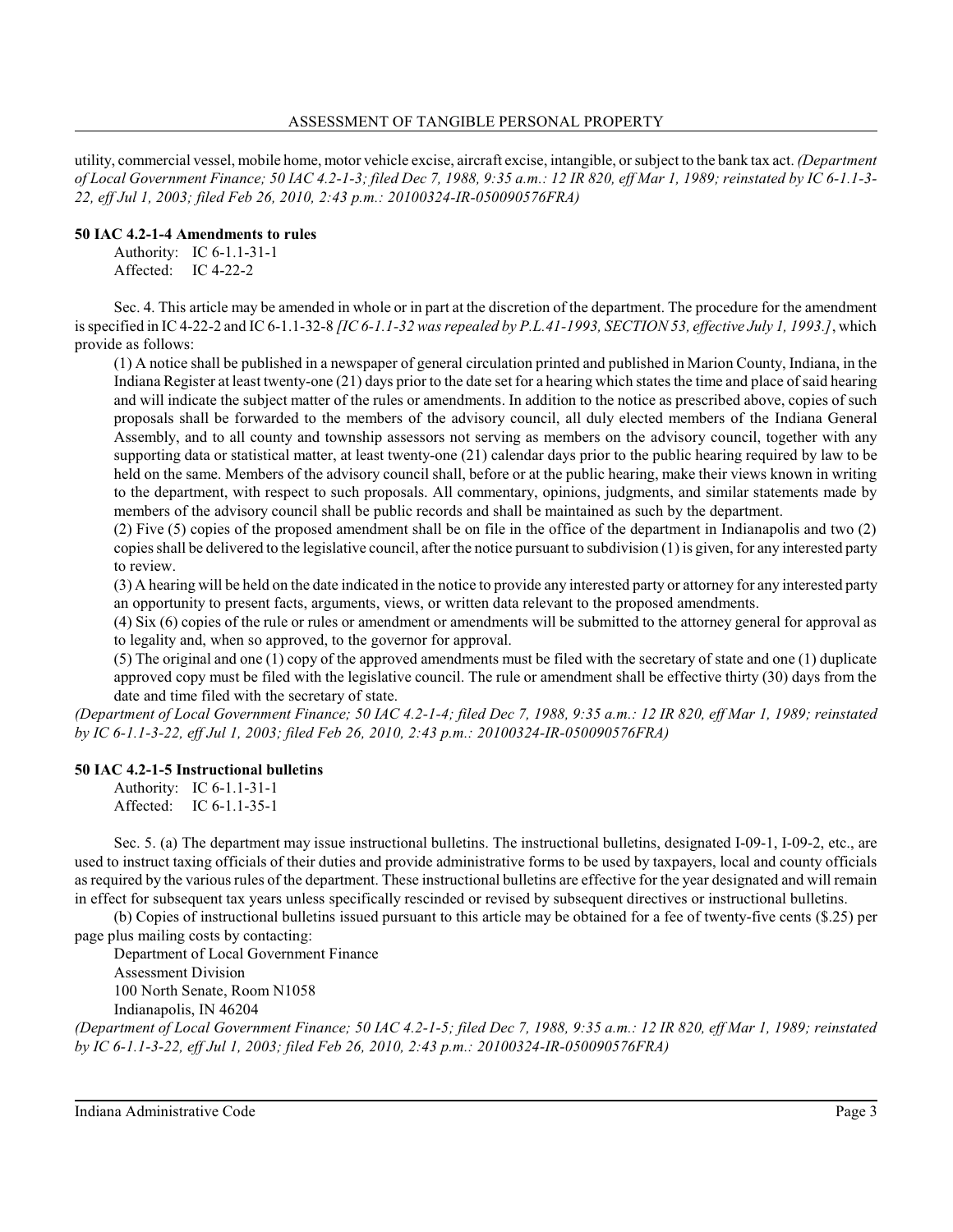## **50 IAC 4.2-1-6 Administrative adjudications by the department; effect**

Authority: IC 6-1.1-31-1 Affected: IC 4-21.5

Sec. 6. (a) The department may, at its discretion, issue an administrative adjudication determination on the ad valorem tax consequences of a taxpayer's proposed transaction or unusual circumstances prior to the filing date of May 15 for the assessment year in question. If the taxpayer has received an extension for filing from the assessor, the date shown in the assessor's letter of extension will be the date used in this section. This administrative adjudication determination will be effective only for the tax year designated in the determination.

(b) The taxpayer should make a written request not later than March 31 of the assessment year in question stating all the facts and circumstances that affect the transaction on which a determination is requested.

(c) The administrative adjudication determination as issued by the department will be in writing and executed by the department.

(d) Reliance. The taxpayer may rely upon the administrative adjudication determination for the tax year designated. The administrative adjudication determination as granted is conditioned upon the following:

(1) That the facts and circumstances as submitted by the taxpayer are representative of the facts and circumstances that actually exist.

(2) That all of the facts and circumstances related to the transaction have been disclosed to the department. *(Department of Local Government Finance; 50 IAC 4.2-1-6; filed Dec 7, 1988, 9:35 a.m.: 12 IR 821, eff Mar 1, 1989; reinstated by IC 6-1.1-3-22, eff Jul 1, 2003; filed Feb 26, 2010, 2:43 p.m.: 20100324-IR-050090576FRA)*

### **50 IAC 4.2-1-7 Practice before state board** *(Repealed)*

Sec. 7. *(Repealed by Department of Local GovernmentFinance; filed Feb 26, 2010, 2:43 p.m.: 20100324-IR-050090576FRA)*

## **Rule 2. Filing Requirements**

#### **50 IAC 4.2-2-1 Place of filing; assessment**

Authority: IC 6-1.1-31-1 Affected: IC 6-1.1

Sec. 1. (a) A personal property tax return must be filed in each taxing district where property has a tax situs subject to the qualifications contained in this article. A return may cover all business locations in a single taxing district. However, if the property is located in two (2) or more taxing districts within the same township, a separate return must be filed reporting the property in each of the taxing districts.

(b) Personal property that is owned by a person who is a resident of this state shall be assessed at the place where the owner is a resident except where personal property has a tax situs on the assessment date at another location in the state and the property is regularly used or permanently located, in which instance the assessment shall be made in such location.

(c) Personal property that is owned by a person who is a nonresident of this state shall be assessed at the place where the owner's principal office within this state is located, except where personal property has a tax situs on the assessment date at another location within the state where it is regularly used or permanently located. In such an instance, the return or returns should be filed in the taxing district where the property is permanently located or regularly used. When the owner does not have a principal office in the state, the property will be assessed where located on the assessment date.

(d) To the extent that residence determines the place of assessment of personal property held by a fiduciary in their fiduciary capacity, the residence of the fiduciary shall govern, except that in the assessment of personal property of an estate of a deceased person, the actual residence in this state of the deceased person immediately before death shall be applicable until such property has been distributed.

(e) Questions regarding proper place of assessment. If a controversy arises concerning the appropriate taxing district for assessing personal property, the determination made as follows shall be summary and final:

(1) The county assessor shall determine the correct taxing district for assessment purposes if a question arises as to the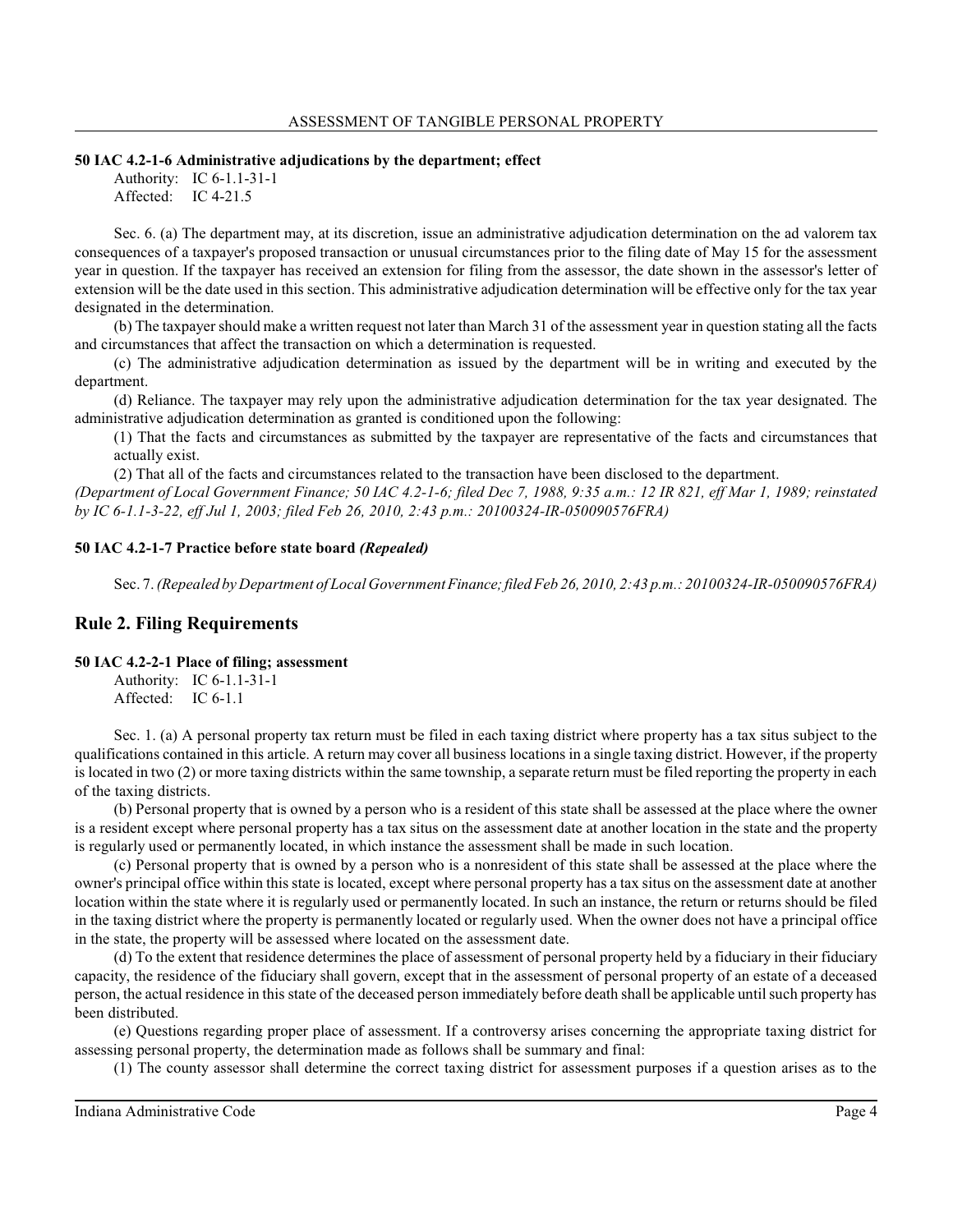appropriate taxing district within the county.

(2) The department shall determine the proper county for assessment if the question arises as to which county within the state is the proper tax situs.

*(Department of Local Government Finance; 50 IAC 4.2-2-1; filed Dec 7, 1988, 9:35 a.m.: 12 IR 821, eff Mar 1, 1989; reinstated by IC 6-1.1-3-22, eff Jul 1, 2003; filed Feb 26, 2010, 2:43 p.m.: 20100324-IR-050090576FRA)*

#### **50 IAC 4.2-2-2 Who must file**

Authority: IC 6-1.1-31-1 Affected: IC 6-1.1-2-4; IC 6-1.1-3-7

Sec. 2. Every person, including any firm, company, partnership, association, corporation, fiduciary, or individual owning, holding, possessing, or controlling personal property with a tax situs within the state on March 1 of any year is required to file a personal property tax return on or before May 15 of that year unless an extension of time to file a return is obtained pursuant to section 3 of thisrule. The obligation to file a return is not diminished or affected by the failure of an assessor to deliver or mail forms to a taxpayer. It is the responsibility of the taxpayer to obtain forms from the assessor and file a timely return in compliance with this article. *(Department of Local Government Finance; 50 IAC 4.2-2-2; filed Dec 7, 1988, 9:35 a.m.: 12 IR 822, eff Mar 1, 1989; reinstated by IC 6-1.1-3-22, eff Jul 1, 2003)*

### **50 IAC 4.2-2-3 Extension of time to file returns**

Authority: IC 6-1.1-31-1 Affected: IC 6-1.1-3-7

Sec. 3. (a) The township assessor, if any, or the county assessor may grant an extension of not more than thirty (30) days (to June 14) provided an extension is requested in writing prior to May 15 of the current year. The application must clearly state the reason for the request.

(b) The request must be made to the assessor with whom the return should be filed. The assessor may, at their discretion, approve or disapprove the request in writing. The approved request or a copy must be attached to each taxpayer's return required to be filed. *(Department of Local Government Finance; 50 IAC 4.2-2-3; filed Dec 7, 1988, 9:35 a.m.: 12 IR 822, eff Mar 1, 1989; reinstated by IC 6-1.1-3-22, eff Jul 1, 2003; filed Feb 26, 2010, 2:43 p.m.: 20100324-IR-050090576FRA)*

### **50 IAC 4.2-2-3.1 Single return**

Authority: IC 6-1.1-31-1 Affected: IC 6-1.1-3-7; IC 6-1.1-37-7

Sec. 3.1. (a) If:

(1) a taxpayer has personal property subject to assessment in more than one (1) township in a county; and

(2) the total assessed value of the personal property in the county is less than one million five hundred thousand dollars  $($1,500,000);$ 

the taxpayer filing a return shall file a single return with the county assessor and attach a schedule listing, by township, all the taxpayer's personal property and the property's assessed value. The taxpayer shall provide the county assessor with the information necessary for the county assessor to allocate the assessed value of the taxpayer's personal property among the townships listed on the return, including the street address, the township, and the location of the property.

(b) The county assessor shall provide to each affected township assessor, if any, in the county all information filed by a taxpayer under subsection (a) that affects the township.

(c) The county assessor may refuse to accept a personal property tax return that does not comply with subsection (a). For purposes of IC 6-1.1-37-7, a return to which subsection (a) applies is deemed filed on the date it is filed with the county assessor with the schedule required by subsection (a) attached. *(Department of Local Government Finance; 50 IAC 4.2-2-3.1; filed Feb 26, 2010, 2:43 p.m.: 20100324-IR-050090576FRA)*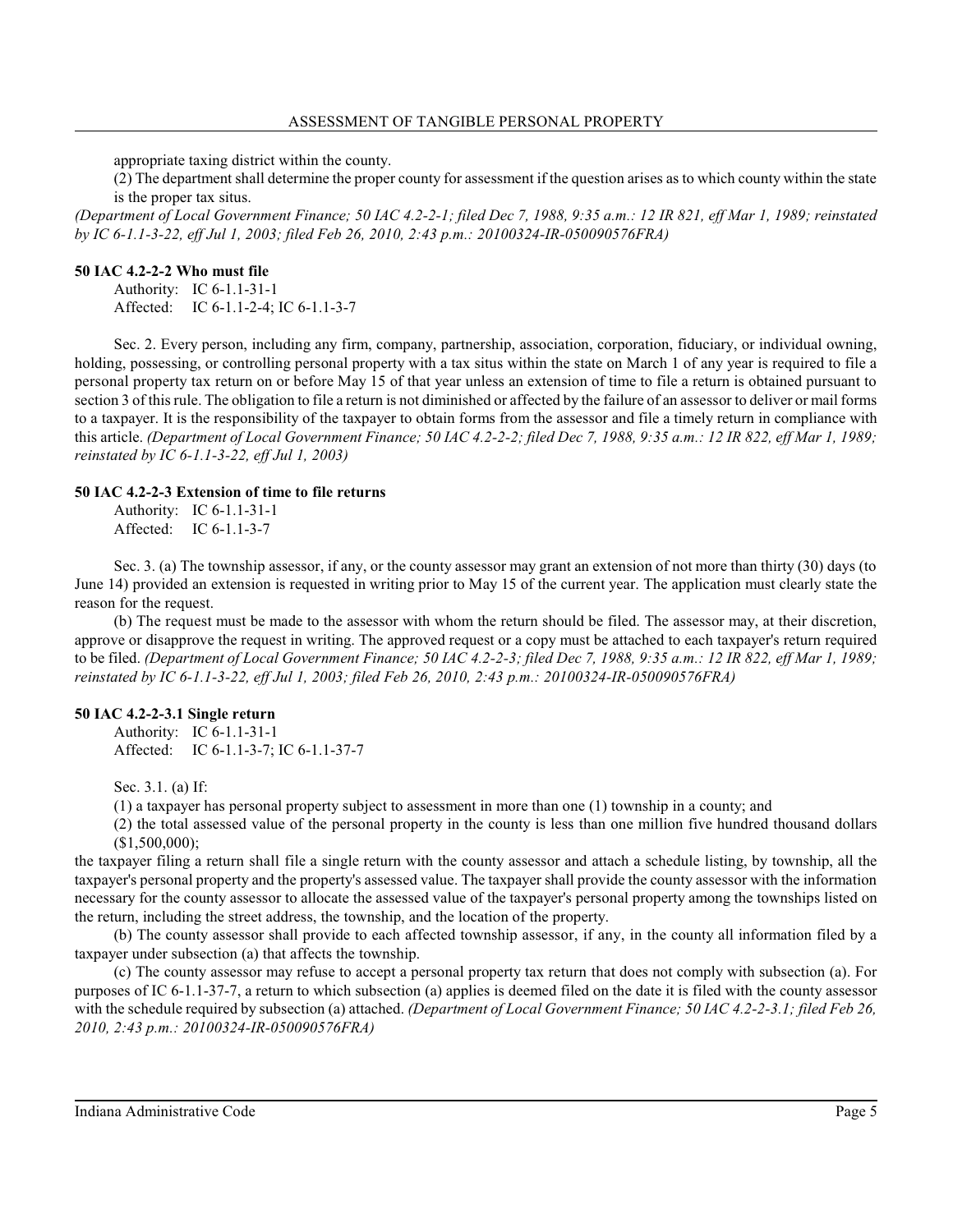## **50 IAC 4.2-2-4 Liability**

Authority: IC 6-1.1-31-1 Affected: IC 6-1.1-3-7

Sec. 4. (a) The owner of any personal property on the assessment date of a year is liable for the taxes imposed for that year on the property. The owner of any personal property is generally the holder of legal title except when:

(1) title passes on March 1 of any year, only the person last obtaining title on said date shall be deemed to have title on March 1; and

(2) personal property is security for a debt and the debtor is in possession of such property, such debtor shall be deemed to be the owner.

(b) Possessory interests. A person holding, possessing, or controlling any personal property on the assessment date of a year is liable for the taxes imposed for that year on the property unless they establish that the property is being assessed and taxed in the name of owner, or the owner is liable for the taxes under a contract with that person and that person files a correct Form 103-N (section 9 of this rule) supplemental information return on or before the due date (May 15 with extension). When a person other than the owner pays any property taxes as required by this section, that person may recover the amount paid from the owner unless the parties have agreed to other terms in a contract.

(c) The assessor shall assess the taxable property in the name of the owner of the property to the extent the owner has been identified. A person holding, possessing, controlling, or occupying any personal property on the assessment date of the year is liable for the taxes imposed for that year on the property unless they establish that the property is being assessed and taxed in the name of the owner or the owner is liable for the taxes under contract with that person and that person files a correct Form 103-N (section 9 of thisrule) supplemental information return on or before the due date (May 15 with extension). *(Department of Local Government Finance; 50 IAC 4.2-2-4; filed Dec 7, 1988, 9:35 a.m.: 12 IR 822, eff Mar 1, 1989; reinstated by IC 6-1.1-3-22, eff Jul 1, 2003; filed Feb 26, 2010, 2:43 p.m.: 20100324-IR-050090576FRA)*

## **50 IAC 4.2-2-5 Full disclosure**

Authority: IC 6-1.1-31-1 Affected: IC 6-1.1-3-7

Sec. 5. (a) The taxpayer shall, in completing the return, make a full and complete disclosure of such information as may be required by the department, relating to the value, nature, and location of all the personal property of which the taxpayer was the owner or which the taxpayer held, possessed, or controlled, in any capacity whatsoever, on the assessment date of the current year.

(b) The owner of any personal property subject to assessment and taxation on the assessment date has the responsibility for reporting such property for assessment and taxation on their personal property tax return on Form 102 or Form 103 (section 9 of this rule), in the taxing district where the property had a tax situs as of the assessment date. In addition to the above reporting requirement, the owner of property, under circumstances in which possession is transferred to another person, but ownership is retained, shall be required to furnish in the taxing district where the property is located a complete listing on Form 103-O (section 9 of this rule), of such property showing the name and address of the person or persons in possession, model, description, location, quantities, date of installation, and value per this article reported for assessment and taxation in order to provide a means of verification and cross reference by the assessing official or officials that all property is being properly reported for assessment and taxation. (See special instructions in 50 IAC 4.2-8 for reporting leased personal property.)

(c) The person holding, possessing, or controlling any tangible property in any capacity, which personal property is subject to taxation under this rule, is required to file and attach with the return a complete listing on Form 103-N (section 9 of this rule), of all not owned property. The listing is to be filed in the taxing district where the property is located and must include the name and address of the owner, model, description, location, quantities on hand, date of installation, value (if known) per this article and any other information requested on the appropriate form. (See special instructions in 50 IAC 4.2-8 for reporting leased personal property.)

(d) A Form 103-N (section 9 of this rule), is required to be filed by the possessor even if the owner is liable for the taxes under a contract to assure that the assessing official hasthe necessary information to correctly assessthe property in question. *(Department of Local Government Finance; 50 IAC 4.2-2-5; filed Dec 7, 1988, 9:35 a.m.: 12 IR 823, eff Mar 1, 1989; reinstated by IC 6-1.1-3- 22, eff Jul 1, 2003; filed Feb 26, 2010, 2:43 p.m.: 20100324-IR-050090576FRA)*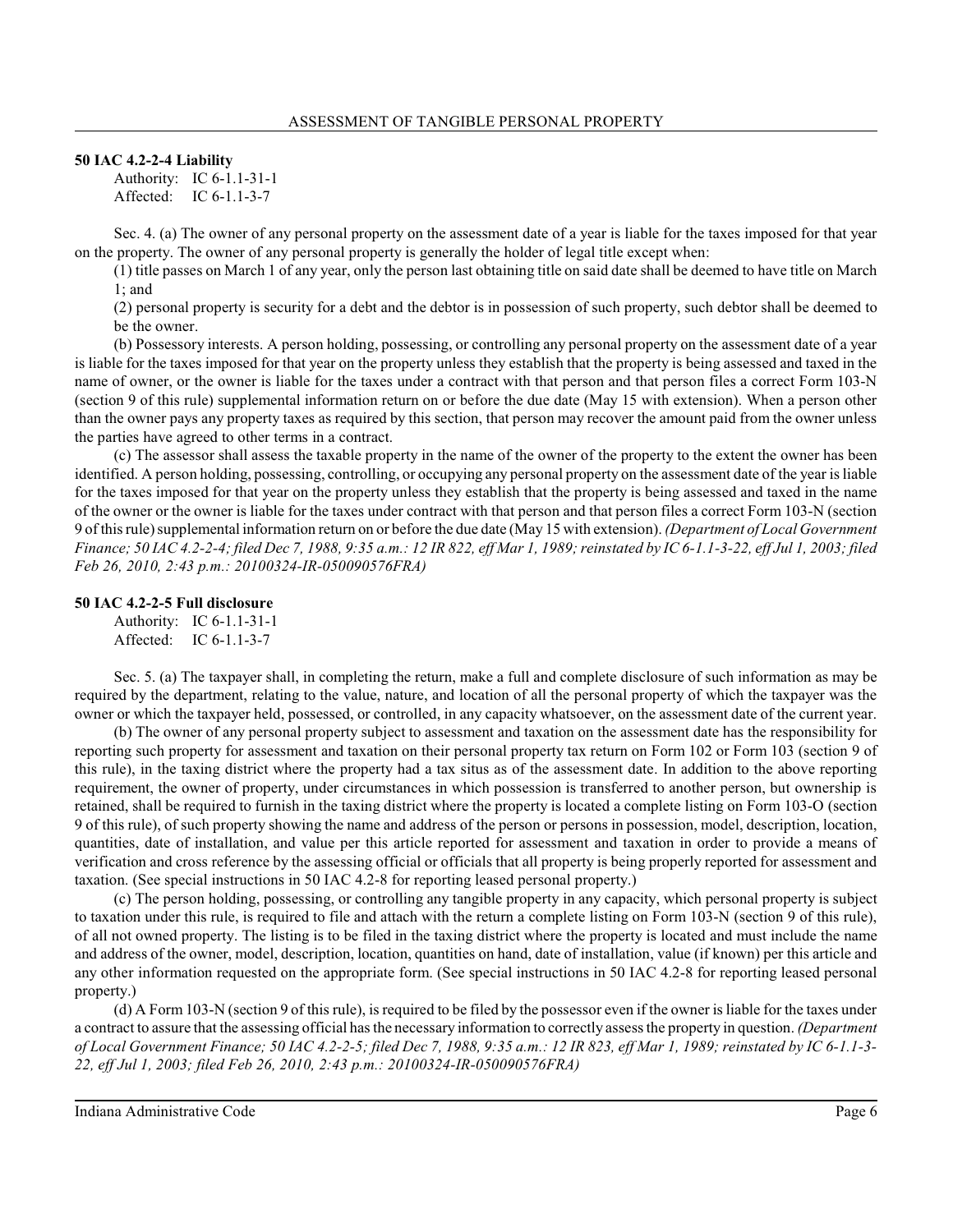**50 IAC 4.2-2-5.1 Amended returns**

Authority: IC 6-1.1-31-1 Affected: IC 6-1.1-3-7; IC 6-1.1-3-7.5

Sec. 5.1. (a) A taxpayer may file an amended personal property tax return after the later of the following:

(1) If no extension was granted under IC 6-1.1-3-7(b), an amended return must be filed within six (6) months of the original due date of the return.

(2) If an extension was granted under IC 6-1.1-3-7(b), an amended return must be filed within six (6) months of the extended filing date.

(b) A taxpayer who files a personal property tax return under IC 6-1.1-3 may file no more than one (1) amended return under IC 6-1.1-3-7.5.

(c) A taxpayer may claim on an amended personal property tax return any adjustment or exemption that would have been allowable as if the adjustment or exemption had been claimed on the original personal property return.

(d) A taxpayer must file the amended return on the same form prescribed by the department for the filing of an original personal property return, indicating that it is amended in a conspicuous place on the front of the return. The amended personal property return must be completed and filed with the township assessor, if any, or county assessor in the same manner asis required for the original personal property return.

(e) Except as provided in this article, an amended return remains subject to the review and adjustment of assessing officials in the same manner as original personal property returns.

(f) The township assessor, if any, or the county assessor must report the assessed value resulting from an amended return to the county auditor on forms prescribed by the department.

(g) Within ten (10) days of receipt of an amended return submitted under subsection (e), the county auditor shall reflect the assessed value resulting from amended returns on the auditor's records of assessed valuation.

(h) A taxpayer that files a personal property tax return under IC 6-1.1-3 is not entitled to petition under this section for the correction of an error made by the taxpayer on the taxpayer's personal property tax return. If the taxpayer wishes to correct an error made by the taxpayer on the taxpayer's personal property tax return, the taxpayer must instead file an amended personal property tax return under IC 6-1.1-3-7.5. *(Department of Local Government Finance; 50 IAC 4.2-2-5.1; filed Feb 26, 2010, 2:43 p.m.: 20100324-IR-050090576FRA)*

### **50 IAC 4.2-2-6 Additional filing requirements** *(Repealed)*

Sec. 6. *(Repealed by Department ofLocal Government Finance;filed Feb 26, 2010, 2:43 p.m.: 20100324-IR-050090576FRA)*

### **50 IAC 4.2-2-7 Returns filed in duplicate**

Authority: IC 6-1.1-31-1 Affected: IC 6-1.1-3-7

Sec. 7. (a) When the assessed value of the personal property declared on all returns filed in a taxing district by a taxpayer is one hundred fifty thousand dollars(\$150,000) or more, each return must be filed in duplicate. A legible, reproduced copy will satisfy this requirement.

(b) Whether or not a taxpayer has filed the return in duplicate, each township assessor, if one exists, must forward to the county assessor, on or before July 31 of each year, a copy of each personal property tax return filed by a taxpayer who has a total assessed valuation declared on all returns filed in a taxing district of one hundred fifty thousand dollars (\$150,000) or more.

(c) Each year, on or before the time prescribed by the department, each township assessor of a county, if any, shall deliver to the county assessor a copy of each business personal property return that the taxpayer is required to file in duplicate and a copy of any supporting data supplied by the taxpayer with the return. Each year, the county assessor shall:

(1) review and may audit the business personal property returns that the taxpayer is required to file in duplicate; and

(2) determine the returns in which the assessment appears to be improper.

*(Department of Local Government Finance; 50 IAC 4.2-2-7; filed Dec 7, 1988, 9:35 a.m.: 12 IR 823, eff Mar 1, 1989; reinstated by IC 6-1.1-3-22, eff Jul 1, 2003; filed Feb 26, 2010, 2:43 p.m.: 20100324-IR-050090576FRA)*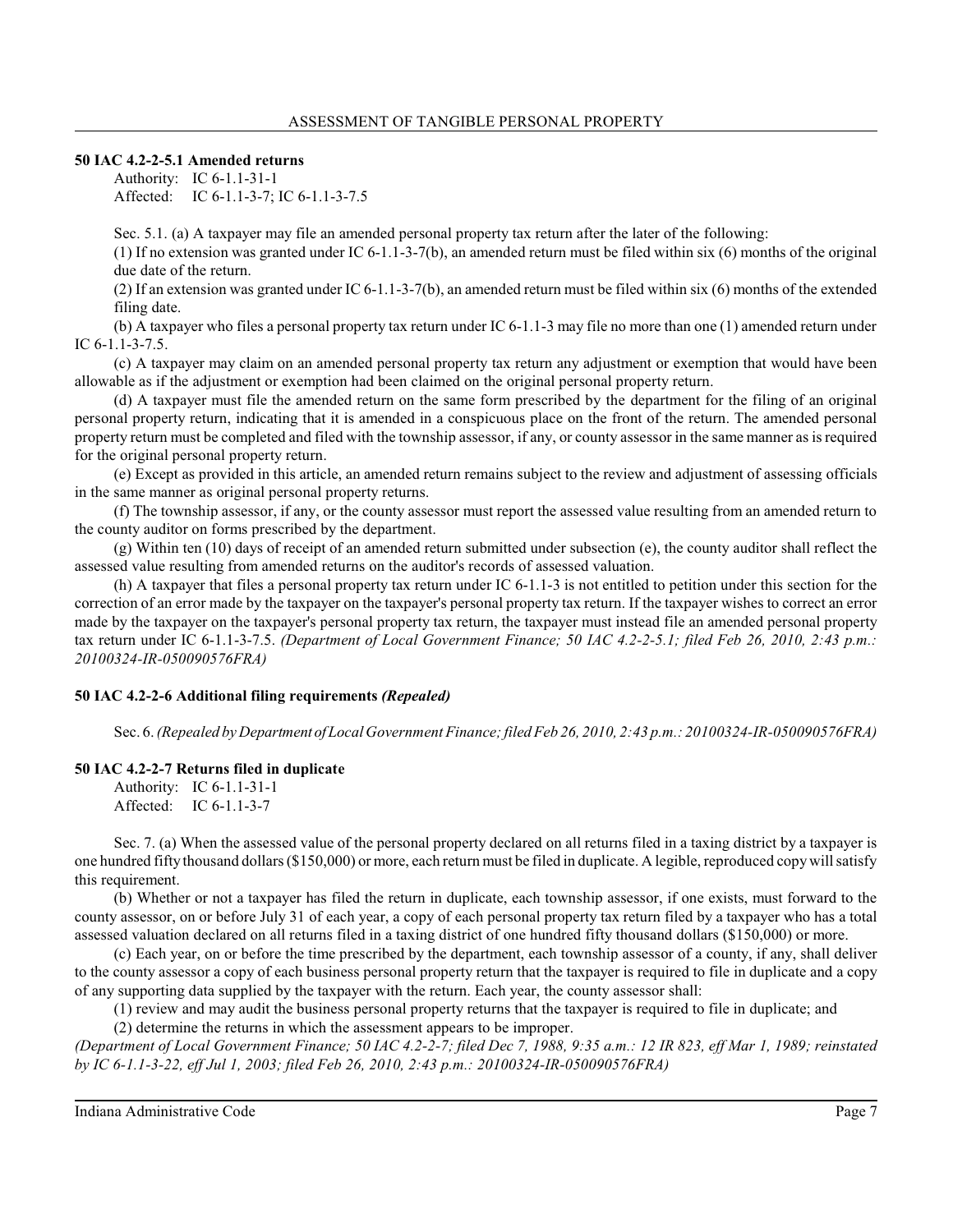### **50 IAC 4.2-2-8 Short form returns**

Authority: IC 6-1.1-31-1 Affected: IC 6-1.1-3-7

Sec. 8. When the assessed value of personal property required to be reported in a township is less than one hundred fifty thousand dollars (\$150,000), the taxpayer may elect to file Form 103-Short Form (section 9 of this rule) if:

(1) the business is not a manufacturer or processor;

(2) no exemptions or deductions are claimed that affect the business personal property assessment; and

(3) no special valuation adjustments, such as equipment not placed in service, special tooling, permanently retired equipment, interstate carrier mileage allocation, or abnormal obsolescence, are claimed in determining the value of the business personal property.

*(Department of Local Government Finance; 50 IAC 4.2-2-8; filed Dec 7, 1988, 9:35 a.m.: 12 IR 824, eff Mar 1, 1989; reinstated by IC 6-1.1-3-22, eff Jul 1, 2003; filed Feb 26, 2010, 2:43 p.m.: 20100324-IR-050090576FRA)*

### **50 IAC 4.2-2-9 Authorized forms**

Authority: IC 6-1.1-31-1 Affected: IC 6-1.1-31-1; IC 6-1.1-37-3

Sec. 9. (a) The department is required by statute to adopt tax return forms and schedules for personal property assessment purposes.

(b) The following are the authorized return forms provided for personal property assessment purposes pursuant to this article:

| No.         | Forms                                                                         |
|-------------|-------------------------------------------------------------------------------|
| 102         | Confidential Farmers Tangible Personal Property Return                        |
| $103-SR$    | Single Confidential Business Tangible Personal Property Return                |
| 103-Short   | Short Form Confidential Business Tangible Personal Property Return            |
| $103$ -Long | Long Form Confidential Business Tangible Personal Property Return             |
| $103-I$     | Confidential Return of Interstate Fleet of Commercial Carriers                |
| $103-N$     | Return of Not Owned Personal Property                                         |
| $103 - O$   | Return of Owned Personal Property Not in Possession of Owner                  |
| $103-P$     | Confidential Claim for Exemption of Air or Water Pollution Control Facilities |
| $103-P5$    | Depreciable Assets in Pool 5                                                  |
| $103 - T$   | Confidential Return of Special Tools                                          |
| 104         | Business Tangible Personal Property Return                                    |
| $104-SR$    | Single Business Tangible Personal Property Return                             |
| 106         | Confidential Schedule of Adjustments to Business Tangible Personal Property   |

(c) In lieu of using the actual return form prescribed in subsection (b), a taxpayer may use a computer or machine prepared substitute tax return form or schedule if that substitute:

(1) contains all of the information as set forth in the prescribed form;

(2) properly identifies the form or schedule being substituted; and

(3) is approved by the department pursuant to 50 IAC 4.2-1-6 prior to being used.

(d) The following are certain authorized administrative forms provided for personal property assessment purposes pursuant to this article:

| No.    | Forms                                                                                                     |
|--------|-----------------------------------------------------------------------------------------------------------|
| 111/PP | Notice of Review of Current Year's Assessment for Personal Property by Assessing Official or County       |
|        | Property Tax Assessment Board of Appeals                                                                  |
| 113/PP | Notice of Assessment or Change in Assessment by Assessing Official                                        |
| 114/PP | Notice of Hearing on Petition - Personal Property (by County Property Tax Assessment Board of<br>Appeals) |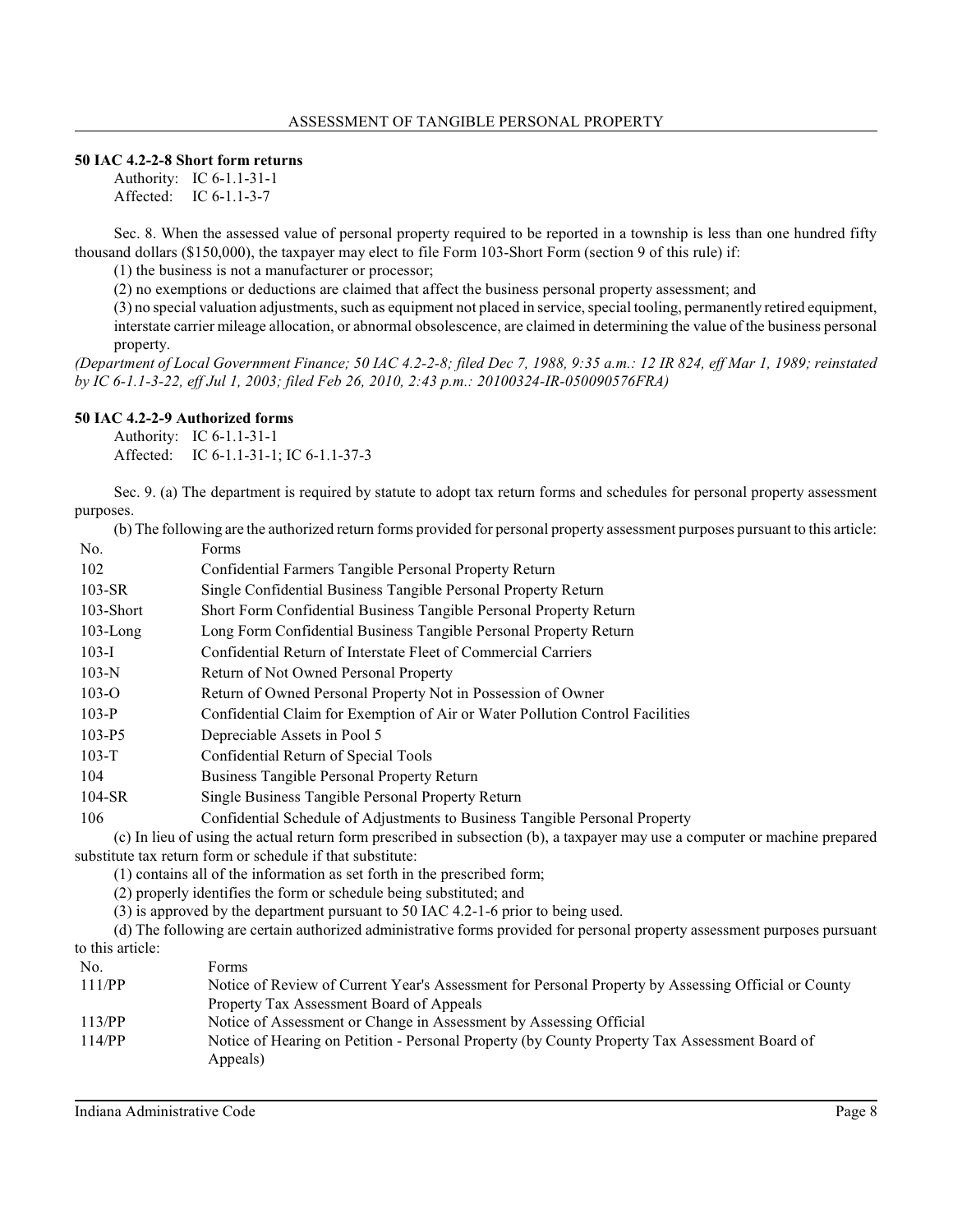#### ASSESSMENT OF TANGIBLE PERSONAL PROPERTY

| 115/PP     | Notice of Assessment of Personal Property by County Property Tax Assessment Board of Appeals |
|------------|----------------------------------------------------------------------------------------------|
| 116        | Notice of Hearing and Review of Assessment                                                   |
| 117        | Notice of Hearing on Petition                                                                |
| 118        | Notice of Final Assessment Determination                                                     |
| 130        | Petition to the County Property Tax Assessment Board of Appeals for Review of Assessment     |
| 134        | Joint Report of Preliminary Informal Meeting on a Personal Property Appeal                   |
| $MOD-1$    | Maritime Opportunity District Personal Property Tax Credit                                   |
| EZ2        | Enterprise Zone Investment Deduction Application                                             |
| $17-T$     | Petition for Refund of Taxes                                                                 |
| $103$ -ERA | Schedule of Deduction from Assessed Valuation for Personal Property in an ERA Area           |
| $CF-1/PP$  | Compliance with Statement of Benefits                                                        |
| $SB-1/PP$  | Statement of Benefits for Personal Property                                                  |
| 103-P5/ERA | Schedule of Deduction from Assessed Valuation for Pool 5 Property in an ERA Area             |

(e) Every person required to file a personal property tax return pursuant to section 2 of this rule must report all personal property on the form currently authorized as provided herein. The return form as provided in subsections (a) through (b) does not constitute a return unless it is signed under the penalties of perjury by a person authorized to file such return. *(Department of Local Government Finance; 50 IAC 4.2-2-9; filed Dec 7, 1988, 9:35 a.m.: 12 IR 824, eff Mar 1, 1989; reinstated by IC 6-1.1-3-22, eff Jul 1, 2003; filed Feb 26, 2010, 2:43 p.m.: 20100324-IR-050090576FRA)*

### **50 IAC 4.2-2-10 Penalties**

Authority: IC 6-1.1-31-1 Affected: IC 6-1.1

Sec. 10. (a) Any person who willfully makes and subscribes any return, statement, or other document which is verified under oath, which is certified asto the truth of the information contained therein, or which contains a written declaration that is made under the penalties of perjury and which he orshe does not believe to be true and correct in every material respect shall be guilty of a crime and shall be subject to the same penalties as provided by law for perjury.

(b) If a person subject to IC  $6-1.1-3-7(c)$  fails to include on a personal property return the information, if any, that the department requires under IC 6-1.1-3-9 or IC 6-1.1-5-13, the county auditor shall add a penalty to the property tax installment next due for the return. The amount of the penalty is twenty-five dollars (\$25). The purpose of this penalty is to require a full disclosure of the information related to the value, nature, or location of personal property on the personal property tax return for that year which is necessary for an assessing official to review the return. If this information is not provided, a thorough review of the return as required by law cannot take place.

(c) Failure to file a return or be granted an extension of time to file a return by May 15 as required by law will result in the imposition of a twenty-five dollar (\$25) penalty. In addition, if the return is not filed within thirty (30) days after such return is due, a penalty equal to twenty percent (20%) of the tax determined to be due will be imposed with respect to the personal property which should have been reported on the return. No return shall be considered due within the meaning of this article until the expiration of a period of any extension of time which may have been granted pursuant to section 3 of this rule.

(d) If the total assessed value that a person reports on a personal property return is less than the total assessed value that the person is required by law to report and if the amount of the undervaluation exceeds five percent (5%) of the value that should have been reported on the return, then the county auditor shall add a penalty of twenty percent (20%) of the additional taxes finally determined to be due as a result of the undervaluation.

(e) Claims for deductions, exemptions, abnormal obsolescence, permanently retired equipment, and mathematical errors on the face of the return are excluded from the five percent (5%) undervaluation threshold of subsection (d). *(Department of Local Government Finance; 50 IAC 4.2-2-10; filed Dec 7, 1988, 9:35 a.m.: 12 IR 825, eff Mar 1, 1989; reinstated by IC 6-1.1-3-22, eff Jul 1, 2003; filed Feb 26, 2010, 2:43 p.m.: 20100324-IR-050090576FRA)*

### **50 IAC 4.2-2-11 Interest** *(Repealed)*

Sec. 11. *(Repealed by Department of Local Government Finance; filed Feb 26, 2010, 2:43 p.m.: 20100324-IR-*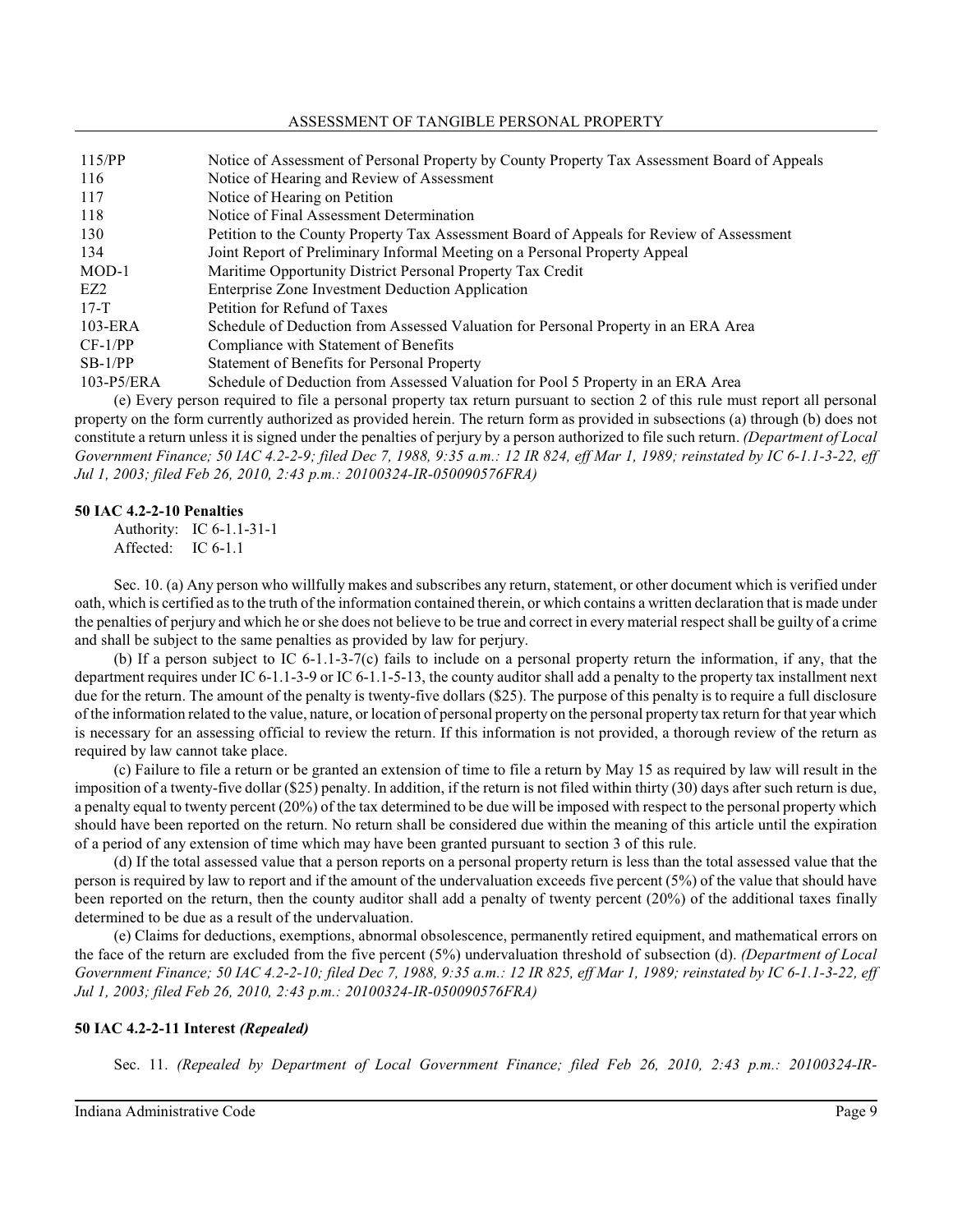### *050090576FRA)*

## **Rule 3. Review and Appeal Procedures**

## **50 IAC 4.2-3-1 Township assessor review** *(Repealed)*

Sec. 1. *(Repealed by Department ofLocalGovernment Finance;filed Feb 26, 2010, 2:43 p.m.: 20100324-IR-050090576FRA)*

## **50 IAC 4.2-3-2 Direct review of assessment by county board of review** *(Repealed)*

Sec. 2. *(Repealed by Department of Local Government Finance;filed Feb 26, 2010, 2:43 p.m.: 20100324-IR-050090576FRA)*

## **50 IAC 4.2-3-3 Appeal of assessments; stay** *(Repealed)*

Sec. 3.*(Repealed by Department of Local Government Finance;filed Feb 26, 2010, 2:43 p.m.: 20100324-IR-050090576FRA)*

## **50 IAC 4.2-3-4 Schematic of appeal and review procedures** *(Repealed)*

Sec. 4. *(Repealed by Department of Local Government Finance; filed Mar 1, 2000, 7:53 a.m.: 23 IR 1616)*

## **50 IAC 4.2-3-5 Effect of pending review on duty to pay tax** *(Repealed)*

Sec. 5. *(Repealed by Department of Local Government Finance; filed Mar 1, 2000, 7:53 a.m.: 23 IR 1616)*

## **50 IAC 4.2-3-6 Direct review by state board; hearing of appeal** *(Repealed)*

Sec. 6. *(Repealed by Department of Local Government Finance; filed Mar 1, 2000, 7:53 a.m.: 23 IR 1616)*

### **50 IAC 4.2-3-7 Final determination of state board** *(Repealed)*

Sec. 7. *(Repealed by Department of Local Government Finance; filed Mar 1, 2000, 7:53 a.m.: 23 IR 1616)*

### **50 IAC 4.2-3-8 Indiana tax court established** *(Repealed)*

Sec. 8. *(Repealed by Department of Local Government Finance; filed Mar 1, 2000, 7:53 a.m.: 23 IR 1616)*

### **50 IAC 4.2-3-9 Appeal to tax court** *(Repealed)*

Sec. 9. *(Repealed by Department of Local Government Finance; filed Mar 1, 2000, 7:53 a.m.: 23 IR 1616)*

## **50 IAC 4.2-3-10 Rehearing of state board determinations** *(Repealed)*

Sec. 10. *(Repealed by Department of Local Government Finance; filed Mar 1, 2000, 7:53 a.m.: 23 IR 1616)*

## **50 IAC 4.2-3-11 Appeal by county executive** *(Repealed)*

Sec. 11. *(Repealed by Department of Local Government Finance; filed Mar 1, 2000, 7:53 a.m.: 23 IR 1616)*

## **50 IAC 4.2-3-12 Petition for correction of error** *(Repealed)*

Indiana Administrative Code Page 10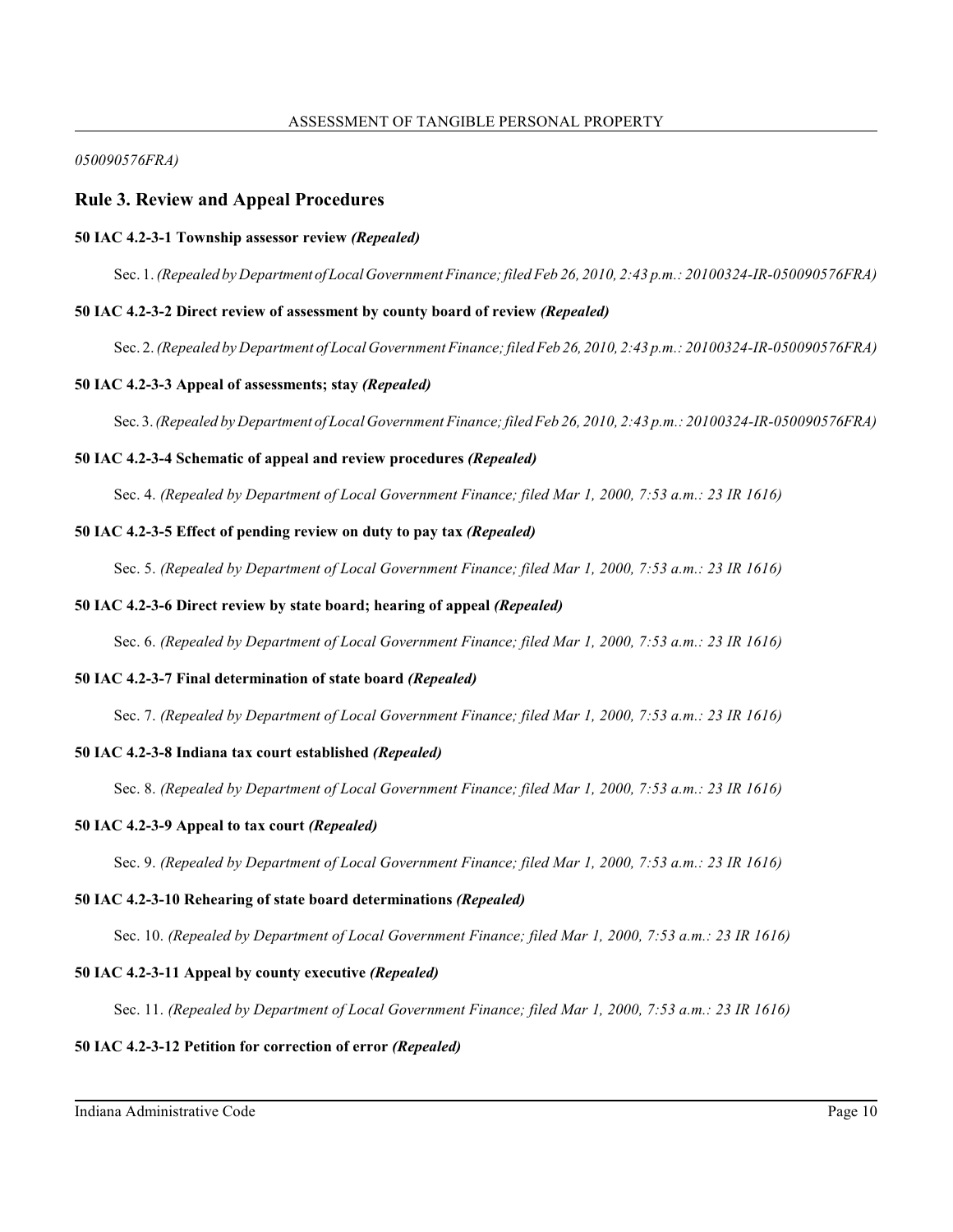Sec. 12. *(Repealed by Department of Local Government Finance; filed Mar 1, 2000, 7:53 a.m.: 23 IR 1616)*

### **50 IAC 4.2-3-13 Time limitation for changes to assessments** *(Repealed)*

Sec. 13. *(Repealed by Department of Local Government Finance; filed Mar 1, 2000, 7:53 a.m.: 23 IR 1616)*

#### **50 IAC 4.2-3-14 Refunds; time limitation** *(Repealed)*

Sec. 14. *(Repealed by Department of Local Government Finance; filed Mar 1, 2000, 7:53 a.m.: 23 IR 1616)*

## **Rule 3.1. Review Process and Appeal Procedures**

**50 IAC 4.2-3.1-1 Assessor review**

Authority: IC 6-1.1-31-1 Affected: IC 6-1.1-15; IC 6-1.1-36-12

Sec. 1. The township assessor, if any, or county assessor shall:

(1) examine and verify; or

(2) allow a contractor under IC 6-1.1-36-12 to examine and verify;

the accuracy of each personal property return filed with the township assessor, if any, or county assessor by a taxpayer. If appropriate, the assessor or contractor under IC 6-1.1-36-12 shall compare a return with the books of the taxpayer and with personal property owned, held, possessed, controlled, or occupied by the taxpayer. *(Department of Local Government Finance; 50 IAC 4.2- 3.1-1; filed Feb 26, 2010, 2:43 p.m.: 20100324-IR-050090576FRA)*

### **50 IAC 4.2-3.1-2 Examination of property**

Authority: IC 6-1.1-31-1 Affected: IC 6-1.1-3-15; IC 6-1.1-15; IC 6-1.1-37-7

Sec. 2. (a) In connection with the activities required by section 1 of this rule, or if a person owning, holding, possessing, or controlling any personal property fails to file a personal property return with the township or county assessor as required by this chapter, the township or county assessor may examine:

(1) the personal property of the person;

(2) the books and records of the person; and

(3) under oath, the person or any other person whom the assessor believes has knowledge of the amount, identity, or value

of the personal property reported or not reported by the person on a return.

(b) After such an examination, the assessor shall assess the personal property to the person owning, holding, possessing, or controlling that property.

(c) As an alternative to such an examination, the township or county assessor may estimate the value of the personal property of the taxpayer and shall assess the person owning, holding, possessing, or controlling the property in an amount based upon the estimate. Upon receiving a notification of estimated value from the township or county assessor, the taxpayer may elect to file a personal property return within thirty (30) days from first notice of assessment, subject to the penalties imposed by IC 6-1.1-37-7. *(Department of Local Government Finance; 50 IAC 4.2-3.1-2; filed Feb 26, 2010, 2:43 p.m.: 20100324-IR-050090576FRA)*

#### **50 IAC 4.2-3.1-3 Conversion of property**

Authority: IC 6-1.1-31-1 Affected: IC 6-1.1-3; IC 6-1.1-15

Sec. 3. If, from the evidence available, a township or county assessor determines that a person has temporarily converted any part of the person's personal property into property which is not taxable under this article to avoid the payment of taxes on the converted property, the township or county assessor shall assess the converted property to the taxpayer. *(Department of Local*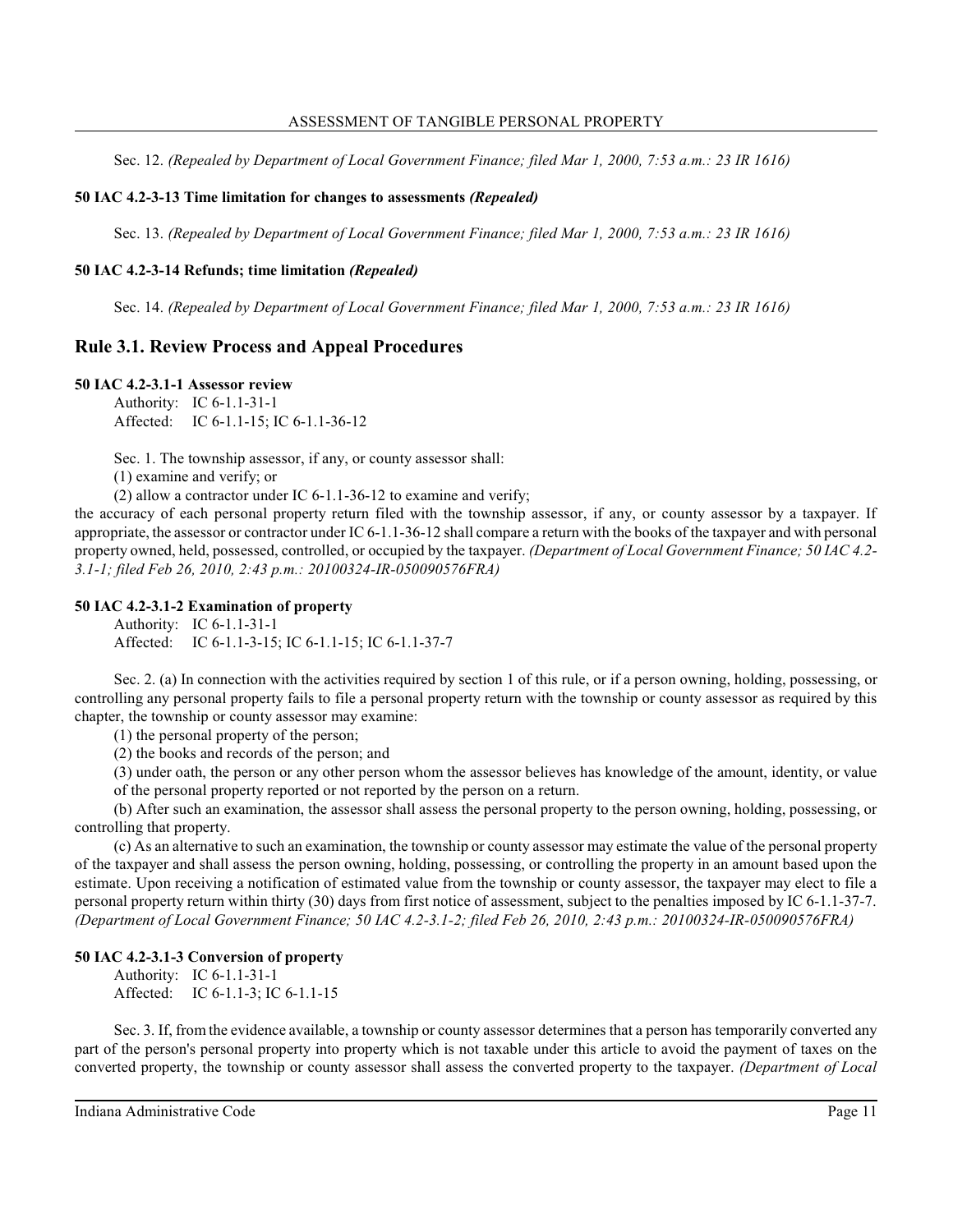*Government Finance; 50 IAC 4.2-3.1-3; filed Feb 26, 2010, 2:43 p.m.: 20100324-IR-050090576FRA)*

#### **50 IAC 4.2-3.1-4 Delivery of personal property lists**

Authority: IC 6-1.1-31-1 Affected: IC 6-1.1-3; IC 6-1.1-15; IC 36-6-5-1

Sec. 4. (a) On or before June 1 of each year, each township assessor, if any, of a county shall deliver to the county assessor a list which states by taxing district the total of the personal property assessments as shown on the personal property returns filed with the township assessor on or before the filing date of that year, and in a county with a township assessor under IC 36-6-5-1 in every township the township assessor shall deliver the lists to the county auditor as prescribed in subsection (b).

(b) On or before July 1 of each year, each county assessor shall certify to the county auditor the assessment value of the personal property in every taxing district.

(c) The department of local government finance shall prescribe the forms required by this section. *(Department of Local Government Finance; 50 IAC 4.2-3.1-4; filed Feb 26, 2010, 2:43 p.m.: 20100324-IR-050090576FRA)*

#### **50 IAC 4.2-3.1-5 Change of assessed value; notice**

Authority: IC 6-1.1-31-1 Affected: IC 6-1.1-3; IC 6-1.1-15

Sec. 5. A township assessor, if any, or county assessor must make a change in the assessed value and give notice of the change on or before the latter of:

(1) September 15 of the year for which the assessment is made; or

(2) four (4) months from the date the personal property return is filed;

if the return is filed after May 15 of the year for which the assessment is made provided the return has been filed in substantial compliance with this article. If the taxpayer has failed to file a return, a notice of assessment must be given within the ten (10) year period after the date on which the return should have been filed. If a fraudulent return has been filed, the assessor has no limitation of time within which to act. If the taxpayer fails to file a personal property return that substantially complies with the provisions of IC 6-1.1 and the rules of the department, the assessment may be changed if notice is given within three (3) years after the date the return is filed. *(Department of Local Government Finance; 50 IAC 4.2-3.1-5; filed Feb 26, 2010, 2:43 p.m.: 20100324-IR-050090576FRA)*

## **50 IAC 4.2-3.1-6 Examination of property**

Authority: IC 6-1.1-31-1 Affected: IC 6-1.1-3-7.5; IC 6-1.1-15

Sec. 6. Upon receiving a notification of estimated value fromthe township assessor, if any, or the county assessor, the taxpayer may elect to file a personal property return within thirty (30) days from the date of the written notice of assessment by the assessor subject to the penalties imposed under 50 IAC 4.2-2-8. This return cannot be amended by the taxpayer under IC 6-1.1-3-7.5. The notice shall instruct the taxpayer on the procedures necessary to obtain a review before the county property tax assessment board of appeals. *(Department of Local Government Finance; 50 IAC 4.2-3.1-6; filed Feb 26, 2010, 2:43 p.m.: 20100324-IR-050090576FRA)*

#### **50 IAC 4.2-3.1-7 Direct review of assessment by county property tax assessment board of appeals**

Authority: IC 6-1.1-31-1

Affected: IC 6-1.1-13-1; IC 6-1.1-13-3; IC 6-1.1-15

Sec. 7. (a) The county property tax assessment board of appeals may review, at its own discretion, any assessment of any taxpayer within the county as described in IC 6-1.1-13-3.

(b) The county property tax assessment board of appeals may contract with a private vendor to assist in the review.

(c) The county property tax assessment board of appeals shall give the proper notice as described in IC 6-1.1-13-1.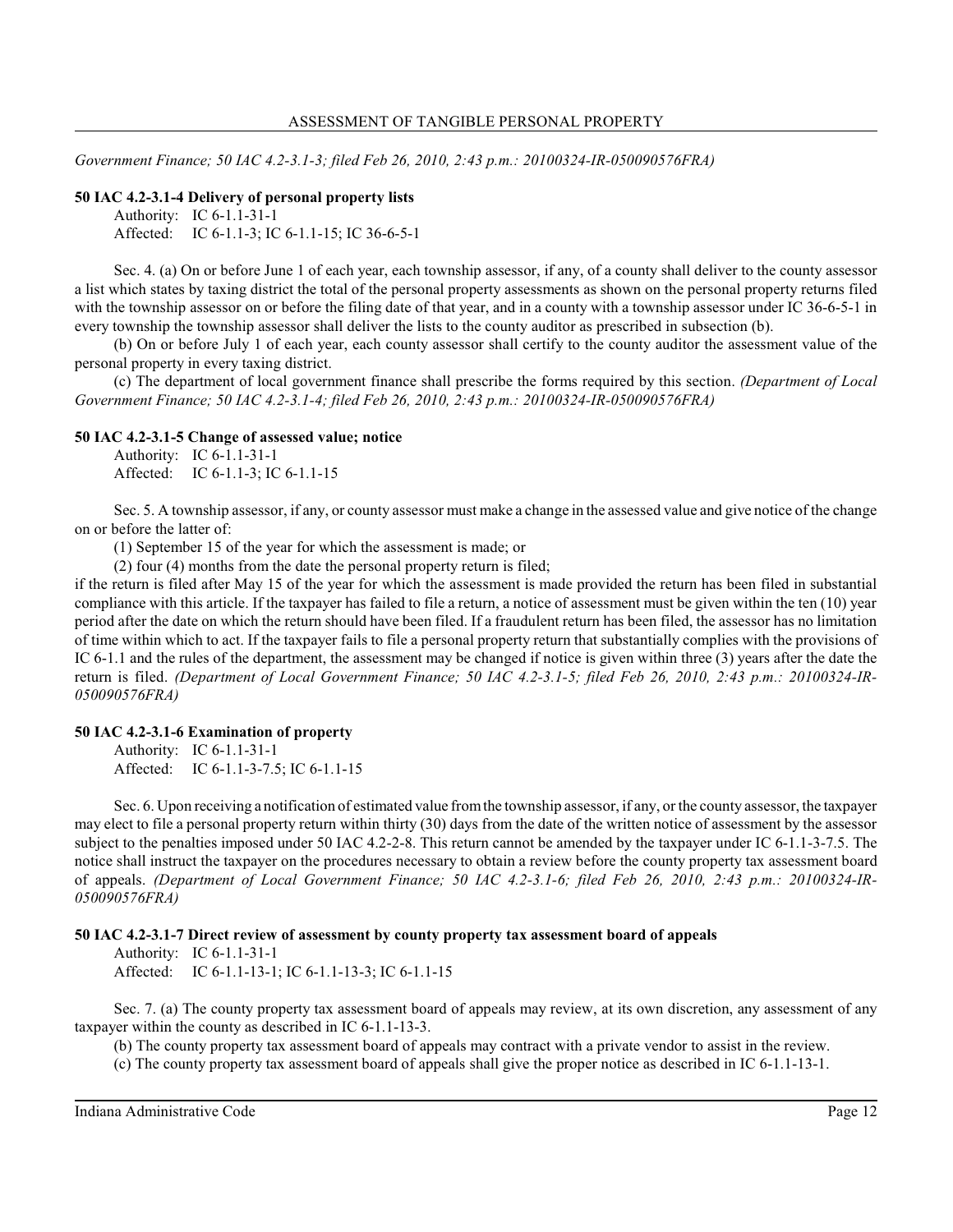(d) After the property tax assessment board of appeals has completed the review of the taxpayer's assessment, it shall notify the taxpayer by mail of the assessment on Form 115.

(e) When conducting a review of a taxpayer's personal property tax return, a county property tax assessment board of appeals must make a change in the assessed value, including the final determination by the board of an assessment changed by a township assessor, if any, or the county assessor, and give the notice of the change on or before the latter of:

(1) October 30 of the year for which the assessment is made; or

(2) five (5) months from the date the personal property return is filed;

if the return is filed after May 15 of the year for which the assessment is made provided the return has been filed in substantial compliance with this article. If the taxpayer fails to file a return, a notice of assessment must be given within the ten (10) year period after the date on which the return should have been filed. If a fraudulent return has been filed, there is no limitation of time within which it may act. If the taxpayer fails to file a personal property return that substantially complies with the provisions of this article, the assessment may be increased if notice is given within three (3) years after the date the return is filed. These time limitations apply to the review function of the property tax assessment board of appeals, but not the appeal function under IC 6-1.1-15. *(Department of Local Government Finance; 50 IAC 4.2-3.1-7; filed Feb 26, 2010, 2:43 p.m.: 20100324-IR-050090576FRA)*

### **50 IAC 4.2-3.1-8 Direct review by the department of local government finance**

Authority: IC 6-1.1-31-1 Affected: IC 6-1.1-14-10

Sec. 8. (a) The department, on its own initiative, may conduct an audit to review a taxpayer's personal property assessment under IC 6-1.1-14-10.

(b) A notice of audit of assessment on Form 116 will be mailed to the taxpayer advising the taxpayer at least ten (10) days in advance of the date, time, and place of the scheduled audit.

(c) The taxpayer is required to make available to the auditor of the department sufficient books, records, federal and state income tax returns, and related data to determine the assessment of the property in question. If the books, records, tax returns, and related data are not made available, a subpoena or a subpoena duces tecum will be issued to obtain this information unless in the judgment of the department other action would be more appropriate.

(d) Upon the completion of the audit, the auditor fromthe department shall make hisfindings and proposed assessed valuation known to the taxpayer.

(e) Upon the completion of the audit, the auditor from the department shall make a report to the department that includes recommendations and proposed assessed valuation. *(Department of Local Government Finance; 50 IAC 4.2-3.1-8; filed Feb 26, 2010, 2:43 p.m.: 20100324-IR-050090576FRA)*

### **50 IAC 4.2-3.1-9 Final determination of the department of local government finance**

Authority: IC 6-1.1-31-1 Affected: IC 4-21.5; IC 6-1.1

Sec. 9. (a) The report required by section 8(e) of this rule, proposed assessment, and related information shall be considered by the department in determining the assessment of the taxpayer.

(b) If the taxpayer does not agree with the assessment recommended by the auditor, the taxpayer may petition the department to consider additional information, provided that the petition is made before the determination of the final assessment.

(c) If the taxpayer wants a hearing, the taxpayer must submit a letter requesting an administrative hearing to the department. Accompanying the letter should be a written brief or statement, along with any evidence, supporting the taxpayer's request for a hearing. The brief or statement should include a concise statement of the question in dispute and a summary of laws, regulations, and facts in support of such question.

(d) The department may hold an administrative hearing or appoint personnel to hold an administrative hearing at its discretion provided that the taxpayer has properly requested a hearing and the department determinesthat the taxpayer's facts and circumstances warrant an administrative hearing. The discussion at the hearing will be limited to the issues presented in the request for hearing unless, at the discretion of the department, it determines other issues should be discussed.

(e) If a hearing is held by the department, the department shall issue written findings of fact and conclusions of law related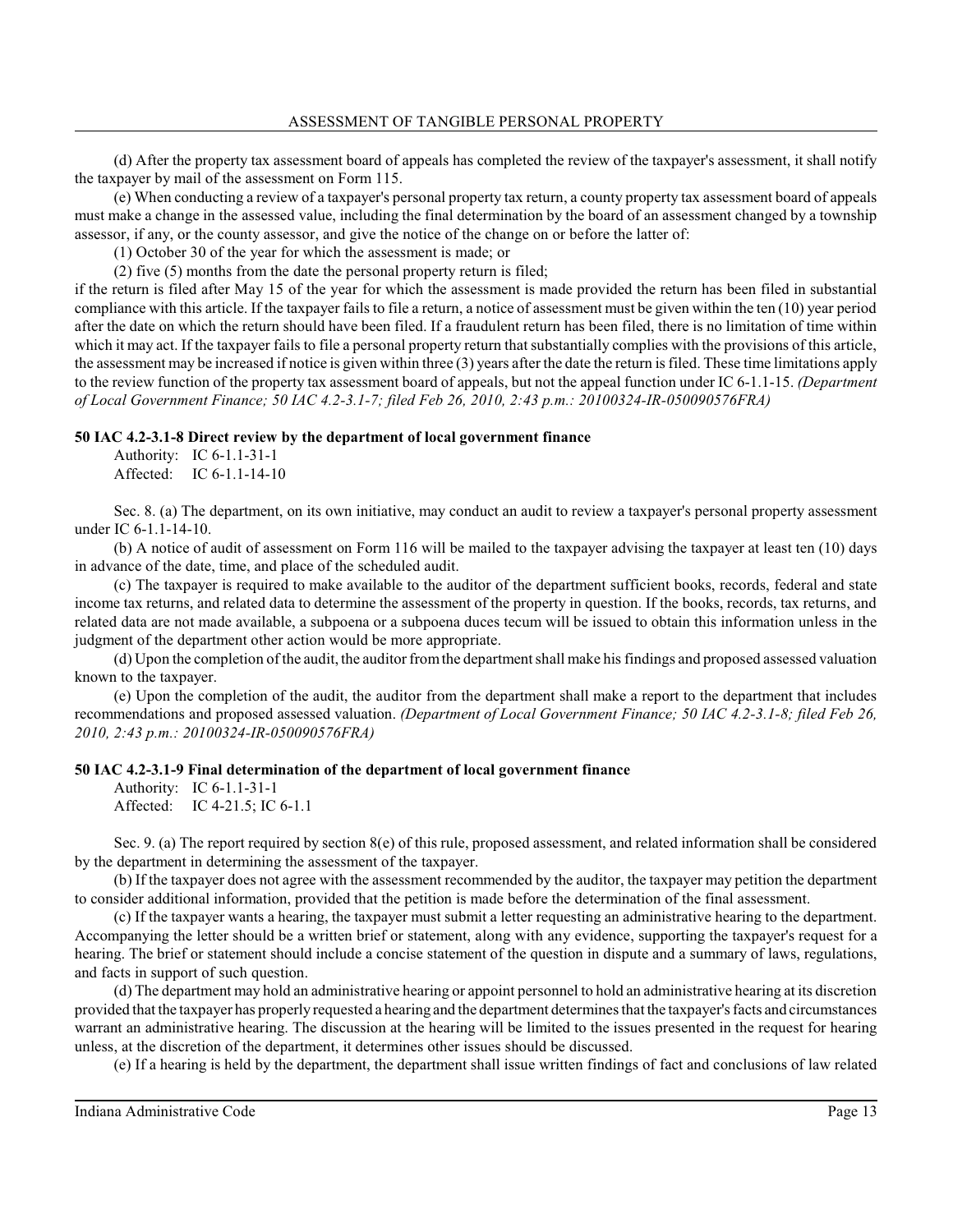the administrative hearing.

(f) A written notice, Form 118, of the final assessment will be given to the taxpayer, township assessor (if one exists), county assessor, and county auditor when an audit was conducted by department on its own initiative.

(g) Any change in assessment by the department must be made and the notice of the assessment sent not later than October 1 of the year following the year of the assessment. If an extension of time to file was granted, the department has sixteen (16) months from the date the personal property tax return was filed to change the assessment. This general statute of limitations does not apply in the following circumstances:

(1) There is a three (3) year limitation on the ability to change an assessment when a taxpayer has not filed a property tax return in substantial compliance with the provisions of this article.

(2) A ten (10) year limitation on the ability to change an assessment when a taxpayer is required to file a tax return as provided by law under this article and fails to file a return.

(3) An unlimited statute of limitations applies to the ability to change an assessment when the taxpayer files a fraudulent personal property return or files a return with the intent to evade the payment of property taxes.

*(Department of Local Government Finance; 50 IAC 4.2-3.1-9; filed Feb 26, 2010, 2:43 p.m.: 20100324-IR-050090576FRA)*

#### **50 IAC 4.2-3.1-10 Appeal of assessments**

Authority: IC 6-1.1-31-1 Affected: IC 6-1.1-15-5

Sec. 10. If the taxpayer does not agree with the assessment made by an assessing official, an appeal may be made as follows: (1) The taxpayer may appeal an assessment made by a township assessor, if any, or a county assessor to the county property tax assessment board of appeals by filing an appeal with the county assessor in the county where the property was assessed pursuant to IC 6-1.1-15-1(b) *[IC 6-1.1-15-1 was repealed by P.L.232-2017, SECTION 9, effective July 1, 2017.]*.

(2) A taxpayer or county assessor who disagrees with the assessment determined by the county property tax assessment board of appeals may petition for review of that determination.

(3) Appeal to the Indiana tax court under IC 6-1.1-15-5.

*(Department of Local Government Finance, 50 IAC 4.2-3.1-10; filed Feb 26, 2010, 2:43 p.m.: 20100324-IR-050090576FRA)*

## **Rule 4. Valuation of Depreciable Tangible Personal Property**

### **50 IAC 4.2-4-1 "Depreciable personal property" defined**

Authority: IC 6-1.1-31-1 Affected: IC 6-1.1-1-11

Sec. 1. In general, "depreciable personal property", as used in this article, is all tangible personal property that is used in a trade or business, used for the production of income, or held as an investment that should be or is subject to depreciation for federal income tax purposes, except to the extent that property is treated otherwise in this article. In general, except as otherwise provided in this article, personal property will be deemed to become depreciable property when a depreciation deduction is allowable for federal income tax purposes. *(Department of Local Government Finance; 50 IAC 4.2-4-1; filed Dec 7, 1988, 9:35 a.m.: 12 IR 838, eff Mar 1, 1989; reinstated by IC 6-1.1-3-22, eff Jul 1, 2003; filed Feb 26, 2010, 2:43 p.m.: 20100324-IR-050090576FRA)*

### **50 IAC 4.2-4-2 Book cost determinative**

Authority: IC 6-1.1-31-1 Affected: IC 6-1.1-3

Sec. 2. (a) The cost of depreciable property, both real and personal, as recorded on the taxpayer's books and records, must be utilized in determining the value of the depreciable personal property subject to assessment.

(b) The cost of all depreciable property of a taxpayer shall be the total amount reflected on the books and records of the taxpayer as of the assessment date except as provided in section 3 of this rule. Per the provisions of this article and the Internal Revenue Code, the cost of depreciable personal property must include, but not be limited to, direct costs and an appropriate portion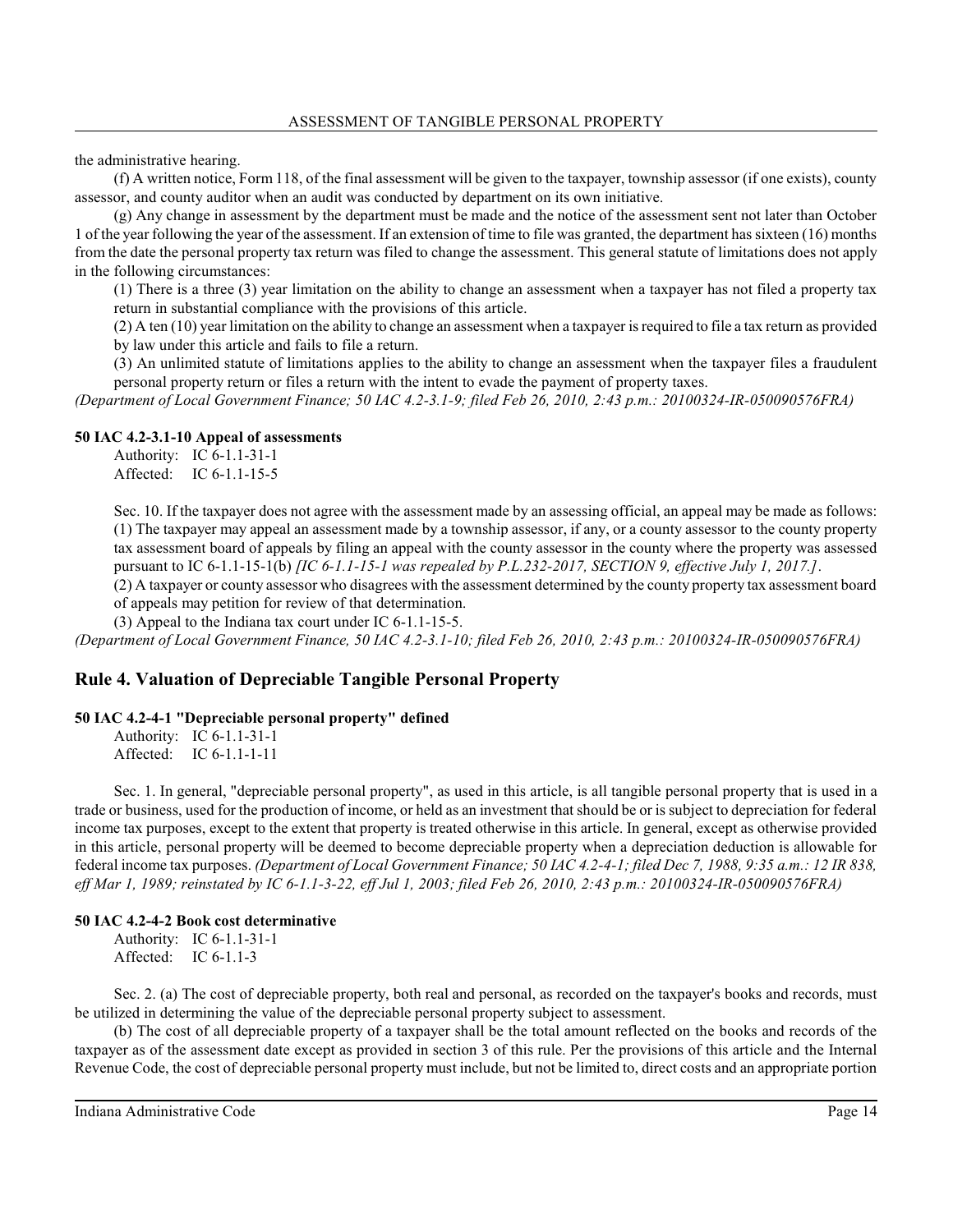## ASSESSMENT OF TANGIBLE PERSONAL PROPERTY

of indirect costs attributable to its production or acquisition and preparation for use. The cost of machinery, furniture, tools, computers (excluding application software), and other plant assets includes all costs necessary to place the asset in condition and in place, ready for use. These costs include, but are not limited to, the purchase price, transportation costs to the place of use, and installation costs, foundations and electrical wiring, interest incurred during construction and installation, and sales tax. If the asset is constructed by the company, the original cost must be made up of, but not limited to, the following costs:

(1) Direct and indirect labor costs and fringe benefits.

(2) Direct material costs.

(3) Designing.

(4) Supervision.

(5) Insurance.

(6) Depreciation of equipment used in construction.

(7) Claims for damage during construction not compensated for by insurance.

(8) Taxes and insurance during construction.

(9) Interest incurred during construction.

(10) Sales taxes.

(11) Other costs directly chargeable to construction.

No profit should be added to the actual costs since the company cannot make a profit on itself. Any credits in the form of sales of scrap materials, discounts received on purchases of materials, and return premiums on surrender of insurance policies should be subtracted from the gross costs of construction to determine the actual cost of the asset.

(c) The cost of additions and betterments must be added to the original cost of the asset. If an additional part is added or some other change is made in the fixed asset which increases its estimated useful life, its production, or efficiency, or changes it to a different use, such an expenditure is a betterment and should be capitalized by adding it to the original cost of the asset. If a part is replaced with a similar part, the new part would be shown as a new acquisition while the part replaced would be removed from the original cost of the asset when acquired. The cost of additions, betterments, or replacements would be reported as an addition, betterment, or replacement in the year the actual expenditure occurred.

(d) In the event a taxpayer cannot determine from its books and records the cost of the depreciable property on the assessment date, they must use:

(1) the cost per books as of the close of its annual financial period immediately prior to the assessment date and so indicate on their return;

(2) the book cost as of the close of its last financial period will then be adjusted to reflect all acquisitions and disposals of depreciable property which have occurred between such date and the assessment date;

(3) this adjustment should be taken as provided in section 4 of this rule; and

(4) installation costs and foundations applicable to machinery and equipment shall be reported and assessed on the same basis as the asset to which they apply.

(e) A taxpayer must be able to reconcile the cost of the depreciable personal property reported on the tax returns required to be filed with the cost of all depreciable property as recorded on the taxpayer's books and records on the assessment date. A personal property and real property guide is included in section 10 of this rule to assist in the reconciliation.

(f) Taxpayers with locations in more than one (1) taxing district in this state may fulfill the requirements of this section by making one (1) computation as required in subsection (e) for the entire state, provided that the cost of the depreciable personal property for each taxing district where the taxpayer has property on the assessment date is identified in such computation. *(Department of Local Government Finance; 50 IAC 4.2-4-2; filed Dec 7, 1988, 9:35 a.m.: 12 IR 839, eff Mar 1, 1989; reinstated by IC 6-1.1-3-22, eff Jul 1, 2003; filed Feb 26, 2010, 2:43 p.m.: 20100324-IR-050090576FRA)*

**50 IAC 4.2-4-3 Fully depreciated, retired, or nominally valued property; computer equipment; report and valuation**

Authority: IC 6-1.1-31-1 Affected: IC 6-1.1-1-11

Sec. 3. (a) Depreciable personal property that has not been retired fromuse must be reported for personal property assessment purposes whether or not the cost of the property has been:

(1) removed from;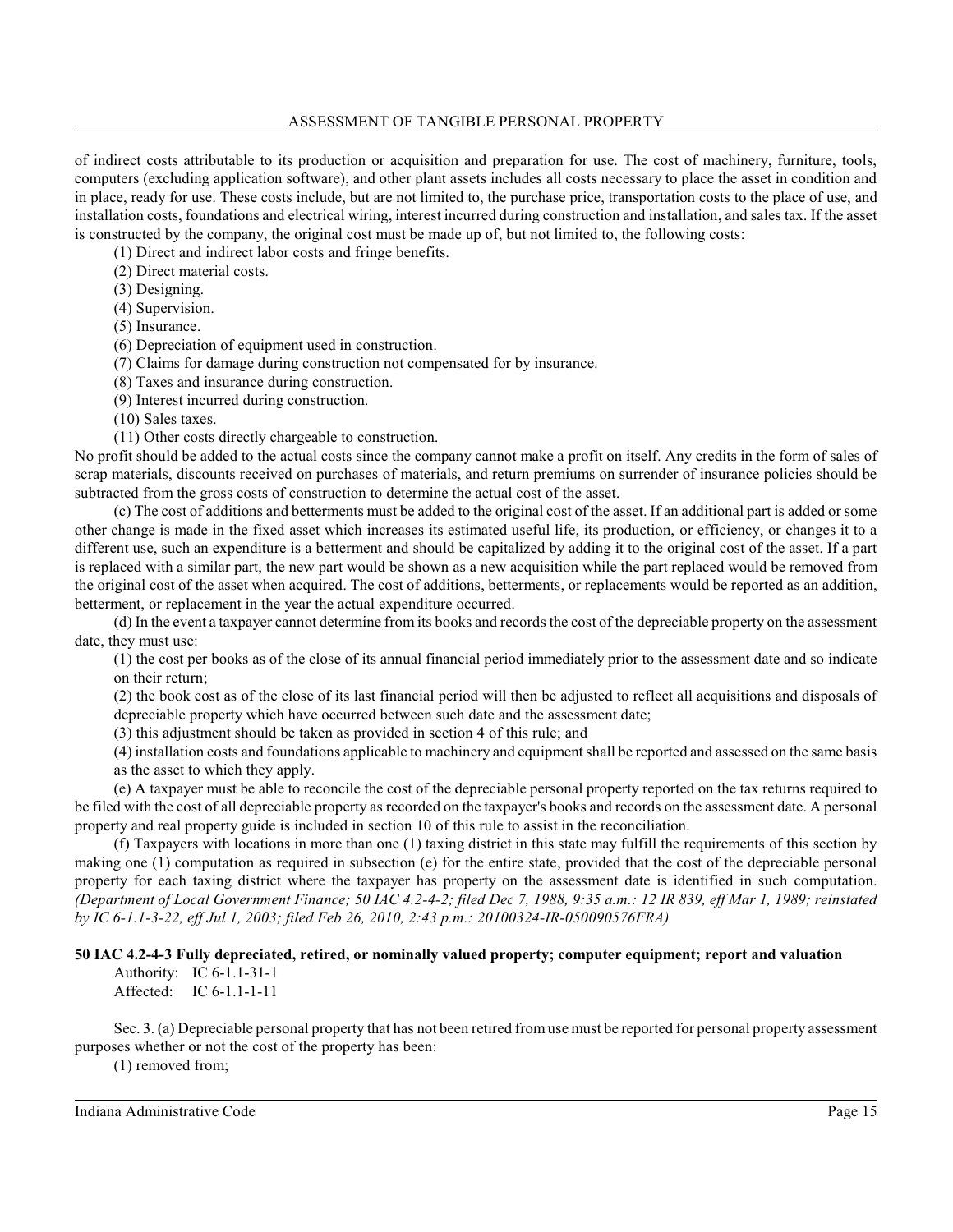(2) recorded on; or

(3) recorded at a nominal value on;

the taxpayer's books and records.

(b) Any fully depreciated personal property that:

(1) has been written off the taxpayer's books and records; and

(2) is:

(A) on hand at the tax situs; and

(B) not permanently retired;

on the assessment date;

must be reported in the return. The cost of the property must be clearly shown as an adjustment in the space provided on the tax return as provided in section 4 of this rule.

(c) "Permanently retired depreciable personal property" means depreciable personal property that has been removed from the manufacturing process on the assessment date, or has been removed fromservices other than manufacturing on the assessment date, and is awaiting disposition and must be scheduled to be scrapped, removed, or disposed of and will be considered to be permanently retired providing the taxpayer actually scraps or sells such property.

(1) Depreciable personal property that is:

(A) on hand at the tax situs on the assessment date, included in the cost per books as reported by the taxpayer in its return; and

(B) permanently retired on the assessment date as herein defined;

is subject to an adjustment as herein provided if the taxpayer so elects.

(2) The cost per books of permanently retired depreciable property can be taken as an adjustment from book cost of depreciable property on the return provided the cost of the property is included in the cost per books actually reported on the return.

(3) In order to qualify for this adjustment, a taxpayer will need to substantiate that the property was:

(A) permanently retired; and

(B) not in use.

(d) Permanently retired depreciable personal property should be valued at its net scrap or net sale value. The valuation of this property:

(1) should be shown separately on the tax return; and

(2) will not be subject to the thirty percent (30%) limitation of original cost.

(e) Depreciable personal property recorded on the books and records at a nominal or no value must be recorded at its actual acquisition cost determined by reference to the insurable value in the year of acquisition for Indiana property tax assessment purposes. This category of property includes, but is not limited to, bulk purchase or the acquisition of a going business concern.

(f) Valuation of computer equipment. Computers are made up of the following three (3) elements:

(1) Hardware.

(2) Operational software.

(3) Application software.

Computers (including hardware and operational software) must be reported at the actual acquisition cost regardless of how this property may be valued on the taxpayers books and records.

(g) Computers are made up of the following elements:

(1) Hardware, composed of:

(A) mechanical;

(B) magnetic;

(C) electrical; and

(D) electronic;

devices and other components that constitute the physical computer assembly.

(2) Operational software. The operational program:

(A) controls the hardware;

(B) actually makes the machine operational;

(C) is fundamental and necessary to the functioning of the computer hardware itself;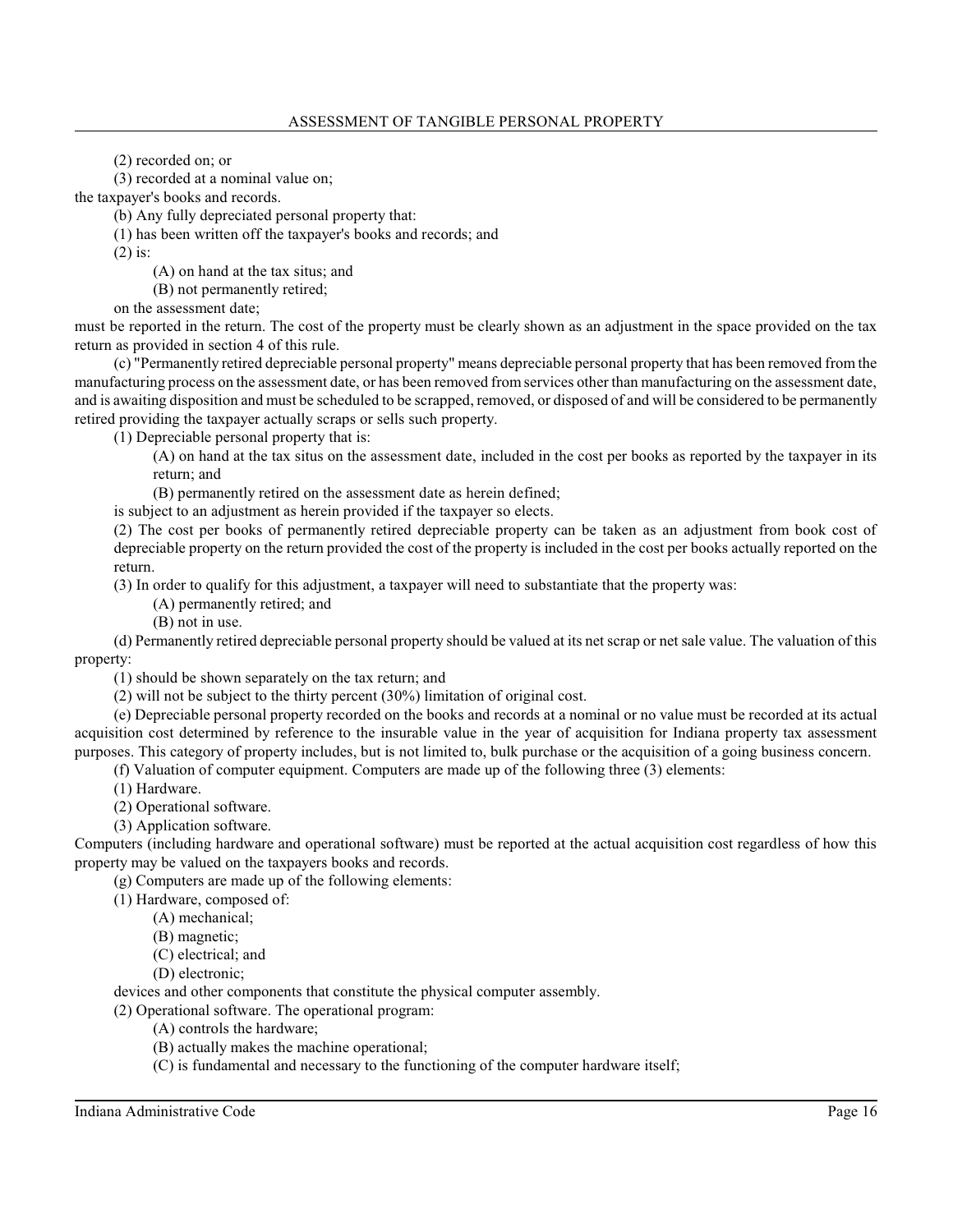### ASSESSMENT OF TANGIBLE PERSONAL PROPERTY

(D) performs such functions as loading, scheduling, supervision, and data management;

(E) represents the internalized instruction codes that translate information into a form usable by the equipment;

(F) controls the basic operations of the central processing unit to perform arithmetic or logical operations, or both, automatically by means of programmed instructions; and

(G) is not normally accessible or modifiable by the user.

(3) Application software. The application program is a written sequence of instructions that details the operations the equipment is to perform in order to achieve a specific objective of the user.

(h) If the value recorded on the books and records reflects charges for customer support services such as educational services, maintenance, or application software that relate to future periods and not to the value of the tangible personal property, the charges may be deducted as nonassessable intangible personal property (to the extent that a separate charge or value can be identified).

(i) The true tax value at the time of acquisition of computer application software may be identified using the following:

(1) An independent, professional appraisal:

- (A) must be made in conformance with generally accepted standards for appraisal practice;
- (B) shall not be based on a contingent fee arrangement;
- (C) shall include consideration of the cost, market, and income approaches; and

(D) shall distinguish the boundary in the equipment between exempt intangible application software and nonexempt tangible operational software.

The appraiser must have demonstrated competence in the valuation of software.

(2) In lieu of an independent professional appraisal, the taxpayer can evaluate existing assets already listed on its books and records and adjust them accordingly to reflect the software content using the valuation methods described in subdivision  $(1)(C)$ .

(j) The allocation of interest incurred during construction and installation must be made (capitalized) for personal property tax purposes regardless of the fact that Section 263 of the Internal Revenue Code is not applicable in certain cases. *(Department of Local Government Finance; 50 IAC 4.2-4-3; filed Dec 7, 1988, 9:35 a.m.: 12 IR 840, eff Mar 1, 1989; reinstated by IC 6-1.1-3- 22, eff Jul 1, 2003; filed Jul 31, 2006, 8:30 a.m.: 20060830-IR-050050252FRA; filed Feb 26, 2010, 2:43 p.m.: 20100324-IR-050090576FRA)*

## **50 IAC 4.2-4-4 Adjustments to cost**

Authority: IC 6-1.1-31-1 Affected: IC 6-1.1-3

Sec. 4. (a) The adjusted costs of the assessable depreciable personal property as computed in subsection (d) must be reported at the tax basis of such property as defined in the Internal Revenue Code unadjusted by Sections 167 (depreciation) and 179 (expense deduction) of that Code or any credits (such as investment tax credit) that diminished the cost basis of the property. Therefore, if the tax basis of the taxpayer's assessable depreciable personal property is different than the cost per books of such property, except for the depreciable personal property defined and required to be reported by section 3 of this rule, an adjustment must be made to the cost per books of the assessable depreciable personal property reported on the Indiana property tax return.

(b) The adjustment frombook to tax basis must be computed on Form106 (50 IAC 4.2-2-9) and shown in the taxpayer's return on line 2 of Form 103 - Long Form (50 IAC 4.2-2-9), Schedule A.

(c) The adjustment is required to be made regardless of whether it is an increase or decrease of the cost per books.

(d) The adjusted cost of depreciable personal property is the resultant amount obtained by adjusting the cost per books, as defined in section 2 of thisrule (cost per books), 50 IAC 4.2-11.1-3 (air pollution control system), and 50 IAC 4.2-11.1-4 (industrial waste control facility). *(Department of Local Government Finance; 50 IAC 4.2-4-4; filed Dec 7, 1988, 9:35 a.m.: 12 IR 841, eff Mar 1, 1989; reinstated by IC 6-1.1-3-22, eff Jul 1, 2003; filed Feb 26, 2010, 2:43 p.m.: 20100324-IR-050090576FRA)*

## **50 IAC 4.2-4-5 Pools of property; determination of costs by acquisition year**

Authority: IC 6-1.1-31-1 Affected: IC 6-1.1-3

Sec. 5. (a) The adjusted cost of depreciable personal property as computed in section 4 of thisrule is required to be segregated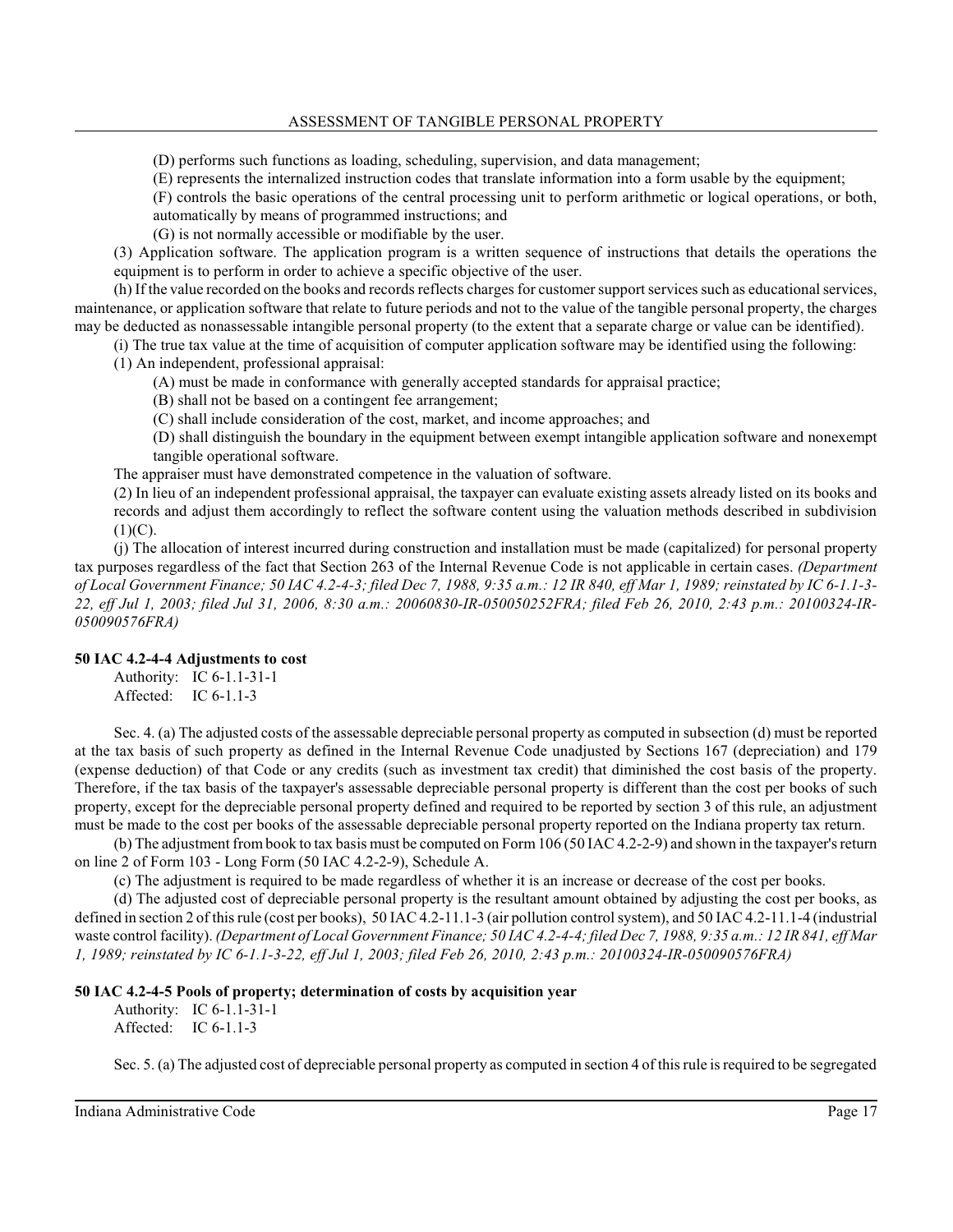for Indiana property tax purposes into four (4) separate pools. The depreciable life utilized for federal income tax purposes determines the pool to be utilized for Indiana property tax purposes. The pools to be utilized for Indiana property tax purposes are as follows:

(1) Pool No. 1: All assets that have a life of one (1) through four (4) years for federal income tax purposes.

(2) Pool No. 2: All assets that have a life of five (5) through eight (8) years for federal income tax purposes.

(3) Pool No. 3: All assets that have a life of nine (9) through twelve (12) years for federal income tax purposes.

(4) Pool No. 4: All assets that have a thirteen (13) years or longer life for federal income tax purposes.

(b) The useful life used to determine the proper classification of the pool in which an asset must be included is to be based upon the actual life utilized to compute depreciation on the federal income tax return of the taxpayer unless as follows:

(1) The department determines that such life is either unrealistic in relation to all of the taxpayer's facts and circumstances or when the life used on the federal tax return has been changed by the Internal Revenue Service on audit.

(2) The useful lives utilized by taxpayers for a particular category of assets are varied and the department, in order to obtain equalization in assessments, determines that a uniform life should be used by all such taxpayers in the state, the department may prescribe the useful life of such assets for all of these taxpayers in the state pursuant to 50 IAC 4.2-7-2.

*(Department of Local Government Finance; 50 IAC 4.2-4-5; filed Dec 7, 1988, 9:35 a.m.: 12 IR 841, eff Mar 1, 1989; reinstated by IC 6-1.1-3-22, eff Jul 1, 2003; filed Feb 26, 2010, 2:43 p.m.: 20100324-IR-050090576FRA)*

### **50 IAC 4.2-4-6 Determination of the year of acquisition**

Authority: IC 6-1.1-31-1 Affected: IC 6-1.1-3

Sec. 6. (a) After the allocation of adjusted cost of depreciable tangible personal property, as provided in section 5 of this rule, it will be necessary to determine the cost by year of acquisition for each pool. The number of yearsthat are required to be segregated by year of acquisition will depend upon the particular pool.

(b) Each pool is required to be segregated as follows:

(1) Pool No. 1 requires the cost to be determined by year of acquisition for the three (3) years immediately preceding the assessment date. The balance of the cost of the assets in this pool will be includable in the fourth category.

(2) Pool No. 2 requires the cost by year of acquisition be determined for the six (6) years preceding the assessment date. The balance of the cost would be includable in the seventh category.

(3) Pool No. 3 requires that cost by year of acquisition be determined for the ten (10) years preceding the assessment date. The balance of such account would be includable in the eleventh category.

(4) Pool No. 4 requires that the cost by year of acquisition be determined for the twelve (12) years preceding the assessment date with the balance of the cost of such pool includable in the thirteenth category.

(c) *[Voided by P.L.245-2015, SECTION 1, effective July 1, 2015.]*

(d) For Indiana property tax purposes it will be presumed that the disposal of depreciable personal property occurs on a firstin, first-out basis unless the taxpayer establishes that such was not the case. Therefore, absent evidence to the contrary, all disposals will be deemed to occur from the remaining category in each pool. *(Department of Local Government Finance; 50 IAC 4.2-4-6; filed Dec 7, 1988, 9:35 a.m.: 12 IR 842, eff Mar 1, 1989; reinstated by IC 6-1.1-3-22, eff Jul 1, 2003; filed Feb 26, 2010, 2:43 p.m.: 20100324-IR-050090576FRA) NOTE: 50 IAC 4.2-4-6(c) was voided by P.L.245-2015, SECTION 1, effective July 1, 2015.*

### **50 IAC 4.2-4-7 True tax value determination; exception**

Authority: IC 6-1.1-31-1 Affected: IC 6-1.1-31

Sec. 7. (a) The true tax value for Indiana property tax purposes is computed by multiplying the adjusted cost of each year's acquisitions in the respective pool by a percentage factor obtained in subsection (b). The percentage factors in the table automatically reflect all adjustments for Indiana property tax purposes, except abnormal obsolescence, as provided in section 8 of this rule.

(b) Table to compute true tax value. The following table provides for each of the four (4) pools by year of acquisition the percentage of adjusted cost to compute true tax value. The sum of the true tax value for each of the four (4) poolsis the true tax value of the personal property at the tax situs in question.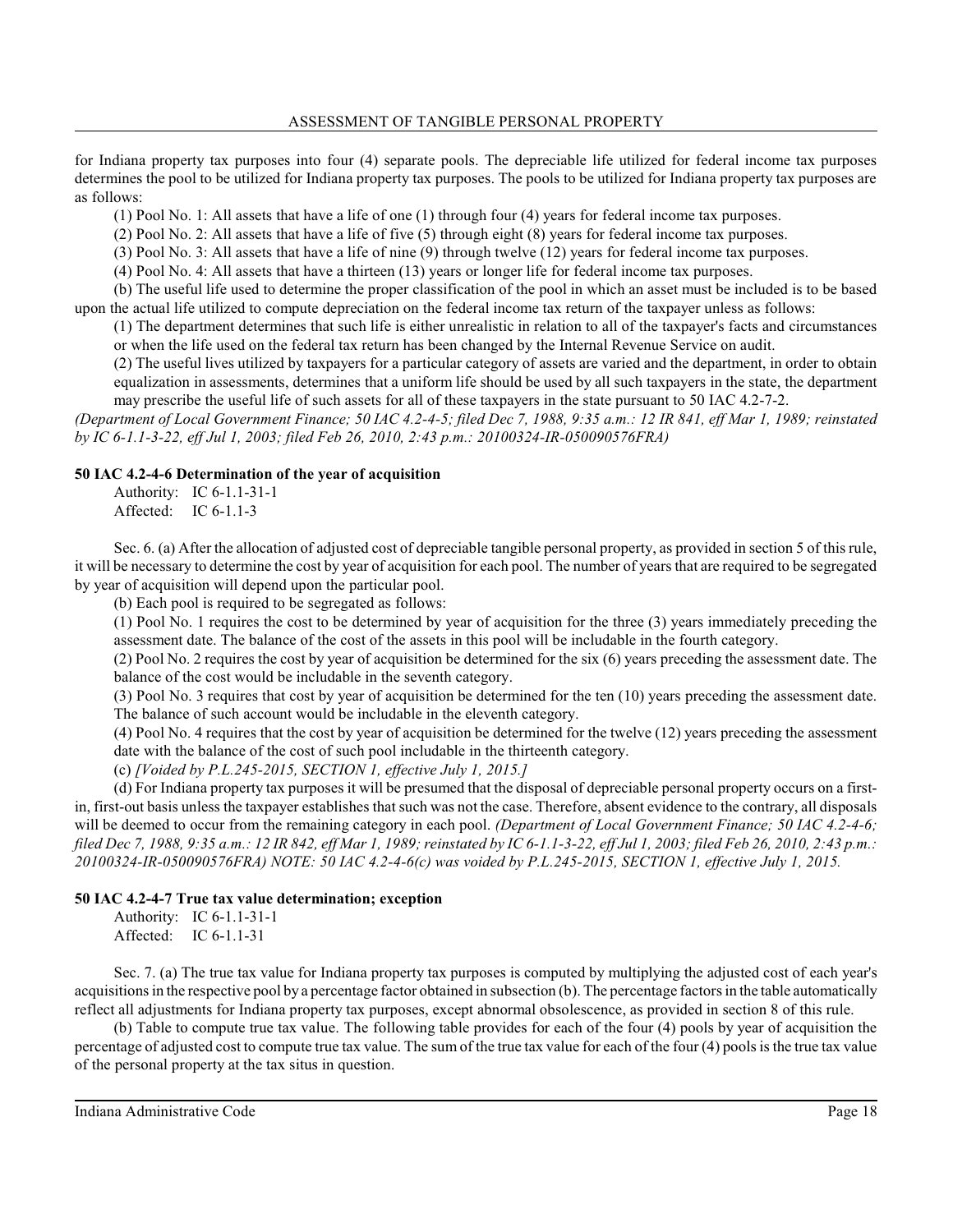| Indiana Pools of Assets by Lives Utilized on Federal Tax Return |                             |                             |                              |                               |
|-----------------------------------------------------------------|-----------------------------|-----------------------------|------------------------------|-------------------------------|
| Year of Acquisition                                             | Pool #1 $(1-4 \text{ yrs})$ | Pool #2 $(5-8 \text{ yrs})$ | Pool #3 $(9-12 \text{ yrs})$ | Pool $#4$ (13 yrs and longer) |
|                                                                 | 65%                         | 40%                         | 40%                          | 40%                           |
| 2                                                               | 50%                         | 56%                         | 60%                          | 60%                           |
| 3                                                               | 35%                         | 42%                         | 55%                          | 63%                           |
| 4                                                               | 20%                         | 32%                         | 45%                          | 54%                           |
| 5                                                               |                             | 24%                         | 37%                          | 46%                           |
| 6                                                               |                             | 18%                         | 30%                          | 40%                           |
|                                                                 |                             | 15%                         | 25%                          | 34%                           |
| 8                                                               |                             |                             | 20%                          | 29%                           |
| 9                                                               |                             |                             | 16%                          | 25%                           |
| 10                                                              |                             |                             | 12%                          | 21%                           |
| 11                                                              |                             |                             | 10%                          | 15%                           |
| 12                                                              |                             |                             |                              | 10%                           |
| 13                                                              |                             |                             |                              | $5\%$                         |

### ASSESSMENT OF TANGIBLE PERSONAL PROPERTY

TABLE TO DETERMINE TRUE TAX VALUE FOR DEPRECIABLE PERSONAL PROPERTY BY PERCENTAGE OF ORIGINAL COST

(c) The true tax value of the depreciable personal property for the taxpayer on a December 31 federal tax year making the election to use federal tax year to compute the year of acquisition (see the EXAMPLES in sections 5 and 6 of this rule) would be computed as follows:

|            |          | Pool No. 1 |         |          | Pool No. 3 |          |
|------------|----------|------------|---------|----------|------------|----------|
| Jan 1 to   |          |            |         |          |            |          |
| March 1,   |          |            |         |          |            |          |
| 1989       | \$None   | 65%        | $$ -0-$ | \$4,000  | 40%        | \$1,600  |
| 1988       | 3,000    | 65%        | 1,950   | 12,000   | 40%        | 4,800    |
| 1987       | 4,000    | 50%        | 2,000   | 10,000   | 60%        | 6,000    |
| 1986       | None     | 35%        | $-0-$   | 2,000    | 55%        | 1,100    |
| 1985       | 13,000   | 20%        | 2,600   | 4,000    | 45%        | 1,800    |
| 1984       |          |            |         | 1,000    | 37%        | 370      |
| 1983       |          |            |         | None     | 30%        | $-0-$    |
| 1982       |          |            |         | 5,000    | 25%        | 1,250    |
| 1981       |          |            |         | 30,000   | 20%        | 6,000    |
| 1980       |          |            |         | None     | 16%        | $-0-$    |
| 1979       |          |            |         | None     | 12%        | $-0-$    |
| 1978       |          |            |         | 12,000   | 10%        | 1,200    |
|            | \$20,000 |            | \$6,550 | \$80,000 |            | \$24,120 |
| Pool No. 1 |          |            |         |          |            | \$6,550  |

True tax value of all depreciable personal property \$30,670

(d) Exception. If personal property is leased, such property will not be valued for Indiana property tax purposes in accordance with this rule. Such personal property is to be reported in accordance with the provisions of 50 IAC 4.2-8. *(Department of Local Government Finance; 50 IAC 4.2-4-7; filed Dec 7, 1988, 9:35 a.m.: 12 IR 843, eff Mar 1, 1989; reinstated by IC 6-1.1-3-22, eff Jul 1, 2003)*

## **50 IAC 4.2-4-8 Adjustment for obsolescence**

Authority: IC 6-1.1-31-1 Affected: IC 6-1.1-3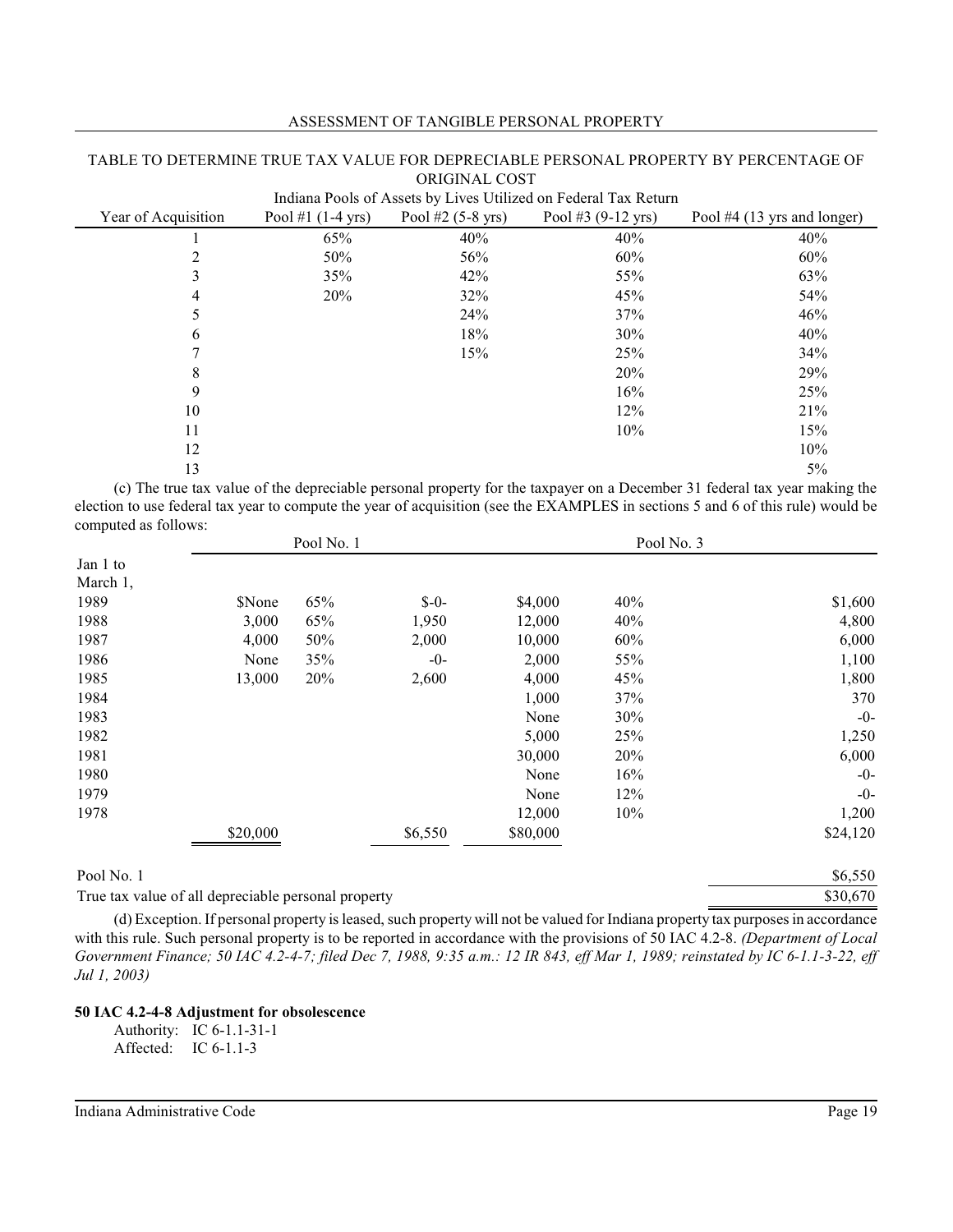Sec. 8. (a) A taxpayer may claiman adjustment for abnormal obsolescence as defined in 50 IAC 4.2-9-3, on business personal property provided that such taxpayer follows the procedures and meets the requirements regarding an adjustment for abnormal obsolescence contained in 50 IAC 9. It includes the impairment of desirability and usefulness brought about by new inventions and improved processes for production, or the impairment of functional capacity or efficiency if the inadequacy or overadequacy causes a loss in value and has made the property incapable of continued use for a prolonged period during the assessment year.

(b) No adjustment will be allowed for normal obsolescence as defined in 50 IAC 9. The table to determine true tax value, as provided in section 7(b) of this rule, automatically makes allowance for this type of obsolescence. The values arrived at as a result of this table reflect the application of the double declining balance depreciation method to the point where straight line depreciation would be more beneficial to the taxpayer. This accelerated depreciation, and use of a short useful life and historical cost reflect any physical, functional, or economic obsolescence except to the extent that these items qualify for abnormal obsolescence as defined.

(c) The term "abnormal obsolescence" will be strictly construed and be limited to a situation where unforeseen changes in market values, exceptional technological obsolescence, or destruction by catastrophe occurs, providing that such events have a direct effect upon the valuation of the depreciable personal property of the taxpayer on a going concern basis at the tax situs in question.

(d) The dollar amount of the adjustment for the depreciable personal property pursuant to this section in no event can exceed the tentative true tax value as computed in section 7 of this rule, for the specific unit or units of depreciable personal property on which the taxpayer claims the adjustment. If the property has been incapable of continued use for a prolonged period during the assessment year, for a reason identified as qualifying for abnormal obsolescence, it will be eligible for an adjustment to be computed as follows:

(1) If the cost-to-cure the cause of the abnormal obsolescence is equal to or less than the anticipated increase in utility, and hence value, it is economically feasible to repair or replace the impaired item and is thus deemed curable. The dollar amount of the cost-to-cure shall be the basis for determining the amount of abnormal obsolescence.

(2) If the cause of the impairment cannot be corrected, or the cost-to-cure the cause of abnormal obsolescence is in excess of its contribution to the value of the property, it shall be deemed to be incurable. The amount of adjustment therefore shall be based upon the scrap or salvage value of the affected item and shall be limited to the true tax value before adjustment for abnormal obsolescence of the affected item itself.

### EXAMPLE 1

Taxpayer ABC has depreciable personal property qualifying for an adjustment for abnormal obsolescence. The cost-to-cure the cause of the abnormal obsolescence is eight hundred thousand dollars (\$800,000) and is less than the anticipated benefits to be obtained from the use of the affected asset. The depreciable asset has an adjusted basis of six million five hundred thousand dollars (\$6,500,000), and an acquisition date and depreciable life that result in a true tax value factor of twenty percent (20%) (the total true tax value, of all of ABC's depreciable personal property in this taxing district, computed by the application of the prescribed pool percentages is greater than thirty percent (30%) of the total adjusted cost). The taxpayer should compute the abnormal obsolescence adjustment as follows:

| Reported basis of asset qualifying for abnormal obsolescence adjustment         |          | \$6,500,000 |             |
|---------------------------------------------------------------------------------|----------|-------------|-------------|
| Prescribed true tax valuation factor                                            | $\times$ | 20%         |             |
| True tax value of item prior to adjustment for abnormal obsolescence            |          |             | \$1,300,000 |
| Less: cost-to-cure cause of abnormal obsolescence                               |          | \$800,000   |             |
| Prescribed true tax valuation factor                                            |          | 20%         |             |
| Allowable adjustment for abnormal obsolescence–to Line 68, Schedule A, Form 103 |          |             | 160,000     |
| True tax value of item                                                          |          |             | \$1,140,000 |
|                                                                                 |          |             |             |

In no instance may the adjustment for abnormal obsolescence exceed the true tax value of the affected item prior to such adjustment or result in a true tax value less than the scrap or net realizable value of the affected asset.

### EXAMPLE 2

Taxpayer XYZ has depreciable personal property qualifying for an adjustment for abnormal obsolescence. The cost-to-cure the cause of the abnormal obsolescence is four hundred sixty thousand dollars (\$460,000) and exceeds the benefits expected from any further use of the affected asset. The depreciable asset has an adjusted basis of two million three hundred thousand dollars (\$2,300,000) and an acquisition date and depreciable life that result in a tentative true tax value factor of twelve percent (12%) (the total true tax value, of all of XYZ's depreciable personal property in this taxing district, computed by the application of the prescribed pool percentages is less than thirty percent (30%) of the total adjusted cost). The taxpayer is able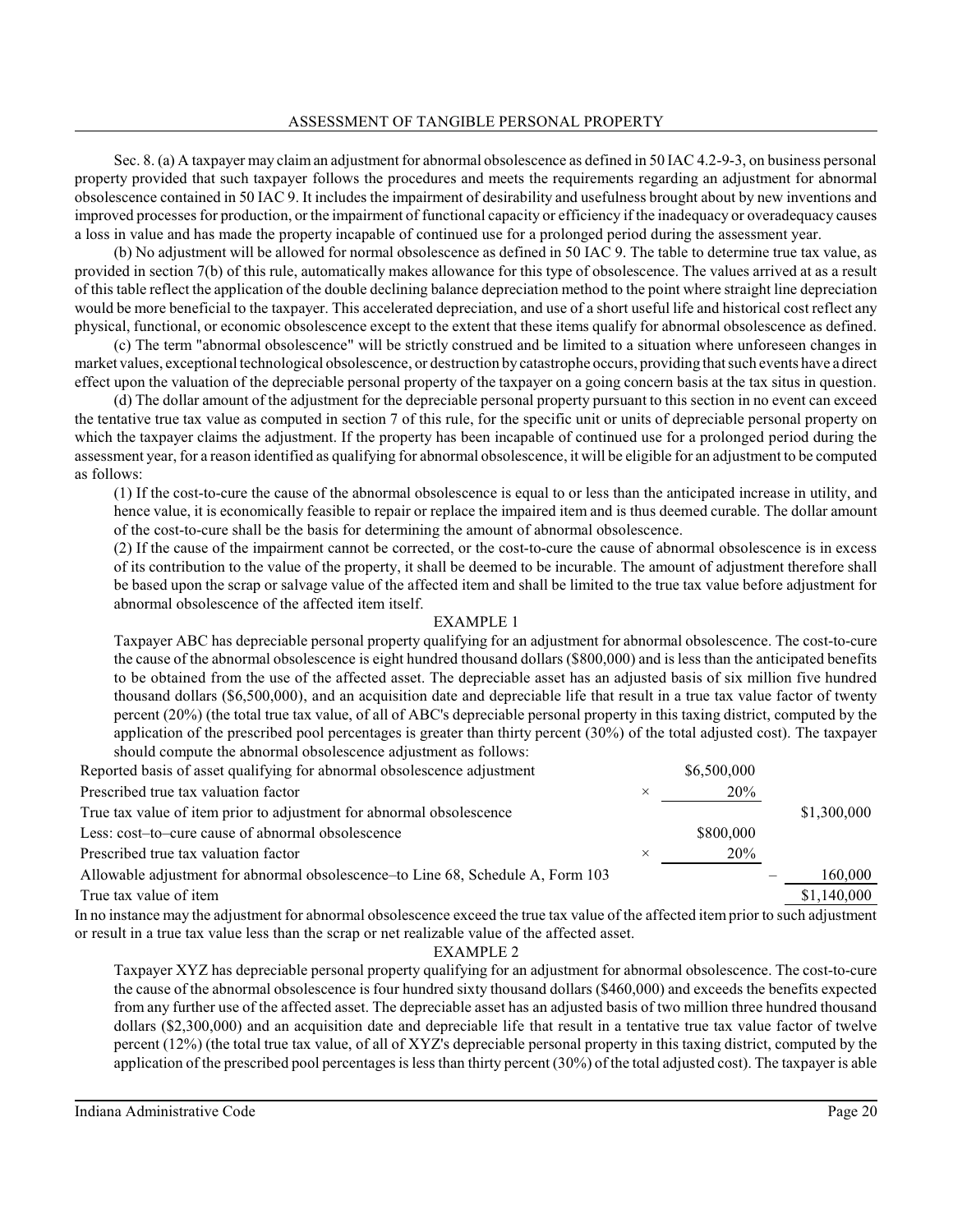to demonstrate that the salvage value of the affected item is seventy-two thousand dollars (\$72,000). The taxpayer should compute the adjustment as follows:

| Reported basis of asset qualifying for abnormal obsolescence adjustment                                                    | \$2,300,000 |           |
|----------------------------------------------------------------------------------------------------------------------------|-------------|-----------|
| Prescribed true tax valuation factor                                                                                       | 30%         |           |
| True tax value of item prior to adjustment for abnormal obsolescence                                                       |             | \$690,000 |
| Less: documented net realizable value                                                                                      |             | 72,000    |
| Allowable adjustment for abnormal obsolescence                                                                             |             | \$618,000 |
| Ognartmant of Logal Covernment Finance: 50 LLC 4.2, A.R. filed Dog 7, 1088, 0.35 a.m. : 12 ID 843, off May 1, 1080; vainst |             |           |

*(Department of Local Government Finance; 50 IAC 4.2-4-8; filed Dec 7, 1988, 9:35 a.m.: 12 IR 843, eff Mar 1, 1989; reinstated by IC 6-1.1-3-22, eff Jul 1, 2003; filed Feb 26, 2010, 2:43 p.m.: 20100324-IR-050090576FRA)*

### **50 IAC 4.2-4-9 Minimum valuation**

Authority: IC 6-1.1-31-1 Affected: IC 6-1.1-31

Sec. 9. (a) Notwithstanding the foregoing provisions of this rule, the total valuation of a taxpayer's assessable depreciable personal property in a single taxing district cannot be less than thirty percent (30%) of the adjusted cost of all such property of the taxpayer.

(b) Exception. This limitation shall be applied prior to any special adjustment for abnormal obsolescence as provided in section 8 of this rule. The limitation does not apply to equipment not placed in service, special tooling, and permanently retired depreciable personal property. *(Department of Local Government Finance; 50 IAC 4.2-4-9; filed Dec 7, 1988, 9:35 a.m.: 12 IR 845, eff Mar 1, 1989; reinstated by IC 6-1.1-3-22, eff Jul 1, 2003)*

## **50 IAC 4.2-4-9.1 Election of valuation method for special integrated steel mill or oil refinery/petrochemical equipment**

Authority: IC 6-1.1-31-1 Affected: IC 6-1.1-3-23

Sec. 9.1. (a) For purposes of this section, the following apply:

(1) "Adjusted cost" refers to the adjusted cost established in section 4 of this rule.

(2) "Depreciable personal property" has the meaning set forth in section 1 of this rule.

(3) "Integrated steel mill" means a person, including a subsidiary of a corporation, that produces steel by processing iron ore and other raw materials in a blast furnace in Indiana.

(4) "Oil refinery/petrochemical company" means a person that produces a variety of petroleum products by processing an annual average of at least one hundred thousand (100,000) barrels of crude oil per day.

(5) "Permanently retired depreciable personal property" has the meaning set forth in section 3 of this rule.

(6) "Pool" refers to a pool established in section 5(a) of this rule.

(7) "Special integrated steel mill equipment" or "oil refinery/petrochemical equipment" means depreciable personal property, other than special tools and permanently retired depreciable personal property:

(A) that:

(i) is owned, leased, or used by an integrated steel mill or an entity that is at least fifty percent (50%) owned by an affiliate of an integrated steel mill; and

(ii) falls within Asset Class 33.4 as set forth in IRS Rev. Proc. 87-56, 1987-2, C.B. 647; or

(B) that:

(i) is owned, leased, or used as an integrated part of an oil refinery/petrochemical company or its affiliate; and (ii) falls within Asset Class 13.3 or 28.0 as set forth in IRS Rev. Proc. 87-56, 1987-2, C.B. 647.

(8) "Year of acquisition" refers to the year of acquisition determined under section 6 of this rule.

(b) Notwithstanding sections 4, 6, and 7 of this rule, a taxpayer may elect to calculate the true tax value of the taxpayer's special integrated steel mill equipment or oil refinery/petrochemical equipment by multiplying the adjusted cost of that equipment by the percentage set forth in the following table:

| Year of Acquisition | Percentage |
|---------------------|------------|
|                     | 40%        |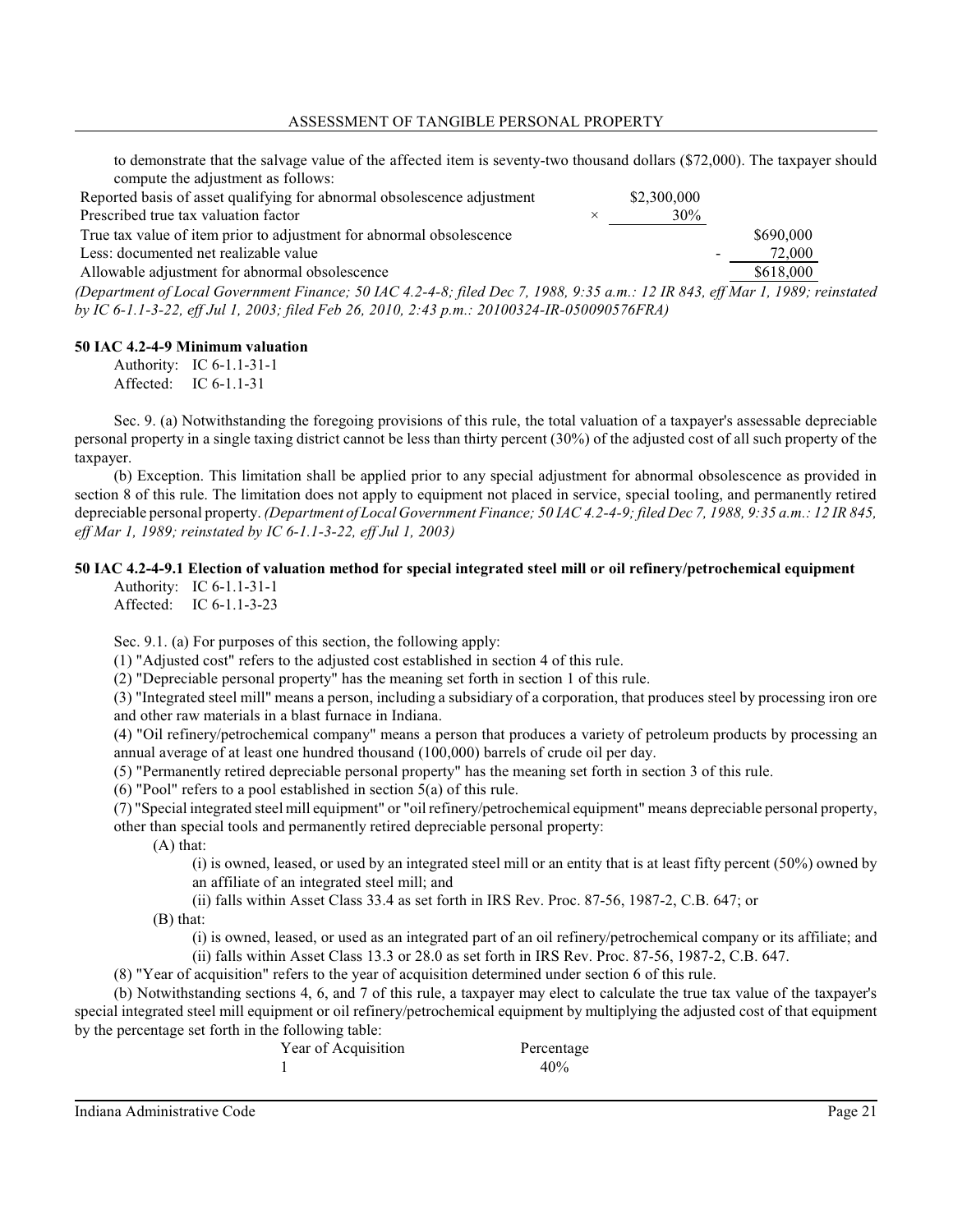#### ASSESSMENT OF TANGIBLE PERSONAL PROPERTY

| $\overline{2}$ | 56% |
|----------------|-----|
| 3              | 42% |
| $\overline{4}$ | 32% |
| 5              | 24% |
| 6              | 18% |
| $\overline{7}$ | 15% |
| 8 and older    | 10% |

(c) The department shall designate the table undersubsection (b) as "Pool No. 5" on the business personal property tax return. (d) The percentage factors in the table under subsection (b) automatically reflect all adjustments for depreciation and obsolescence, including abnormal obsolescence, forspecial integrated steel mill equipment or oil refinery/petrochemical equipment. The equipment is entitled to all exemptions, credits, and deductions for which it qualifies.

(e) The minimum valuation limitations under section 9 of this rule do not apply to special integrated steel mill equipment or oil refinery/petrochemical equipment valued under thissection. The value of the equipment is not included in the calculation of that minimum valuation limitation for the taxpayer's other assessable depreciable personal property in the taxing district.

(f) An election to value special integrated steel mill equipment or oil refinery/petrochemical equipment under this section: (1) must be made by reporting the equipment under this section on a business personal property tax return;

(2) applies to all of the taxpayer's special integrated steel mill equipment or oil refinery/petrochemical equipment located in

the state (whether owned or leased or used as an integrated part of the equipment); and

(3) is binding on the taxpayer for the assessment date for which the election is made.

The department shall prescribe the forms to make the election available. Any special integrated steel mill equipment or oil refinery/petrochemical equipment acquired by a taxpayer that has made an election under this section is valued under this section.

(g) If fifty percent (50%) or more of the adjusted cost of a taxpayer's property that would, notwithstanding this section, be reported in a pool other than Pool No. 5 is attributable to special integrated steel mill equipment or oil refinery/petrochemical equipment, the taxpayer may elect to calculate the true tax value of all of that property as special integrated steel mill equipment or oil refinery/petrochemical equipment. The true tax value of property for which an election is made underthissubsection is calculated under subsections (b) through (f). *(Department of Local Government Finance; 50 IAC 4.2-4-9.1; filed Feb 26, 2010, 2:43 p.m.: 20100324-IR-050090576FRA)*

## **50 IAC 4.2-4-10 Determination of property as real or personal**

Authority: IC 6-1.1-31-1 Affected: IC 6-1.1-3

Sec. 10. (a) The following guide is intended to assist in the identification of property as either real or personal. The use of a unit of machinery, equipment, or a structure determines its classification as real or personal property. If the unit is directly used for manufacturing or a process of manufacturing, it is personal property. If the unit is a land or building improvement, it is real property.

(b) Land improvement – Real.

Retaining walls, piling andmats for general improvement ofsite, private roads, walks, paved areas, culverts, bridges, viaducts, subways and tunnels, fencing, reservoirs, dikes, dams, ditches, canals, and drainage.

Fixed river, lake, or tidewater wharves and docks.

Permanent standard gauge railroad trackage, bridges, and trestles.

Walls forming storage yards and fire protection dikes.

Note that on-site utility piping, such as sanitary and storm sewers, potable water and fire prevention lines, and gas lines are considered as on-site improvement costs and are valued with the land.

(c) Buildings – Real.

Structural and other improvements to buildings, including foundations, walls, floors, roof, insulation, stairways, partitions, loading and unloading platforms and canopies, areaways, systems for heating, air conditioning, ventilating, sanitation, fixed fire protection, lighting, plumbing, and drinking water, building elevators and escalators.

(d) Miscellaneous.

Agricultural irrigation system including distribution system above or below ground – Personal.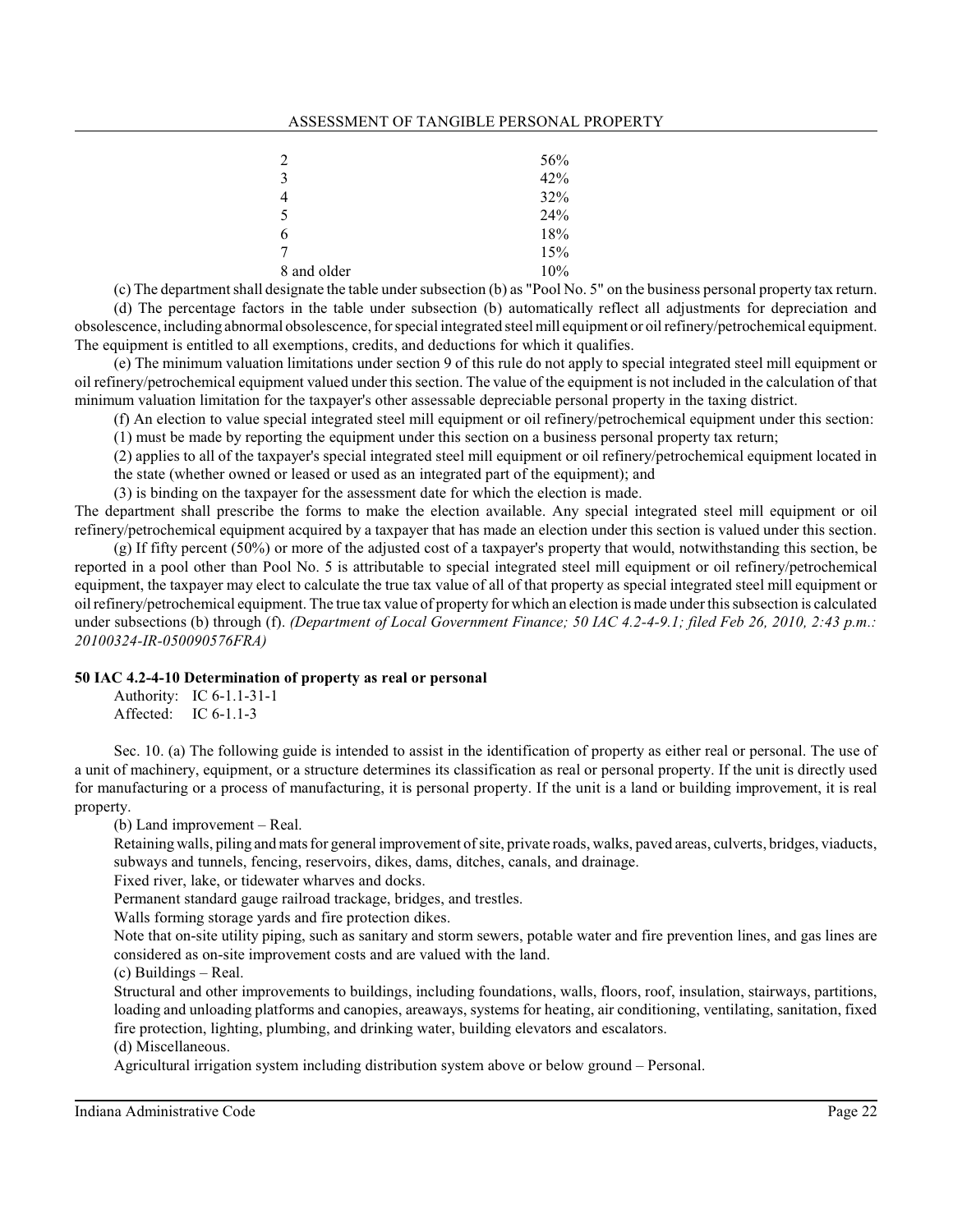Air conditioning: Building air conditioning for comfort of occupants – Real. Package units, through the wall commercial – Real. Special process to maintain controlled temperature and humidity – Personal. Air lines for machinery and equipment – Personal. Aluminum pot lines – Personal. Anhydrous ammonia tanks: Stationary – Real. Portable – Personal. Ash handling system, pit and framing related to system – Personal. Asphalt mixing plant and equipment (movable) – Personal. Auto-call and telephone system – Personal. Bar and equipment – Personal. Bins – permanently affixed for storage – Real. Boilers: Manufacturing process – Personal. Building service – Real. Booths for welding – Personal. Bowling alley lanes – Personal. Bucket elevators (open or enclosed including casing) – Personal. Building, such as special constructed storage, poultry, livestock processing buildings – (not including machinery or equipment) – Real. Bulkheads making additional land area to be assessed with and as part of the improved land – Real. Carpeting, commercial – (Real or Personal) – The real property assessment includes a finished floor. If the carpet is installed over an existing finished floor, then carpeting becomes personal property. If, asin the case of many newer buildings, carpeting has been specified and is the only finished floor, then carpeting is assessed as real property. Cistern – Real. Coal, handling system – Personal. Cold storage: Built-in cold storage rooms – Real. Cold storage refrigeration equipment – Personal. Cold storage, prefab walk-in type – Personal. Control booth – Personal. Conveyor: Housing – Personal. Tunnels – Real. Unit including belt and drives – Personal. Cooling Towers: Primary use for manufacturing – Personal. Primary use for building – Real. Crane: Moving crane – Personal. Runways including supporting columns or structure and foundation inside or outside of buildings – Personal. Dock levelers – Personal. Drapes – Personal. Drying rooms: Structure – Real. Heating System – Personal. Dust catchers – Personal. Fence, security – Real.

Indiana Administrative Code Page 23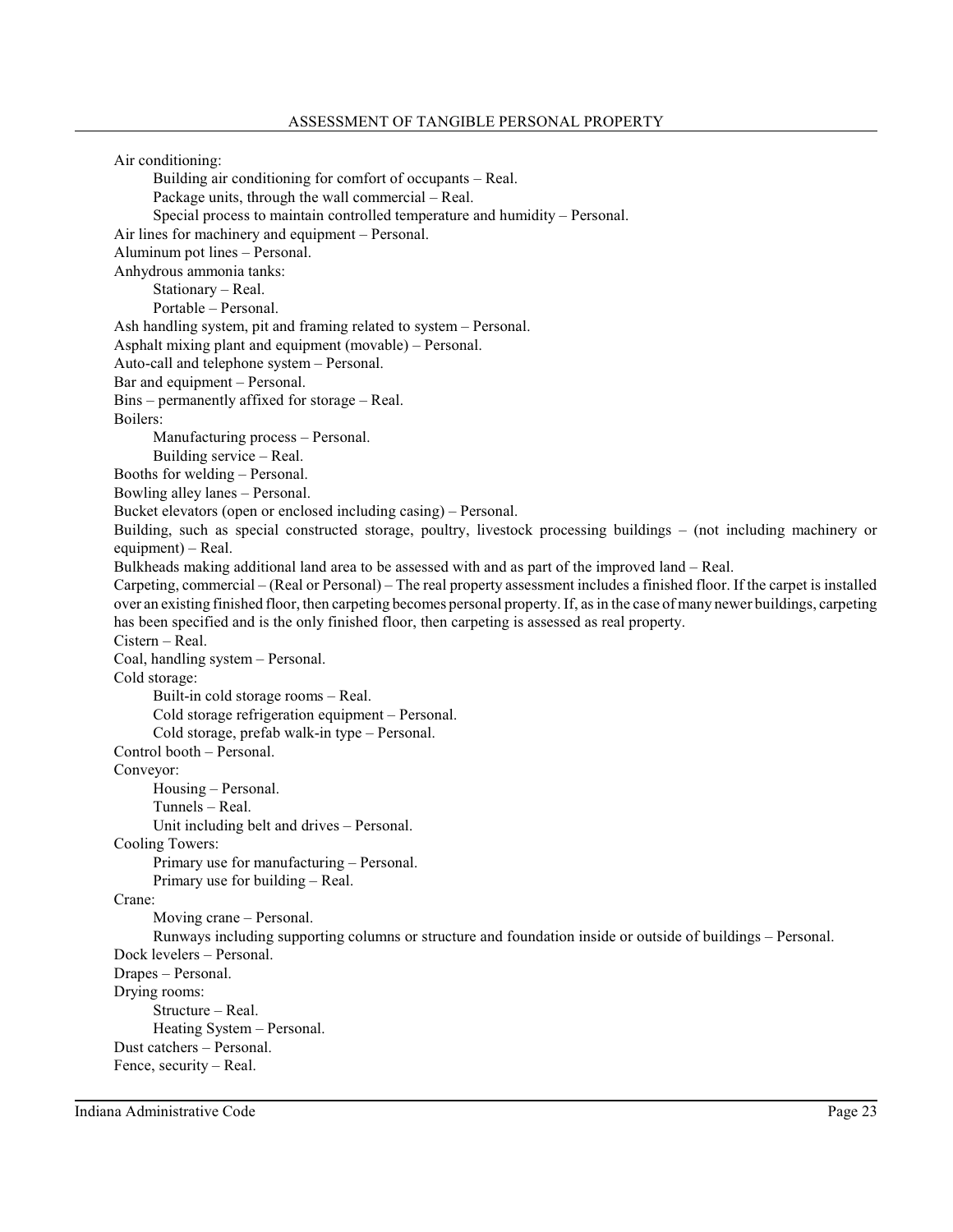Fire alarm system – Personal. Fire walls, masonry – Real. Floors, computer room – Real. Foundations for machinery and equipment – Personal. Gas lines for equipment or processing – Personal. Grain bins, storage – Real. Grain drying equipment – Personal. Grain drying equipment (such as: augers, aerators) – Personal. Grain elevators (commercial, industrial), storage, silos, tanks, cupolas, workinghouse, headhouse, milling space – Real. Grain elevator machinery and equipment (commercial, industrial) such as legs (inside or outside), conveyors, spouting, hopper scales, man lifts, aeration systems, grain cleaners, grain dryers, mechanical grain dumping equipment, loading and unloading systems, truck scales, all processing machinery and equipment – Personal. Grain storage tents (blow-up) – Personal. Gravel plant – machinery and equipment – Personal. Greenhouses: Building – Real. Building, plastic cover, in place on assessment date – Personal. Benches and heating system – Personal. Hoist, hoist pits – Personal. Hydraulic lines – Personal. Irrigation equipment – Personal. Kilns: Lumber, drying kiln structure – Real. Concrete block, drying kiln structure – Real. Laundry, steam-generating equipment – Personal. Lighting: Yard – Personal. Special purpose, inside – Personal. Service station (except building) – Personal. Mixers and mixing houses – Personal. Ore bridge foundation – Personal. Ovens, processing – Personal. Piping, process piping above or below ground – Personal. Pits for equipment or processing – Personal. Pools, swimming, in-ground or above-ground – Real. Power lines and auxiliary equipment – Personal. Pumps and motors – Personal. Pump house (including substructure) – Real. Racks and shelving (portable or removable) – Personal. Railroad siding (except belonging to railroad) – Real. Ready-mix concrete batch plant and equipment – Personal. Refrigeration equipment – Personal. Refrigerated display cabinets – Personal. Sanitary system – Real. Satellite dishes: Commercial use – Personal. Scale houses – Real. Scales: Truck or railroad scales including pit – Personal. Dormant scales – Personal.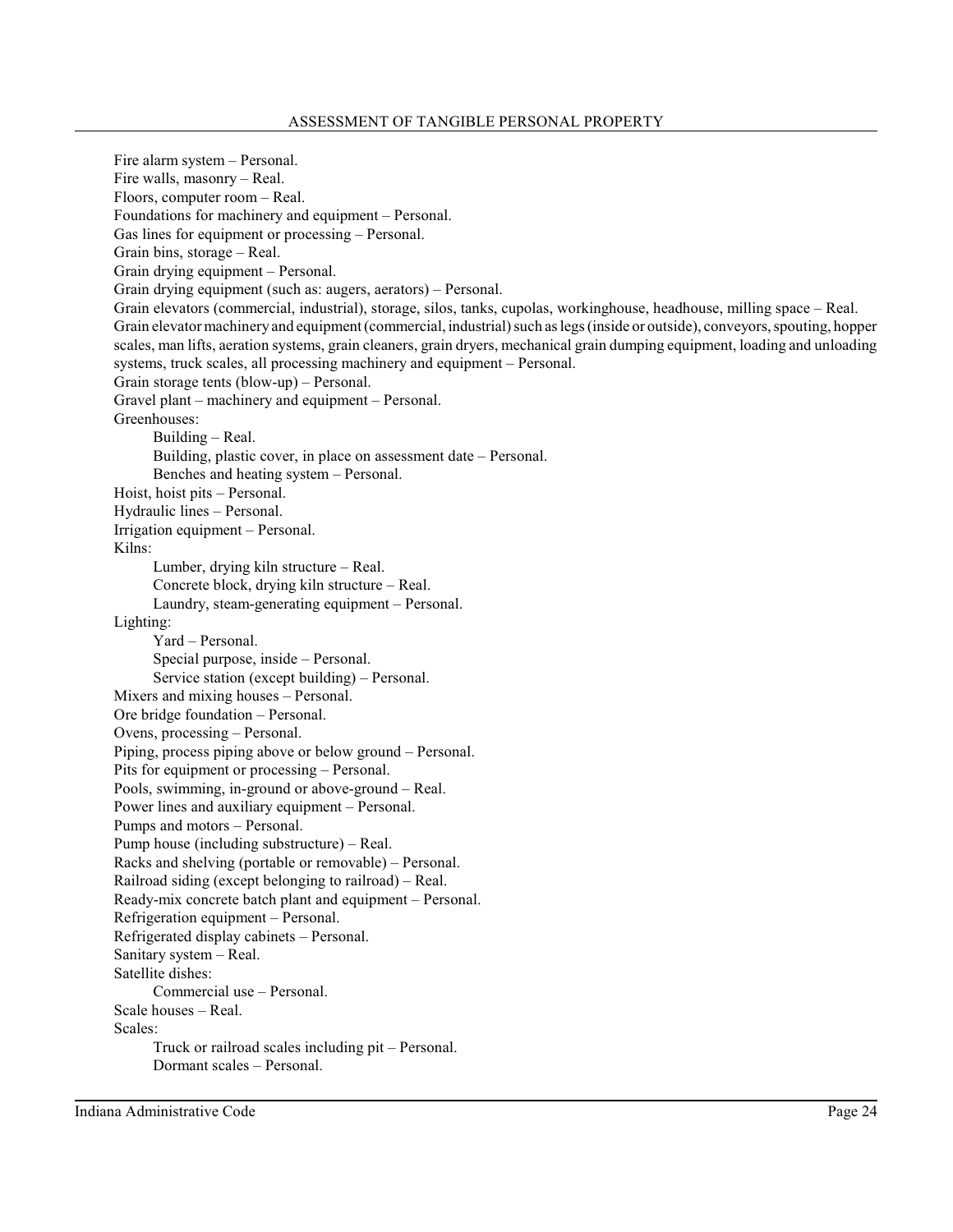```
Security alarm system – Personal.
      Septic system (priced with land) – Real.
      Sheds or buildings:
            Permanent, affixed or portable confinement buildings – Real.
            Agricultural open portable pull-type – Personal.
            Detached storage structures – Real.
      Signs, including supports and foundation – Personal.
      Silos:
            Containing a manufacturing process – Personal.
            Farm storage silos – Real.
            Silo equipment – Personal.
            Storage – Real.
      Spray pond:
            Masonry reservoir – Real.
            Piping and equipment – Personal.
      Sprinkler system – Real.
      Stacks:
            Supported individually and servicing heating boilers – Real.
            Servicing personal property units or a process – Personal.
      Steam electric generating plant and equipment – Personal.
      Stone crushing plant, equipment – Personal.
      Storage facilities, permanent of masonry or wood – Real.
      Storage vaults and doors, including bank vaults and doors – Real.
      Substation:
            Building – Real.
            Equipment – Personal.
      Tanks:
            Storage only (except as indicated below) above or below ground – Real.
            Used as a part of a manufacturing process – Personal.
            Underground gasoline tanks at service stations – Personal.
     Towers, cellular, TV or radio broadcasting – Personal.
     Transformers – Personal.
     Tunnels – Real.
      Tunnels, waste heat, or processing – Personal.
      Unit heaters, nonportable – Real.
     Unit heaters, portable – Personal.
      Unloader runway – Personal.
      Ventilating – Real.
      Ventilating system for manufacturing equipment – Personal.
      Walls, portable partitions – Personal.
      Water lines, for processing above or below ground – Personal.
      Water pumping station, building and structure – Real.
      Water pumps and motors – Personal.
      Water treating and softening plant building and structure – Real.
      Water treating and softening equipment – Personal.
      Wells, pumps, motors, and equipment – Personal.
      Wiring – power wiring – Personal.
(Department of Local Government Finance; 50 IAC 4.2-4-10; filed Dec 7, 1988, 9:35 a.m.: 12 IR 845, eff Mar 1, 1989; reinstated
```
*by IC 6-1.1-3-22, eff Jul 1, 2003; filed Feb 26, 2010, 2:43 p.m.: 20100324-IR-050090576FRA)*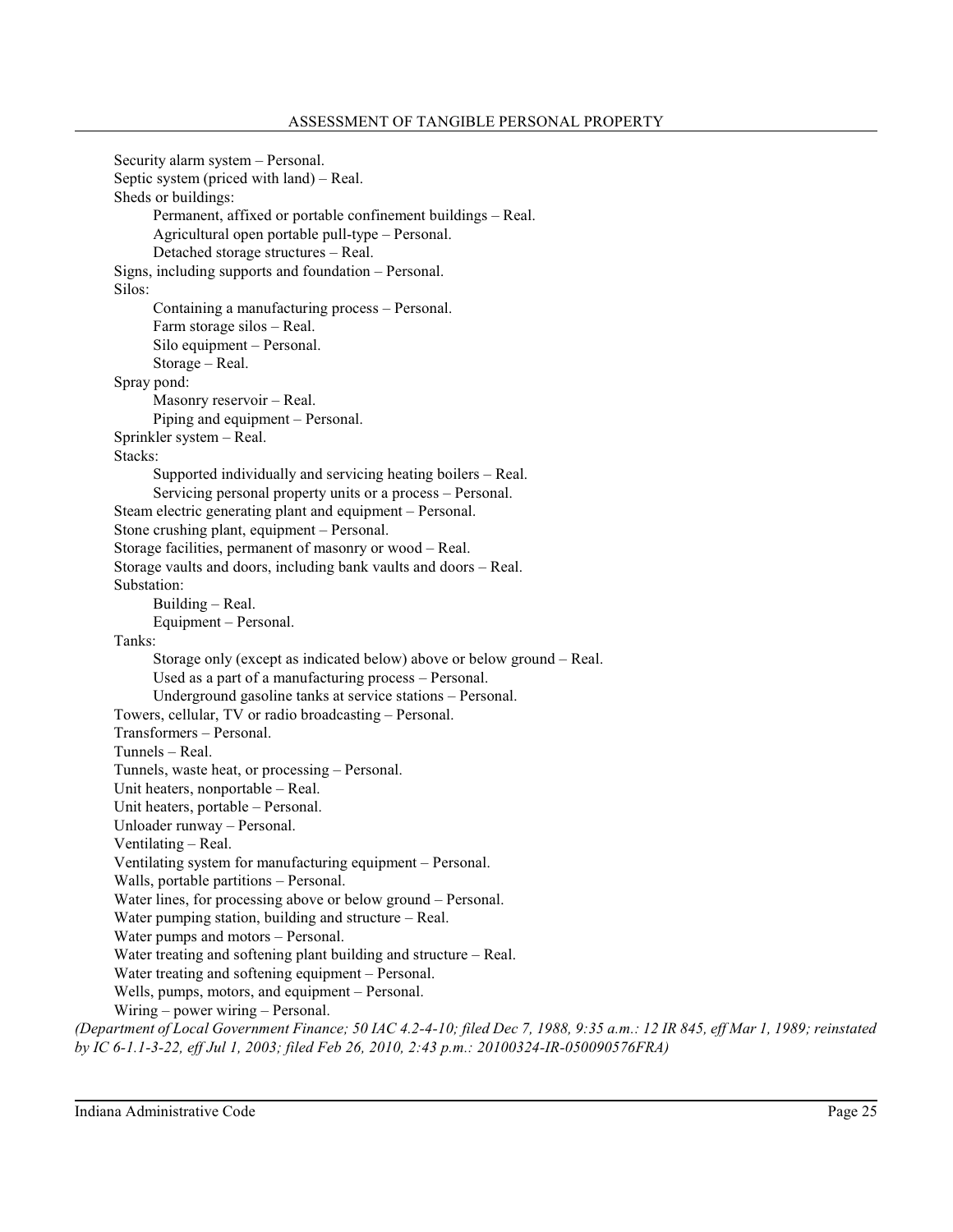# **Rule 5. Valuation of Inventory**

# **50 IAC 4.2-5-1 "Inventory" defined**

Authority: IC 6-1.1-31-1 Affected: IC 6-1.1

Sec. 1. (a) As used in this article, "inventory" means the aggregate of those elements of cost incurred to acquire or produce items of personal property that are:

(1) held for sale in the ordinary course of business;

(2) currently in the process of production for subsequent sale;

- (3) ultimately to be consumed in the production of the goods or services to be available for sale; or
- (4) utilized in marketing or distribution activities.
- (b) The term "inventory" embraces the following:
- (1) Goods or commodities awaiting sale which include, but are not limited to, the following:
	- (A) The merchandise of a retail or wholesale concern.
	- (B) The finished goods of a manufacturer.
	- (C) Commodities from farms, mines, and quarries.
	- (D) Goods that are used or trade-in merchandise and byproducts of a manufacturer.

(2) Goods or commodities that are in the course of production at the Indiana location, that is, items needing further processing to be considered finished or ready for shipment.

(3) Goods that will be consumed or used in either the Indiana manufacturing process or in any other manner by the taxpayer, directly or indirectly. This category would include, but not be limited to, raw materials, supplies, repair parts, expendable tools, and samples.

*(Department of Local Government Finance; 50 IAC 4.2-5-1; filed Dec 7, 1988, 9:35 a.m.: 12 IR 848, eff Mar 1, 1989; reinstated by IC 6-1.1-3-22, eff Jul 1, 2003; filed Feb 26, 2010, 2:43 p.m.: 20100324-IR-050090576FRA)*

## **50 IAC 4.2-5-1.1 Inventory not subject to assessment**

Authority: IC 6-1.1-31-1 Affected: IC 6-1.1-1-11; IC 6-1.1-2-7

Sec. 1.1. (a) Inventory is not subject to assessment and taxation under IC 6-1.1 pursuant to IC 6-1.1-2-7. (b) Inventory is not personal property pursuant to IC 6-1.1-1-11. *(Department of Local Government Finance; 50 IAC 4.2-5- 1.1; filed Feb 26, 2010, 2:43 p.m.: 20100324-IR-050090576FRA)*

## **50 IAC 4.2-5-2 Inventory subject to assessment** *(Repealed)*

Authority: IC 6-1.1-31-1 Affected: IC 6-1.1-1-11; IC 6-1.1-31-1; IC 26-1

Sec. 2. *(Repealed by Department ofLocalGovernment Finance;filed Feb 26, 2010, 2:43 p.m.: 20100324-IR-050090576FRA)*

## **50 IAC 4.2-5-3 Book cost** *(Repealed)*

Sec. 3. *(Repealed by Department of Local Government Finance;filed Feb 26, 2010, 2:43 p.m.: 20100324-IR-050090576FRA)*

## **50 IAC 4.2-5-4 Mandatory adjustments** *(Repealed)*

Sec. 4.*(Repealed by Department of Local Government Finance;filed Feb 26, 2010, 2:43 p.m.: 20100324-IR-050090576FRA)*

## **50 IAC 4.2-5-5 Definitions** *(Repealed)*

Indiana Administrative Code Page 26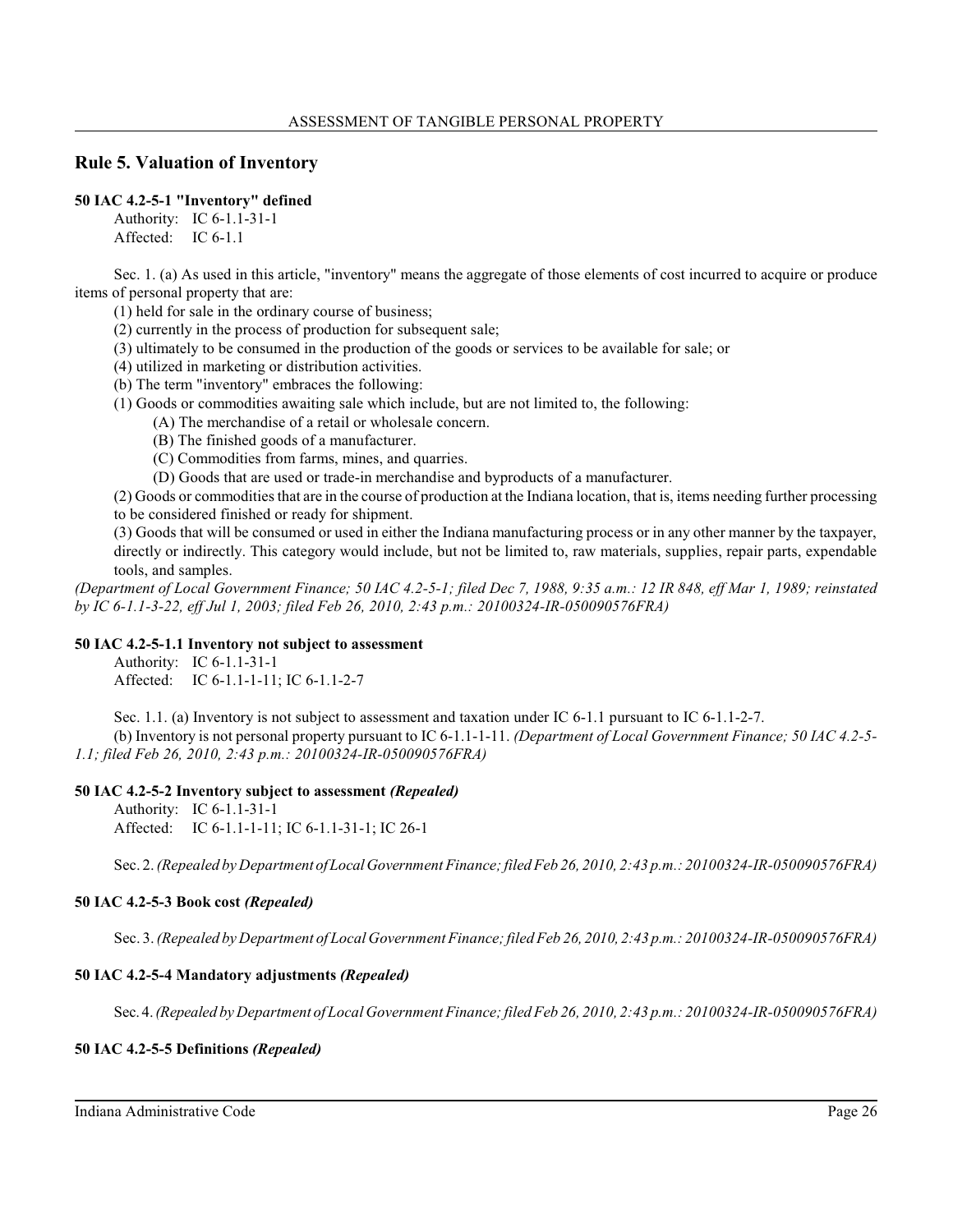Sec. 5.*(Repealed by Department of Local Government Finance;filed Feb 26, 2010, 2:43 p.m.: 20100324-IR-050090576FRA)*

## **50 IAC 4.2-5-6 Inventory not on a perpetual basis** *(Repealed)*

Sec. 6. *(Repealed by Department of Local GovernmentFinance;filed Feb 26, 2010, 2:43 p.m.: 20100324-IR-050090576FRA)*

## **50 IAC 4.2-5-7 Alternative method**

Authority: IC 6-1.1-31-1 Affected: IC 6-1.1-31

Sec. 7. (a) As an alternative to any other method(s) described in this article, a manufacturer or processor in this state who is in possession of inventory on the assessment date, which it manufactured or processed at the tax situs for which the return is prepared, may value finished goods and work in process inventory as follows:

(1) The cost of raw materials and supplies which must include the total cost directly or indirectly incurred, including freight, to bring the property to the location where it will be utilized in the manufacturing process. Manufacturers or processors acquiring manufactured products from related entities shall include in the accountability cost the sum of all costs directly or indirectly incurred in bringing the article to its existing condition and location on the assessment date.

(2) The cost of all direct production labor.

(3) The thirty-five percent (35%) valuation adjustment will not be allowed for work in process and finished goods inventory. (4) Raw materials and supplies inventories will qualify for the thirty-five percent (35%) valuation adjustment, provided that such items have not entered the manufacturing process.

(5) Any adjustment taken from inventory valuation must be the same basis on which it was included in the tax return.

(6) This election must be applied to all locations within thisstate, except as noted in subdivision (7). If this alternative method is elected, the taxpayer may not use any other method to value inventory for any subsequent year unless a written request has been approved by the state board prior to the due date of the return.

(7) This election is available only for manufacturers' or processors' finished goods or work in process inventoriesto the extent that the goods have not entered another level of trade.

(b) Taxpayer's computation. Computations of the adjustments outlined in this section are required to be attached to the tax return and/or computed on Form 106 provided by the state board pursuant to 50 IAC 4.2-2-9. *(Department of Local Government Finance; 50 IAC 4.2-5-7; filed Dec 7, 1988, 9:35 a.m.: 12 IR 853, eff Mar 1, 1989; reinstated by IC 6-1.1-3-22, eff Jul 1, 2003)*

## **50 IAC 4.2-5-8 Reporting of inventory not carried on books of taxpayer** *(Repealed)*

Sec. 8. *(Repealed by Department of Local Government Finance;filed Feb 26, 2010, 2:43 p.m.: 20100324-IR-050090576FRA)*

## **50 IAC 4.2-5-9 Average method of valuation** *(Repealed)*

Sec. 9. *(Repealed by Department ofLocalGovernment Finance;filed Feb 26, 2010, 2:43 p.m.: 20100324-IR-050090576FRA)*

## **50 IAC 4.2-5-10 Average inventory election for perishable horticultural processors** *(Repealed)*

Sec. 10. *(Repealed by Department of Local Government Finance; filed Feb 26, 2010, 2:43 p.m.: 20100324-IR-050090576FRA)*

## **50 IAC 4.2-5-11 Optional method of valuation for retailers** *(Repealed)*

Sec. 11. *(Repealed by Department of Local Government Finance; filed Feb 26, 2010, 2:43 p.m.: 20100324-IR-050090576FRA)*

## **50 IAC 4.2-5-12 "Gross value of inventory subject to taxation before valuation adjustments" defined** *(Repealed)*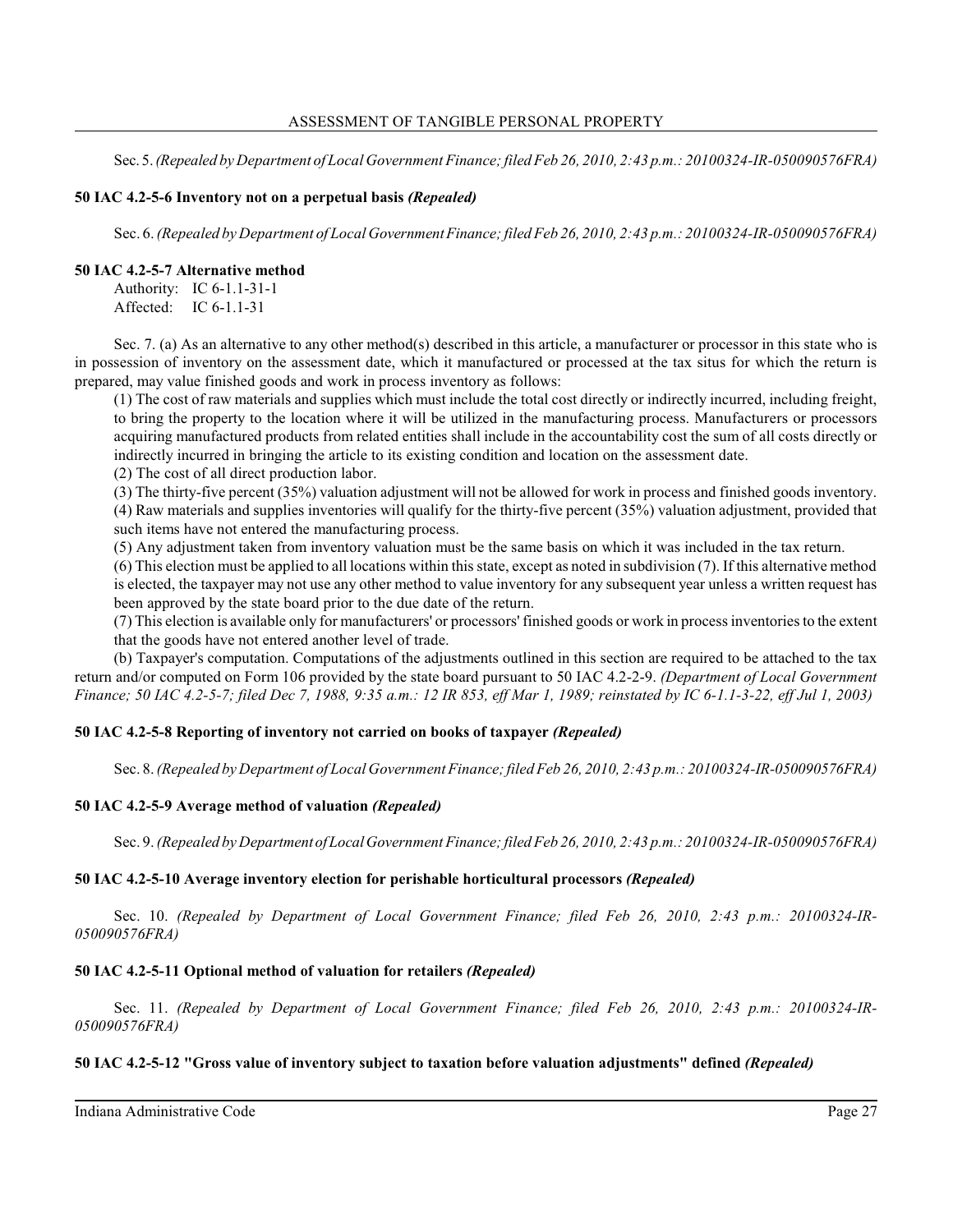Sec. 12. *(Repealed by Department of Local Government Finance; filed Feb 26, 2010, 2:43 p.m.: 20100324-IR-050090576FRA)*

#### **50 IAC 4.2-5-13 Valuation adjustment**

Authority: IC 6-1.1-31-1 Affected: IC 6-1.1-31-7

Sec. 13. Thirty-five percent (35%) of the adjusted cost of inventory as determined pursuant to section 12 of this rule, shall be allowable as a valuation adjustment for Indiana property tax purposes. This adjustment is in lieu of all other valuation adjustments except for the abnormal obsolescence adjustment provided in section 14 of this rule. The amount of this adjustment constitutes an inventory valuation reserve to provide for the normal valuation aspects provided by statute. The prices for farm products prescribed by the state board pursuant to 50 IAC 4.2-7-1, are computed using the alternative method (section 7 *[of this rule]*), therefore, the thirty-five percent (35%) valuation adjustment will not be allowed for those items. *(Department of Local Government Finance; 50 IAC 4.2-5-13; filed Dec 7, 1988, 9:35 a.m.: 12 IR 856, eff Mar 1, 1989; reinstated by IC 6-1.1-3-22, eff Jul 1, 2003)*

### **50 IAC 4.2-5-14 Abnormal obsolescence adjustment** *(Repealed)*

Sec. 14. *(Repealed by Department of Local Government Finance; filed Feb 26, 2010, 2:43 p.m.: 20100324-IR-050090576FRA)*

#### **50 IAC 4.2-5-15 Determination of true tax value of inventory** *(Repealed)*

Sec. 15. *(Repealed by Department of Local Government Finance; filed Feb 26, 2010, 2:43 p.m.: 20100324-IR-050090576FRA)*

## **Rule 6. Valuation of Other Tangible Personal Property**

### **50 IAC 4.2-6-1 Tangible personal property not placed in service; reporting**

Authority: IC 6-1.1-31-1 Affected: IC 6-1.1-31

Sec. 1. (a) Tangible personal property, other than inventory as defined in 50 IAC 4.2-5-1, with a tax situs within the state on the assessment date which has not been placed into service must be reported for property assessment purposes.

(b) "Tangible personal property not placed in service on the assessment date" means all property which has not been depreciated and is not eligible for federal income tax depreciation under Section 167 of the Internal Revenue Code of 1986. Real property as defined by law and rules of the state board, inventory, special tools, leased property, returnable containers, and property described in subsection (d) are not included in this category.

(c) "Construction in process" means "tangible personal property not placed in service." This does not include the inventory of a contractor that is not a part of the real or personal property under construction. A contractor's inventory must be valued and reported as provided in 50 IAC 4.2-5-1.

(d) Special. Tangible personal property, normally assessed asinventory and held in abeyance orstored temporarily, and which possession may be transferred to another person to be attached to or become a part of an asset subject to assessment for personal property tax purposes, is taxable asinventory as provided in 50 IAC 4.2-5-1, and is not included in the definition of tangible personal property not placed in service.

(e) Valuation. The value of personal property not placed in service, including construction in process as defined in subsection (c), is the cost recorded on the taxpayer's books and records which is attributable to such personal property including all expenses incurred in acquiring or producing the assets not yet placed in service.

(1) Acquisitions. In the event the cost as recorded on the regular books and records of the taxpayer does not reflect acquisitions and transfers since the end of the financial period immediately preceding the assessment date, such acquisitions and transfers are required to be included.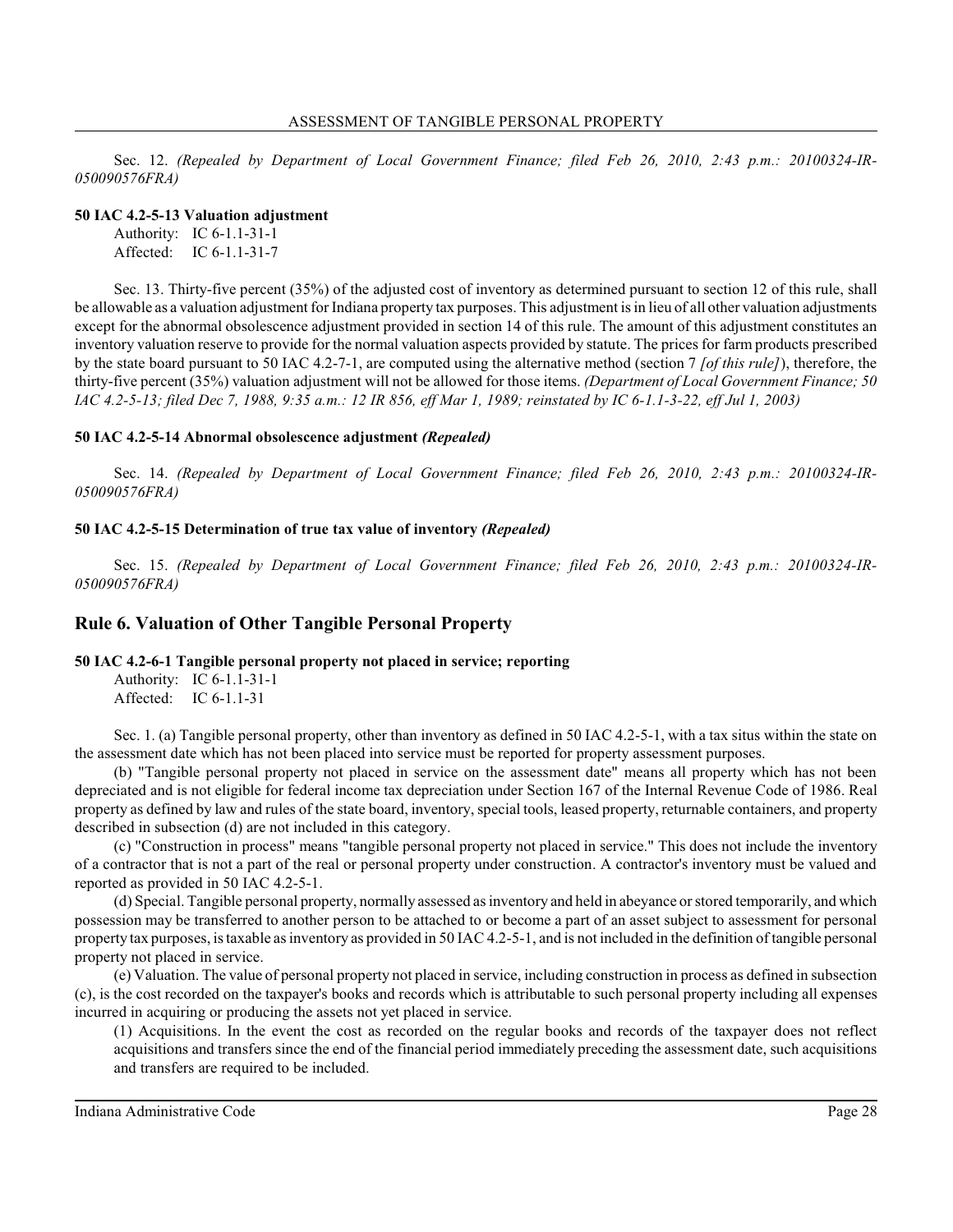(2) Advance payments or deposits. If the cost as recorded on the regular books and records of the taxpayer reflects advance payments or deposits, and if such amounts were attributable to tangible personal property, this amount shall be allowed as a deduction from book cost.

(f) True tax value. The true tax value of "tangible personal property not placed in service" as defined in subsection (b), is ten percent (10%) of the cost of such property. *(Department of Local Government Finance; 50 IAC 4.2-6-1; filed Dec 7, 1988, 9:35 a.m.: 12 IR 857, eff Mar 1, 1989; reinstated by IC 6-1.1-3-22, eff Jul 1, 2003)*

#### **50 IAC 4.2-6-2 Reporting of special tools**

Authority: IC 6-1.1-31-1 Affected: IC 6-1.1-31

Sec. 2. (a) "Special tools", as defined in subsection (b), must be reported for Indiana property assessment purposes at the tax situs where located on the assessment date. The owner of any personal property subject to assessment and taxation on the assessment date has the responsibility for reporting such property for assessment and taxation on their personal property tax return pursuant to 50 IAC 2-2 *[50 IAC 2 was repealed filed Dec 13, 1989, 5:00 p.m.: 13 IR 864; errata filed Feb 19, 1990, 3:35 p.m.: 13 IR 1187.]*.

(b) "Special tools" includes, but is not limited to, tools, dies, jigs, fixtures, gauges, molds, and patterns acquired or made for the production of products or product models which are of such specialized nature that their utility generally ceases with the modification or discontinuance of such products or product models. Those items of "special tools" being manufactured or built for sale or lease to another person must be valued as inventory pursuant to 50 IAC 4.2-5.

(c) Reporting special tools. Special tools are assessable whether the taxpayer elects to depreciate, amortize, treat as deferred cost, or expense at time of purchase or manufacture, and recovers cost through an increased unit price or any other method utilized in recapturing the costs. The owner is required to report special tools on Form 103-T (50 IAC 4.2-2-9), as an attachment to Form 103 (50 IAC 4.2-2-9). In addition to the requirement above, the owner is required to furnish a complete listing on Form 103-T (50 IAC 4.2-2-9) of all their special tools in the possession of another person(s) pursuant to 50 IAC 4.2-2-5. The person(s) holding, possessing, or controlling special tools, not owned, is required to furnish a complete listing on Form 103-T (50 IAC 4.2-2-9), of all not owned personal property pursuant to 50 IAC 4.2-2-5.

(d) Valuation of special tools. The total value of special tools, as defined in subsection (b), must be allocated in two (2) groups. The total value of special tools acquired between March 2 of the prior year and March 1 of the assessment year must be allocated in one (1) group, and the balance of the total value of the special tools on hand which were acquired prior to this period must be allocated into the other group. For purposes of thissection, expenditures incurred by a taxpayer to refurbish existing special tools are deemed to be special tools acquired during the period in which such special tools were refurbished.

(1) Special tools owned by taxpayer. The total cost of producing or acquiring special tools regardless of the nature, whether capitalized or expensed, must be reported on Form 103-T (50 IAC 4.2-2-9), and attached to Form 103 (50 IAC 4.2-2-9).

(2) Special tools not owned by taxpayer. The total value of special tools not owned by the taxpayer must be based on the original cost to the owner of such special tools, if available. If the original cost to the owner is not available, the value shall be based upon the best information available; however, the true tax value of the special tools not owned by the taxpayer cannot be less than the insured value of such property. Special tools not owned must be reported on Form 103-T (50 IAC 4.2-2-9), and attached to Form 103 (50 IAC 4.2-2-9).

(e) True tax value of special tools. The total true tax value of special tools is the sum of thirty percent (30%) of the total valuation of "special tools" acquired between March 2 of the prior year and March 1 of the current assessment year which are on hand on the assessment date and three percent (3%) of the total valuation of all other special tools on hand. *(Department of Local Government Finance; 50 IAC 4.2-6-2; filed Dec 7, 1988, 9:35 a.m.: 12 IR 858, eff Mar 1, 1989; reinstated by IC 6-1.1-3-22, eff Jul 1, 2003)*

#### **50 IAC 4.2-6-3 Improvement to leased real or personal property**

Authority: IC 6-1.1-31-1 Affected: IC 6-1.1

Sec. 3. (a) Whenever a taxpayer makes any expenditure for an improvement to real or personal property not owned by such taxpayer, such expenditure shall be assessable as personal property to the extent it is not real property.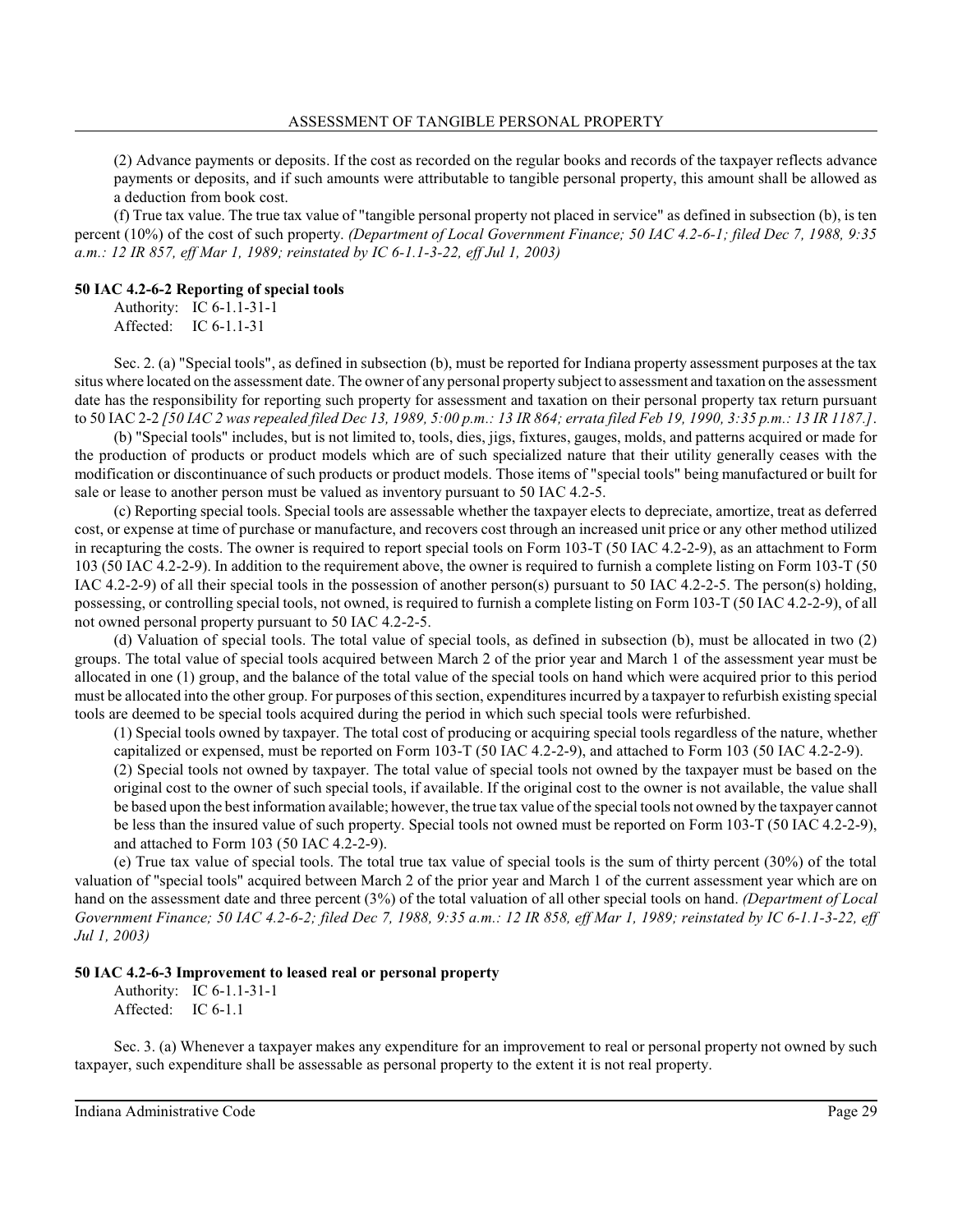(b) The following examples of leasehold improvements that are personal property:

(1) Leasehold improvements to personal property are personal property. Leasehold improvements will include, but not be limited to, foundations and pilings related to the installation and use of personal property.

(2) Improvements to real property that are personal property include, but are not limited to, personal property attached to the real property to the extent such items are related to activities or processes conducted in the building if the personal property is an integral part of such activity. For example, improvements to real property would include shelving, bins, counters, and related items; nonpermanent partitions; supplemental heating and air conditioning; extraordinary lighting; electrical and plumbing facilities; carpeting and draperies.

(c) The taxpayer must report and value the property for personal property assessment purposes and in the same manner as any other depreciable personal property that it may own in accordance with provisions of 50 IAC 4.2-4. *(Department of Local Government Finance; 50 IAC 4.2-6-3; filed Dec 7, 1988, 9:35 a.m.: 12 IR 859, eff Mar 1, 1989; reinstated by IC 6-1.1-3-22, eff Jul 1, 2003; filed Feb 26, 2010, 2:43 p.m.: 20100324-IR-050090576FRA)*

### **50 IAC 4.2-6-4 Returnable containers; reporting**

Authority: IC 6-1.1-31-1 Affected: IC 6-1.1-31

Sec. 4. (a) Returnable containers, as defined in subsection (b), must be reported for property assessment purposes at the tax situs where located on the assessment date by the taxpayer owning the returnable containers. In addition to the filing requirement above, the owner is required to furnish a complete listing, on Form 103-O (50 IAC 4.2-2-9), of all their personal property which is in possession of another person(s) pursuant to 50 IAC 4.2-2-5. The person(s) holding, possessing, or controlling returnable containers, not owned, is required to furnish a complete listing on Form 103-N (50 IAC 4.2-2-9), of all not owned personal property pursuant to 50 IAC 4.2-2-5.

(b) "Returnable containers" means those items of tangible personal property which are used to package inventory or other property while in transit which are reusable. Returnable containers include, but are not limited to, cooperage, skids, bottles, cases, and other packaging devices.

(c) Valuation. The owner of any personal property subject to assessment and taxation on the assessment date has the responsibility for reporting such property for assessment and taxation pursuant to 50 IAC 4.2-2-5. The value of returnable containers is computed by extending the quantity of such property on hand by:

(1) the amount of deposit required for such item;

(2) the refund entitled thereto when such returnable containers are returned to the owner;

(3) the sales price of the returnable property; or

(4) the cost of such returnable containers in the hands of the owner since the owner is liable to assessment.

The resultant cost must then be valued pursuant to 50 IAC 4.2-4-5 through 50 IAC 4.2-4-7, in the same manner as any other depreciable personal property. *(Department of Local Government Finance; 50 IAC 4.2-6-4; filed Dec 7, 1988, 9:35 a.m.: 12 IR 859, eff Mar 1, 1989; reinstated by IC 6-1.1-3-22, eff Jul 1, 2003)*

### **50 IAC 4.2-6-5 Duties of assessing officials**

Authority: IC 6-1.1-31-1 Affected: IC 6-1.1-2-4

Sec. 5. The township assessor, if any, or county assessor, county property tax assessment board of appeals, or the department shall assess personal property in the name of the owner of the property in the taxing district where the property is situated as of the assessment date to the extent that the owner of said property is identified. However, if as of the filing date (May 15 with extension) the owner of the property as of the assessment date is unknown by the assessor, said property shall be assessed to the person in possession of such property. The complete reporting requirements for property not in the owner's possession are contained in 50 IAC 4.2-2-5. *(Department of Local Government Finance; 50 IAC 4.2-6-5; filed Dec 7, 1988, 9:35 a.m.: 12 IR 860, eff Mar 1, 1989; reinstated by IC 6-1.1-3-22, eff Jul 1, 2003; filed Feb 26, 2010, 2:43 p.m.: 20100324-IR-050090576FRA)*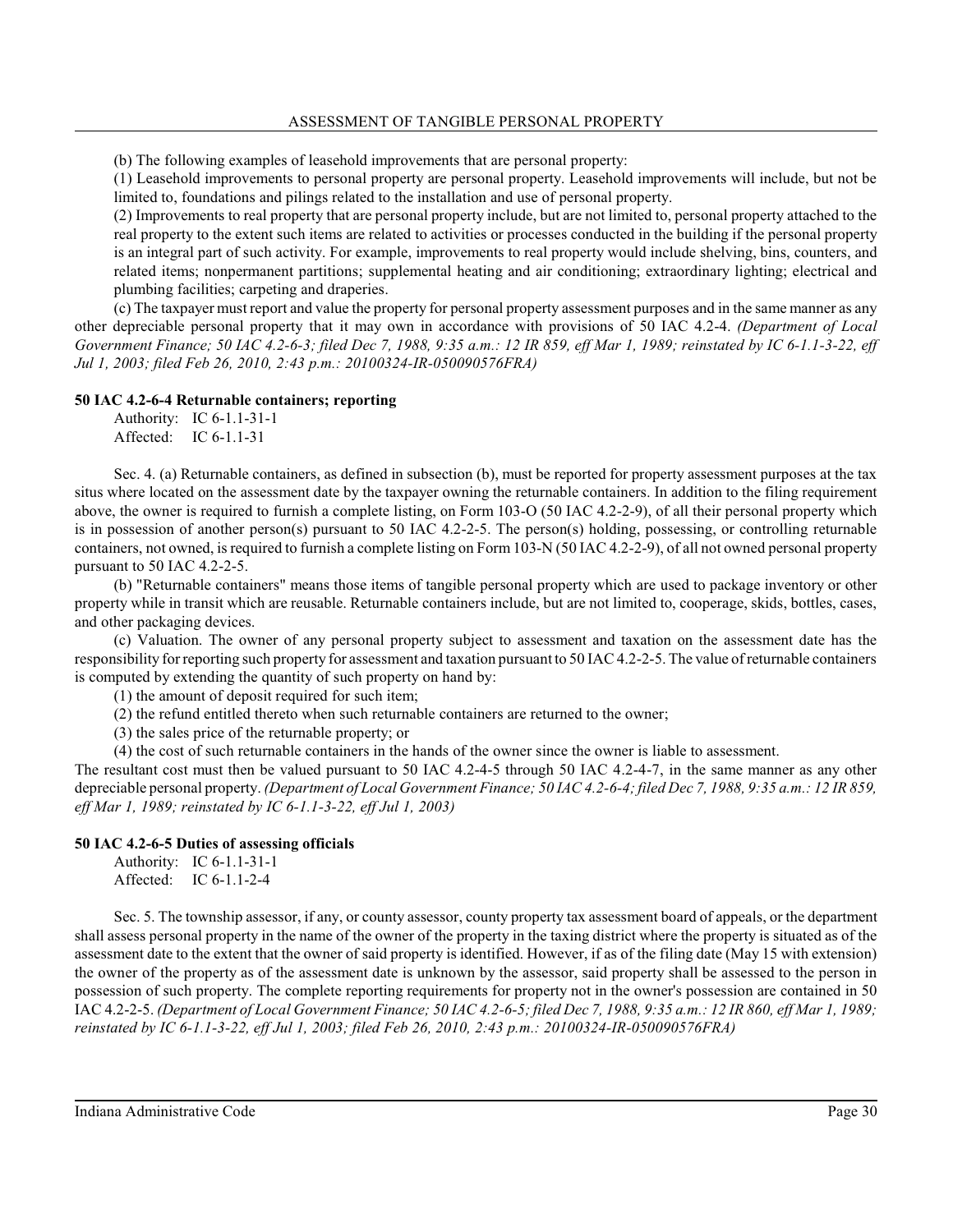### **50 IAC 4.2-6-6 Reporting critical spare parts**

Authority: IC 6-1.1-31-1 Affected: IC 6-1.1-31

Sec. 6. (a) Critical spare parts must be reported for Indiana property assessment purposes at the tax situs where located on the assessment date. The owner of any personal property subject to assessment and taxation on the assessment date has the responsibility for reporting such property for assessment and taxation on their personal property tax return. Critical spare parts are assessable whether the taxpayer elects to depreciate, amortize, treat as deferred cost, or expense at time of purchase or manufacture and recovers cost through an increased unit price or any other method utilized in recapturing the costs.

(b) The owner of any personal property subject to assessment and taxation on the assessment date has the responsibility for reporting such property for assessment and taxation pursuant to section 1(e) of thisrule. *(Department of Local Government Finance; 50 IAC 4.2-6-6; filed Feb 26, 2010, 2:43 p.m.: 20100324-IR-050090576FRA)*

# **Rule 7. Other**

## **50 IAC 4.2-7-1 Lists of readily ascertainable values**

Authority: IC 6-1.1-31-1 Affected: IC 6-1.1-3

Sec. 1. (a) In the case of certain types of personal property which it determines has a readily ascertainable value, the department may determine the true tax value of such property and so designate in 50 IAC 4.2-15 or issue instructional bulletins for the unit valuations of such property to be used for personal property tax purposes.

(b) The unit valuations will be published pursuant to 50 IAC 4.2-1-5. However, in providing for the classification of personal property and included in the factors used to determine the true tax value of personal property the state board shall not include the value of land as a cost of producing tangible personal property subject to assessment.

(c) The types of personal property to be valued pursuant to this section will be so designated in 50 IAC 4.2-15 or an instructional bulletin. *(Department of Local Government Finance; 50 IAC 4.2-7-1; filed Dec 7, 1988, 9:35 a.m.: 12 IR 860, eff Mar 1, 1989; reinstated by IC 6-1.1-3-22, eff Jul 1, 2003; filed Feb 26, 2010, 2:43 p.m.: 20100324-IR-050090576FRA)*

## **50 IAC 4.2-7-2 Uniform useful lives of assets; publication**

Authority: IC 6-1.1-31-1 Affected: IC 6-1.1-3

Sec. 2. The department may prescribe and publish the useful life of assets if it determines that a uniform life should be required for all taxpayers in order to obtain equalization of assessments as provided in 50 IAC 4.2-4-5 and 50 IAC 4.2-4-6. *(Department of Local Government Finance; 50 IAC 4.2-7-2; filed Dec 7, 1988, 9:35 a.m.: 12 IR 860, eff Mar 1, 1989; reinstated by IC 6-1.1-3-22, eff Jul 1, 2003; filed Feb 26, 2010, 2:43 p.m.: 20100324-IR-050090576FRA)*

# **Rule 8. Valuation of Leased Personal Property**

## **50 IAC 4.2-8-1 "Leased personal property" defined**

Authority: IC 6-1.1-31-1 Affected: IC 6-1.1

Sec. 1. In general, leased personal property includes those units of tangible personal property, excluding inventory, as defined in 50 IAC 4.2-5-1, special tools, as defined in 50 IAC 4.2-6-2, and returnable containers, as defined in 50 IAC 4.2-6-4, which are leased, rented, or otherwise made available to a person other than the owner under a bailment agreement, written or unwritten, on the assessment date. Leased personal property includes, but is not limited to, business machines, postage meters, machinery, equipment, furniture, fixtures, coin-operated devices, tools, burglar alarms, signs and other advertising devices, and motor vehicles to the extent taxable as personal property which are loaned, leased, used, or otherwise held in the possession of a person other than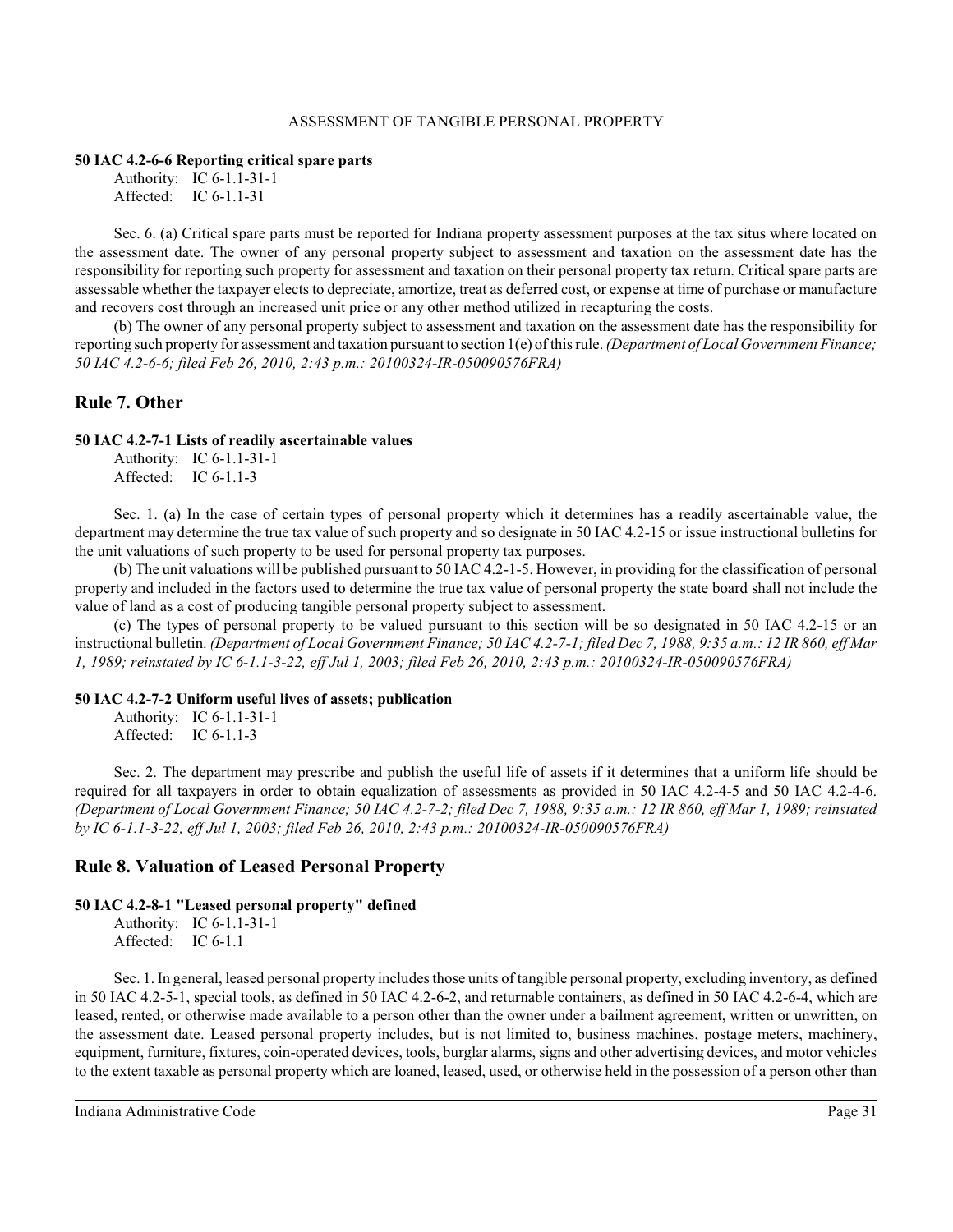the owner on the assessment date whether or not any fees are charged. *(Department of Local Government Finance; 50 IAC 4.2-8-1; filed Dec 7, 1988, 9:35 a.m.: 12 IR 860, eff Mar 1, 1989; reinstated by IC 6-1.1-3-22, eff Jul 1, 2003; filed Feb 26, 2010, 2:43 p.m.: 20100324-IR-050090576FRA)*

## **50 IAC 4.2-8-2 "Capital and operating leases" defined**

Authority: IC 6-1.1-31-1 Affected: IC 6-1.1-31

Sec. 2. (a) Types of leases. Generally, agreements which convey the right to use property for a stated period of time are termed leases and are usually classified as either capital leases or operating leases.

(b) "Capital leases" includes sales-type leases, direct financing leases, and leveraged leases. These leases must meet one (1) or more of the following conditions to be so classified and are orshould be capitalized by the lessee for federal income tax purposes: (1) Ownership of the property is transferred to the lessee at or before the end of the lease term.

(2) The lease permits the lessee to purchase the property or renew the lease at a price or rental which is substantially less than the estimated market value or fair rental of the leased property at the time the option to purchase or renew the lease is exercised.

(3) The lease term is equal to seventy-five percent (75%) or more of the estimated economic life of the leased property.

(4) The present value of the minimum lease payments equals or exceeds ninety percent (90%) of the fair market value of the leased property at the inception of the lease.

(c) "Operating leases" includes all other leases. *(Department of Local Government Finance; 50 IAC 4.2-8-2; filed Dec 7, 1988, 9:35 a.m.: 12 IR 860, eff Mar 1, 1989; reinstated by IC 6-1.1-3-22, eff Jul 1, 2003)*

## **50 IAC 4.2-8-3 Operating leases**

Authority: IC 6-1.1-31-1 Affected: IC 6-1.1-2-4

Sec. 3. (a) Operating leases must be reported for assessment and taxation by the owner (lessor) of the personal property on Form 103 (50 IAC 4.2-2-9), Schedule A, in the taxing district where the property was situated as of the assessment date.

(b) In addition to the reporting requirement stated in subsection (a), the owner is required to furnish a complete listing, on Form 103-O (50 IAC 4.2-2-9), of all their personal property that wasthe subject of an operating lease on the assessment date in each taxing district where the property is located showing the name and address of the person or persons in possession, model, description, location, quantities, date of installation, and value per this article reported for assessment and taxation.

(c) The person holding, possessing, or controlling (lessee) tangible personal property subject to the conditions of an operating lease shall file and attach with their return in the taxing district where such property was situated a complete listing, on Form 103-N (50 IAC 4.2-2-9), of all not owned (leased) personal property. The listing must include the name and address of the owner (lessor), model, description, location, quantities on hand, date of installation, and value (if known) per this article. *(Department of Local Government Finance; 50 IAC 4.2-8-3; filed Dec 7, 1988, 9:35 a.m.: 12 IR 861, eff Mar 1, 1989; reinstated by IC 6-1.1-3-22, eff Jul 1, 2003; filed Feb 26, 2010, 2:43 p.m.: 20100324-IR-050090576FRA)*

## **50 IAC 4.2-8-4 Capital leases**

Authority: IC 6-1.1-31-1 Affected: IC 6-1.1-2-4

Sec. 4. (a) Capital leases must be reported for assessment and taxation by the person holding, possessing, or controlling (lessee) the personal property on Form 103 (50 IAC 4.2-2-9), Schedule A, in the taxing district where the property was situated as of the assessment date. The value of the property must be computed in accordance with sections 7 through 9 of this rule, rather than 50 IAC 4.2-4.

(b) In addition to the reporting requirement stated in subsection (a), the lessee is required to furnish a complete listing, of all not owned personal property, on Form 103-N (50 IAC 4.2-2-9), in each taxing district where the property was situated. This listing must include the name and address of the owner (lessor), model, description, location, quantities on hand, date of installation, and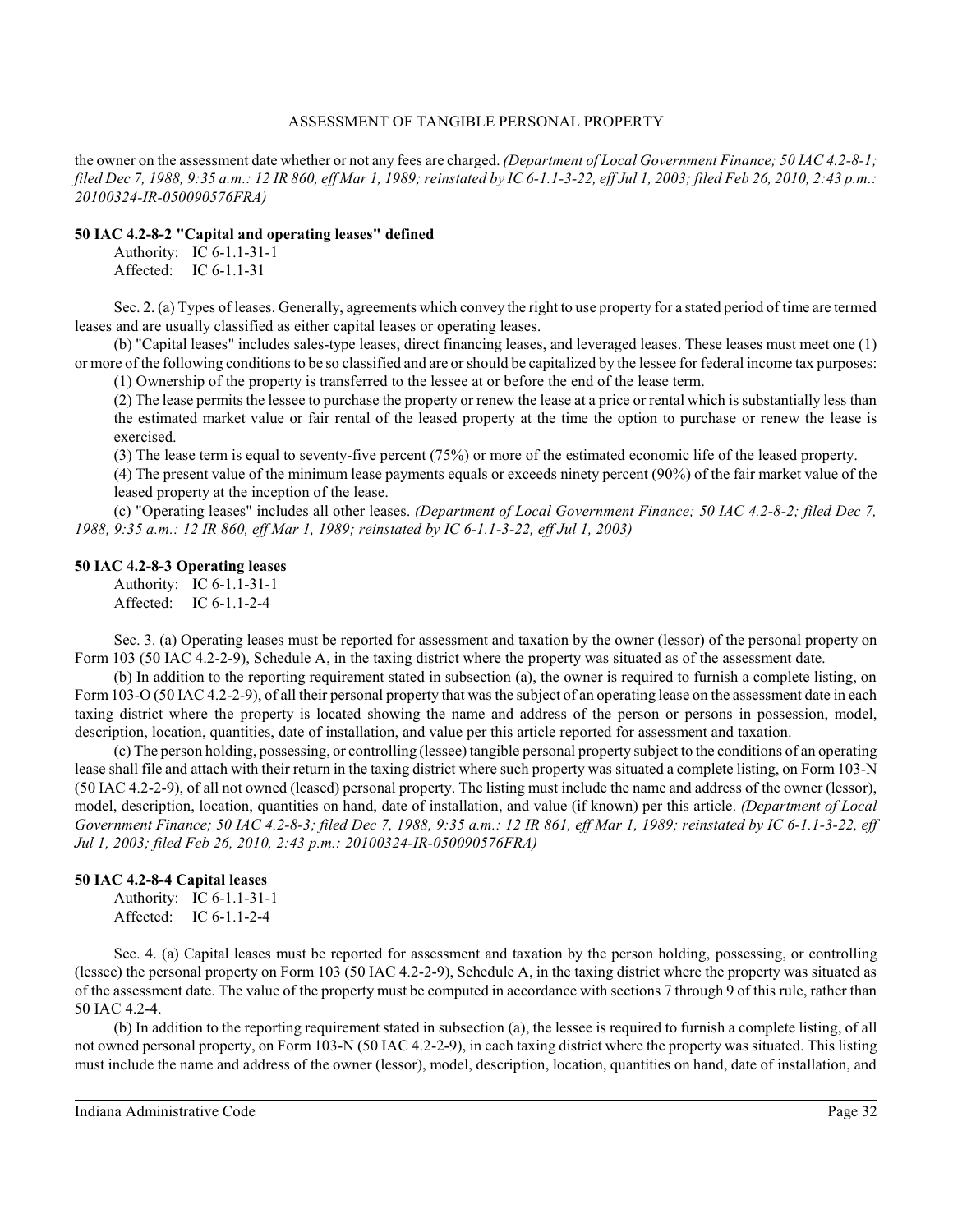value per this article.

(c) The owner of personal property that is termed capital leases above must file a complete listing showing the name and address of the person or personsin possession, model, description, location, quantities, date of installation, and value per this article, on Form 103-O (50 IAC 4.2-2-9), in each taxing district where the property was situated as of the assessment date. *(Department of Local Government Finance; 50 IAC 4.2-8-4; filed Dec 7, 1988, 9:35 a.m.: 12 IR 861, eff Mar 1, 1989; reinstated by IC 6-1.1-3- 22, eff Jul 1, 2003; filed Feb 26, 2010, 2:43 p.m.: 20100324-IR-050090576FRA)*

## **50 IAC 4.2-8-5 Liability for taxes**

Authority: IC 6-1.1-31-1 Affected: IC 6-1.1-2-4; IC 6-1.1-31

Sec. 5. (a) The owner (lessor) of personal property covered by operating leases has the responsibility for reporting such property for assessment and taxation in the taxing district where the property wassituated on the assessment date. This section does not relieve the person holding, possessing, or controlling personal property covered by operating leases of the responsibility to file a complete listing, on Form 103-N (50 IAC 4.2-2-9), of not owned personal property and the responsibility to pay such taxes if they are not paid by the owner of the property as provided in 50 IAC 4.2-2-2.

(b) The person holding, possessing, or controlling (lessee) personal property covered by capital leases has the responsibility for reporting such property for assessment and taxation in the taxing district where the property wassituated on the assessment date. This section does not relieve the owner (lessor) of the responsibility to file a complete listing, on Form 103-O (50 IAC 4.2-2-9), in the taxing district where the propertywassituated on the assessment date of all owned personal propertywhich wasin the possession of another person nor does it relieve the owner of the tax liability if not paid by the lessee. *(Department of Local Government Finance; 50 IAC 4.2-8-5; filed Dec 7, 1988, 9:35 a.m.: 12 IR 861, eff Mar 1, 1989; reinstated by IC 6-1.1-3-22, eff Jul 1, 2003)*

## **50 IAC 4.2-8-6 Assessment of leased personal property**

Authority: IC 6-1.1-31-1 Affected: IC 6-1.1-2-4

Sec. 6. The assessor, county property tax assessment board of appeals, or the department shall assessleased or rented personal property in the manner described in sections 3 through 5 of this rule in the taxing district where the property is situated as of the assessment date. *(Department of Local Government Finance; 50 IAC 4.2-8-6; filed Dec 7, 1988, 9:35 a.m.: 12 IR 861, eff Mar 1, 1989; reinstated by IC 6-1.1-3-22, eff Jul 1, 2003; filed Feb 26, 2010, 2:43 p.m.: 20100324-IR-050090576FRA)*

## **50 IAC 4.2-8-7 Valuation; base year value defined**

Authority: IC 6-1.1-31-1 Affected: IC 6-1.1-3

Sec. 7. (a) The base year value of the leased or rented property plus freight and installation costs must be utilized in determining the value of leased or rented property subject to assessment.

(b) "Base year value" means the amount, measured in money, that a willing buyer in an arm's length transaction would pay to acquire the item of tangible personal property subject to the lease under consideration at the time the lease or bailment was first consummated. For purposes of applying this definition to a specific factual situation, the amount stated in the agreement as the amount which the lessee would have had to pay to acquire the leased property instead of leasing the property will be deemed to be the base year value, provided that the department does not determine that such amount is unrealistically low in relation to the other terms contained in the agreement.

(c) If an alternative acquisition cost is not shown in the lease agreement, the base year value will be the factory delivered price for the tangible personal property subject to the lease plus freight, installation costs, and a profit factor.

(d) If the factory delivered price cannot be determined, the base year value will be the present value of the lease payments at the inception of the lease computed in accordance with 50 IAC 4.2-15-14.

(e) If the present value of the lease payments cannot be determined, the following alternative factors will be used to determine the base year value: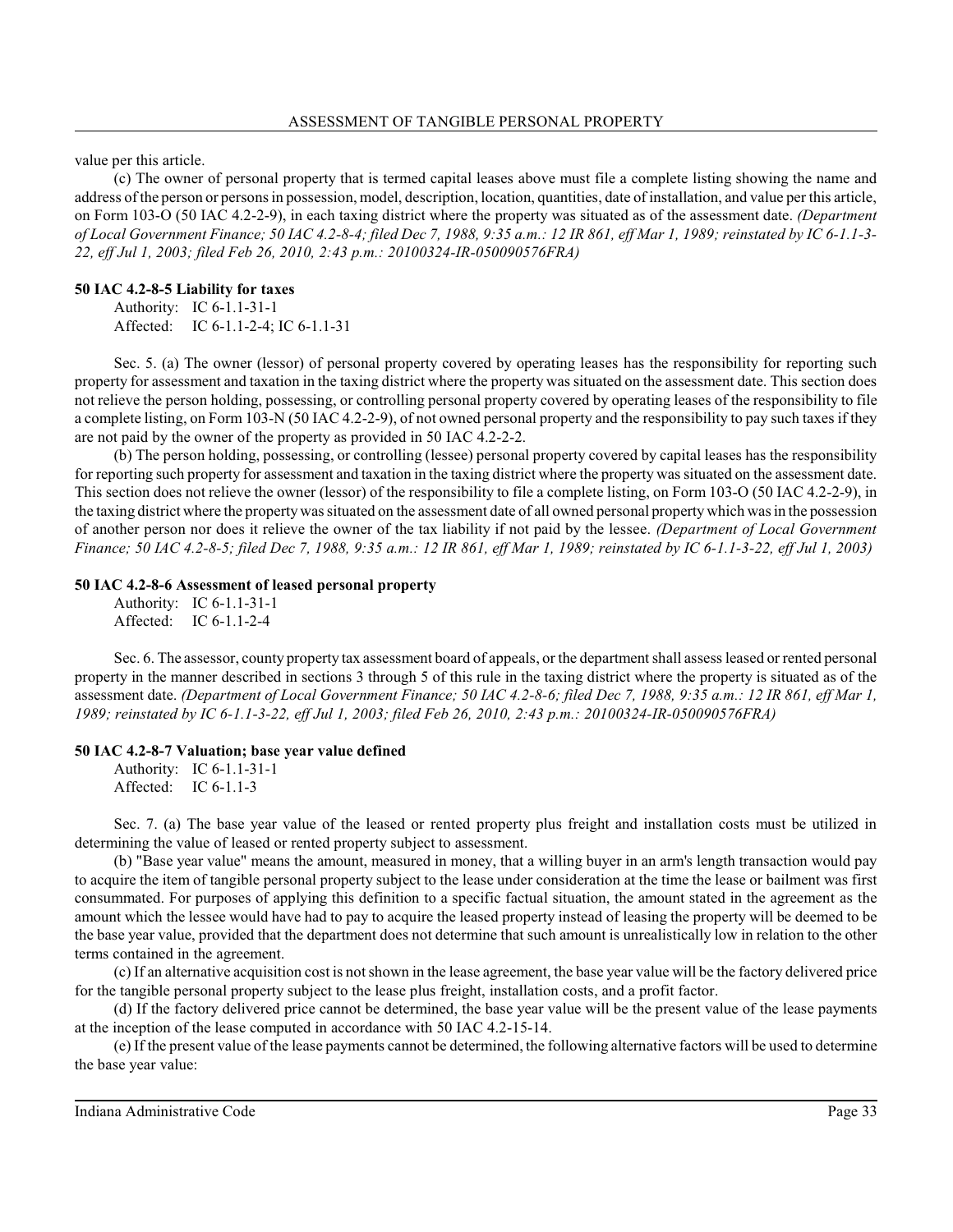(1) the insurable value in the year the lease was first consummated; or

(2) the capitalized value at eight (8) times the annual lease or rental payments.

(f) If the department issues an instructional bulletin or administrative adjudication prescribing the base year value of certain property pursuant to 50 IAC 4.2-7-1, such prescribed value shall be the base year value of the property. *(Department of Local Government Finance; 50 IAC 4.2-8-7; filed Dec 7, 1988, 9:35 a.m.: 12 IR 862, eff Mar 1, 1989; reinstated by IC 6-1.1-3-22, eff Jul 1, 2003; filed Feb 26, 2010, 2:43 p.m.: 20100324-IR-050090576FRA)*

#### **50 IAC 4.2-8-8 Pools for base year values; summation by year placed in service**

Authority: IC 6-1.1-31-1 Affected: IC 6-1.1-31-7

Sec. 8. (a) The base year value of all leased personal property being reported in a tax return is required to be segregated for Indiana property tax purposesinto four (4) separate pools. The determination of the proper classification of the pool in which leased property should be included is to be based upon the useful life of property determined in accordance with the ADR regulation guideline life published by the Internal Revenue Service in Regulation 1.167(a)-11. The pools to be utilized for Indiana property tax purposes are:

 $(1)$  Pool No. 1: One  $(1)$  through four  $(4)$  year life.

(2) Pool No. 2: Five (5) through eight (8) year life.

(3) Pool No. 3: Nine (9) through twelve (12) year life.

(4) Pool No. 4: Thirteen (13) year or longer life.

(b) Summation of base year value by pool by the year the leased personal property is placed in service. After the appropriate pool is determined for each unit of leased property, the base year values must be summarized by the year during which the leased property is placed into service. *(Department of Local Government Finance; 50 IAC 4.2-8-8; filed Dec 7, 1988, 9:35 a.m.: 12 IR 862, eff Mar 1, 1989; reinstated by IC 6-1.1-3-22, eff Jul 1, 2003)*

### **50 IAC 4.2-8-9 Determination of true tax value**

Authority: IC 6-1.1-31-1 Affected: IC 6-1.1-31-7

Sec. 9. (a) Computation. The true tax value of leased personal property for Indiana property tax purposes is computed by multiplying the base year values of leased personal property in the respective pool by the percentage factor obtained in subsection (b). The percentage factor in the table automatically reflects all adjustments, except for abnormal obsolescence, as provided in section 10 of this rule.

(b) Table to compute true tax value of leased personal property. The following table provides for each of the four (4) pools, the percentage factors of which, when applied to base year value, compute true tax value. The sum of the true tax values in each of the four (4) pools is the true tax value of the leased personal property at the tax situs in question.

TABLE TO DETERMINE TRUE TAX VALUE FOR LEASED PERSONAL PROPERTY BY PERCENTAGE OF BASE YEAR VALUE

| <b>Year Leased</b> |                     |                     |                      |              |
|--------------------|---------------------|---------------------|----------------------|--------------|
| Property is        |                     |                     |                      | Pool #4 (13) |
| Placed In          | Pool $#1$           | Pool $#2$           | Pool $#3$            | yrs and      |
| Service            | $(1-4 \text{ yrs})$ | $(5-8 \text{ yrs})$ | $(9-12 \text{ yrs})$ | longer)      |
| 1                  | 65%                 | 40%                 | 40%                  | 40%          |
| $\mathfrak{D}$     | 50%                 | 56%                 | 60%                  | 60%          |
| 3                  | 35%                 | 42%                 | 55%                  | 63%          |
| 4                  | 20%                 | 32%                 | 45%                  | 54%          |
| 5                  |                     | 24%                 | 37%                  | 46%          |
| 6                  |                     | 18%                 | 30%                  | 40%          |
|                    |                     | 15%                 | 25%                  | 34%          |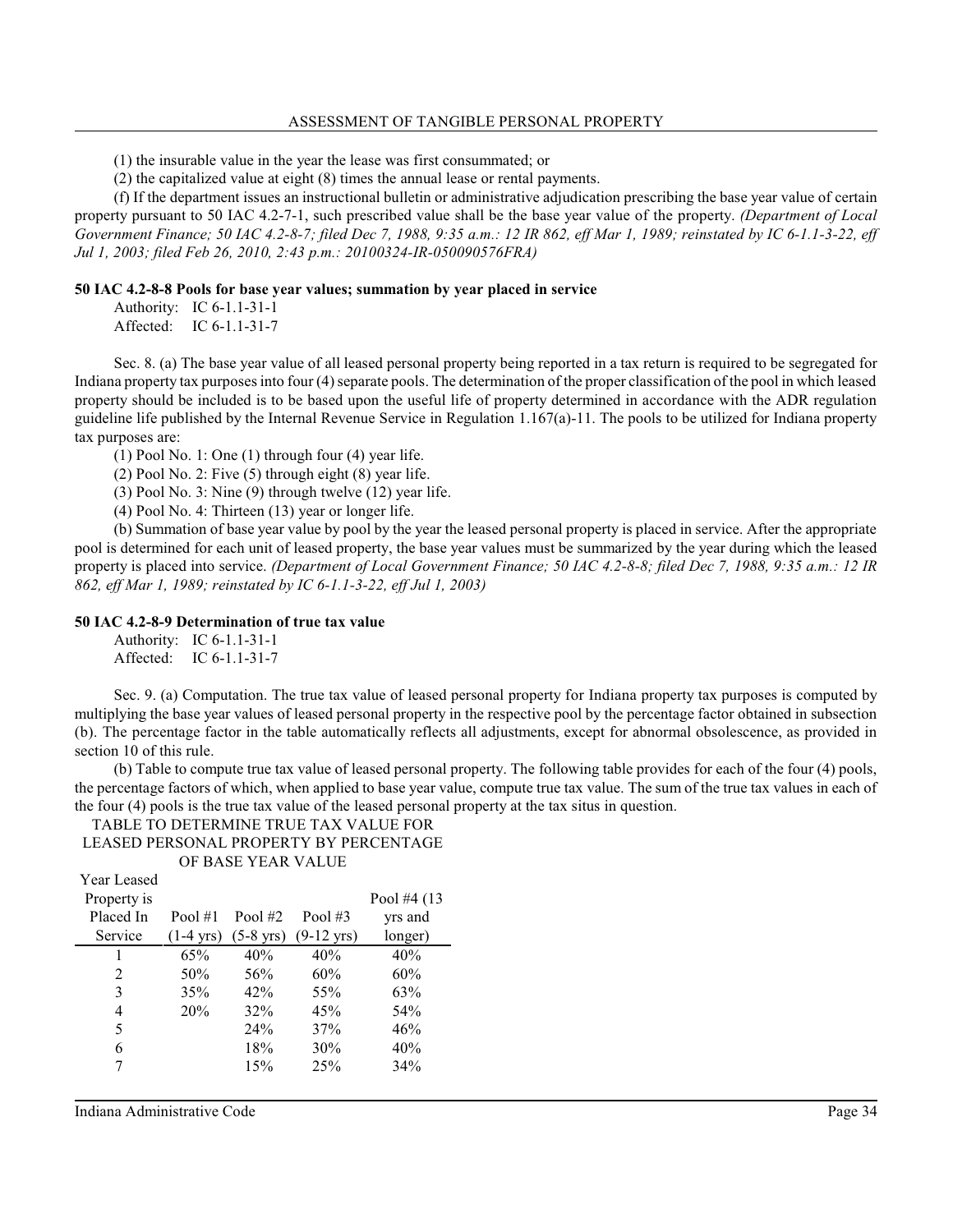#### ASSESSMENT OF TANGIBLE PERSONAL PROPERTY

| 8  | 20%    | 29%   |
|----|--------|-------|
| 9  | 16%    | 25%   |
| 10 | $12\%$ | 21%   |
| 11 | 10%    | 15%   |
| 12 |        | 10%   |
| 13 |        | $5\%$ |

(c) Limitation of the total valuation of a taxpayer's depreciable personal property.

(1) General limitation. Notwithstanding the foregoing provisions of this rule, the total valuation of a taxpayer's assessable depreciable personal property in a single taxing district cannot be lessthan thirty percent (30%) of the adjusted cost of all such property of the taxpayer.

(2) Exception. This limitation shall be applied prior to any special adjustment for abnormal obsolescence as provided in section 10 of this rule. This limitation does not apply to equipment not placed in service, special tooling, and permanently retired equipment.

*(Department of Local Government Finance; 50 IAC 4.2-8-9; filed Dec 7, 1988, 9:35 a.m.: 12 IR 862, eff Mar 1, 1989; reinstated by IC 6-1.1-3-22, eff Jul 1, 2003)*

#### **50 IAC 4.2-8-10 Abnormal obsolescence adjustment**

Authority: IC 6-1.1-31-1 Affected: IC 6-1.1-31-7

Sec. 10. (a) The tentative true tax value computed in section 9 of this rule should be adjusted for abnormal obsolescence to the extent that the property meets the qualifications as set forth in 50 IAC 4.2-9-3.

(b) Adjustment. For the purposes of thissection, abnormal obsolescence will be determined in accordance with the provisions of 50 IAC 4.2-9-3. Providing a taxpayer has abnormal obsolescence, as defined in 50 IAC 4.2-9-3, they may claim an adjustment for abnormal obsolescence for leased personal property at the tax situs in question subject to the requirements, conditions, and provisions of 50 IAC 4.2-9-3. In no event shall any adjustment for abnormal obsolescence exceed the true tax value of the specific unit or units of property involved.

(c) Limitation. No adjustment will be allowed for normal obsolescence, as defined in 50 IAC 4.2-9-2. The table contained in section 9 of this rule automatically reflects this type of obsolescence. *(Department of Local Government Finance; 50 IAC 4.2-8- 10; filed Dec 7, 1988, 9:35 a.m.: 12 IR 863, eff Mar 1, 1989; reinstated by IC 6-1.1-3-22, eff Jul 1, 2003)*

## **Rule 9. Obsolescence**

### **50 IAC 4.2-9-1 "Obsolescence" defined**

Authority: IC 6-1.1-31-1 Affected: IC 6-1.1-31-7

Sec. 1. "Obsolescence" means the reduction in value of business personal property that occurs through use, technological improvements, passage of time, changes in market values, and physical deterioration or destruction. *(Department of Local Government Finance; 50 IAC 4.2-9-1; filed Dec 7, 1988, 9:35 a.m.: 12 IR 863, eff Mar 1, 1989; reinstated by IC 6-1.1-3-22, eff Jul 1, 2003)*

## **50 IAC 4.2-9-2 "Normal obsolescence" defined**

Authority: IC 6-1.1-31-1 Affected: IC 6-1.1-31-7

Sec. 2. "Normal obsolescence" means the anticipated or expected reduction in the value of business personal property that can be foreseen by a reasonable, prudent businessman when property is acquired and placed into service. In general, it includes the expected, declining value through use, gradual decline in value because of expected technological improvements, the gradual deterioration or obsolescence through the mere passage of time, and the general assumption that such property will have a minimum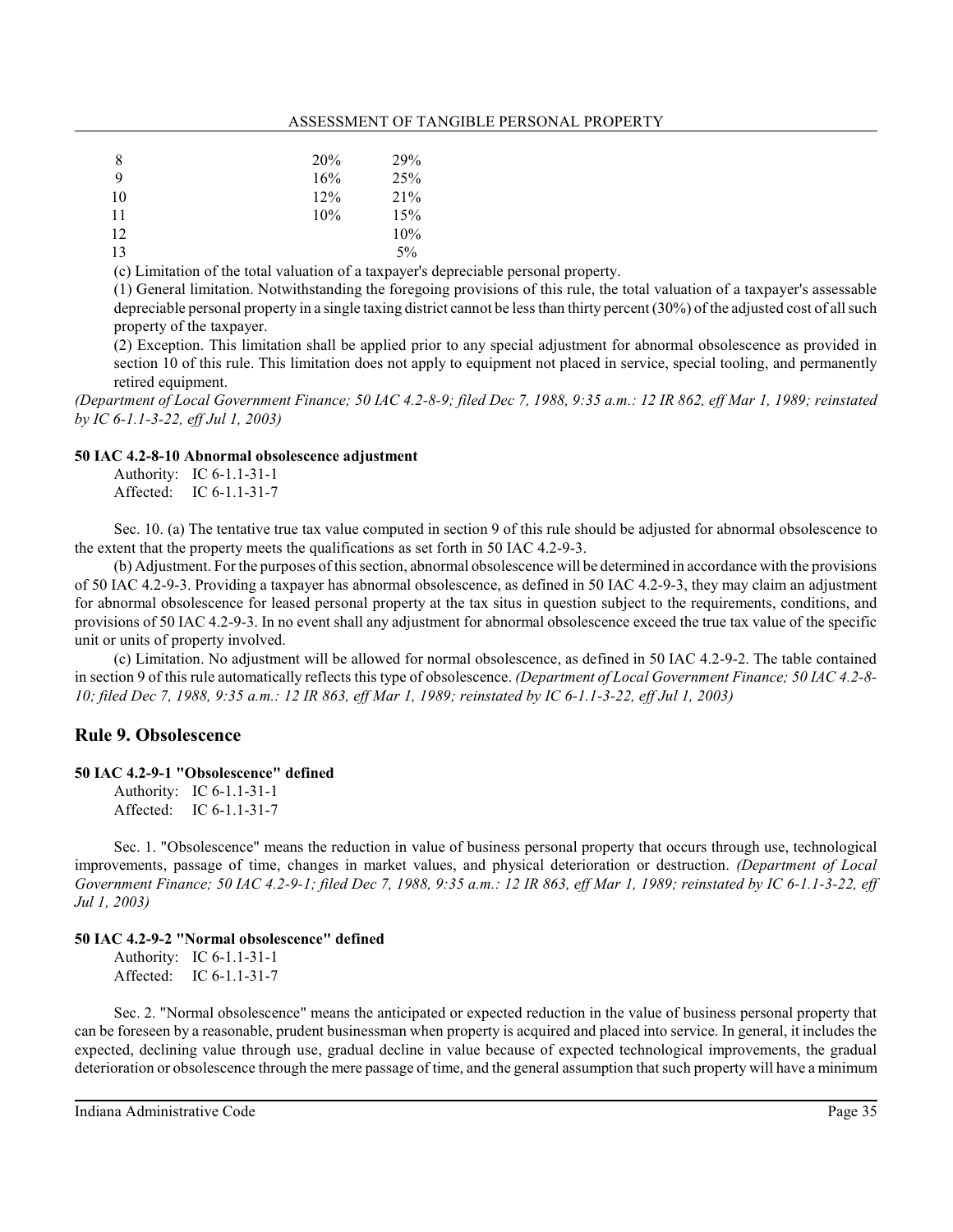value at the end of its useful life. *(Department of Local Government Finance; 50 IAC 4.2-9-2; filed Dec 7, 1988, 9:35 a.m.: 12 IR 863, eff Mar 1, 1989; reinstated by IC 6-1.1-3-22, eff Jul 1, 2003)*

#### **50 IAC 4.2-9-3 "Abnormal obsolescence" defined**

Authority: IC 6-1.1-31-1 Affected: IC 6-1.1-31-7

Sec. 3. (a) "Abnormal obsolescence" means that obsolescence which occurs as a result of factors over which the taxpayer has no control and is unanticipated, unexpected, and cannot reasonably be foreseen by a prudent businessman prior to the occurrence. It is of a nonrecurring nature and includes unforeseen changes in market values, exceptional technological obsolescence, or destruction by catastrophe that has a direct effect upon the value of the personal property of the taxpayer at the tax situs in question on a going concern basis.

(b) An example of unforeseen change in market value is a government ban on the sale of a drug or chemical due to a new discovery or determination may cause that item or the production equipment used to produce it to be abnormally obsolete. A specific example of this would be cyclamate. In this case the equipment used to produce it may be eligible for abnormal obsolescence.

(c) An example of exceptional technological obsolescence is abnormal obsolescence due to exceptional technological obsolescence should be recognized to the extent that it causes the subject property to be incapable of use for current production or adaption to a different use. The invention of a newer, more productive piece of equipment which would produce a better quality item or utilization of state of the art technology that produces more efficiently at a lower cost of production does not cause an older, currently used asset to be considered abnormally obsolete. If the asset is still capable of performing the function for which it was acquired, and is producing both on and before the assessment date, no adjustment shall be allowed. The use of historical cost, short useful life, and accelerated depreciation in developing the prescribed true tax value percentages result in an equitable assessment on the property in question.

(d) An example of destruction by catastrophe is abnormal obsolescence due to catastrophe should be recognized to the extent that it has a direct effect on the value of a particular item. Property which has been destroyed or damaged by catastrophe as of the assessment date would qualify for such an adjustment. A chemical or production process which, due to an irreparable malfunction, emits a toxic gas or deadly chemical into the outside atmosphere, would qualify for such an adjustment to the extent the property is incapable of use.

(e) An example of abnormal obsolescence due to government action is a government order to shut down certain production equipment due to improper emission levels may result in abnormal obsolescence if the cost to cure the delinquent equipment results in incurable obsolescence, that is, the cost-to-cure exceeds the contribution or increase in value of the impaired item or the impairment cannot be corrected. *(Department of Local Government Finance; 50 IAC 4.2-9-3; filed Dec 7, 1988, 9:35 a.m.: 12 IR 863, eff Mar 1, 1989; reinstated by IC 6-1.1-3-22, eff Jul 1, 2003; filed Feb 26, 2010, 2:43 p.m.: 20100324-IR-050090576FRA)*

#### **50 IAC 4.2-9-4 Allowance of obsolescence claim**

Authority: IC 6-1.1-31-1 Affected: IC 6-1.1-31-7

Sec. 4. (a) Abnormal obsolescence should be recognized to the extent that the property qualifies for the adjustment and the taxpayer is able to substantiate the facts, circumstances, and amount of the claim in order to properly determine the true tax value of the subject property.

(b) A taxpayer wishing to claim an adjustment for abnormal obsolescence must provide documentation of the resulting valuation of the personal property at the tax situs in question on the assessment date on a going concern basis.

(c) The adjustment for abnormal obsolescence must be computed in accordance with this rule and 50 IAC 4.2-4-8, 50 IAC 4.2-8-10, or 50 IAC 4.2-10-4. *(Department of Local Government Finance; 50 IAC 4.2-9-4; filed Dec 7, 1988, 9:35 a.m.: 12 IR 864, eff Mar 1, 1989; reinstated by IC 6-1.1-3-22, eff Jul 1, 2003; filed Feb 26, 2010, 2:43 p.m.: 20100324-IR-050090576FRA)*

#### **50 IAC 4.2-9-5 Full disclosure**

Authority: IC 6-1.1-31-1 Affected: IC 6-1.1-31-7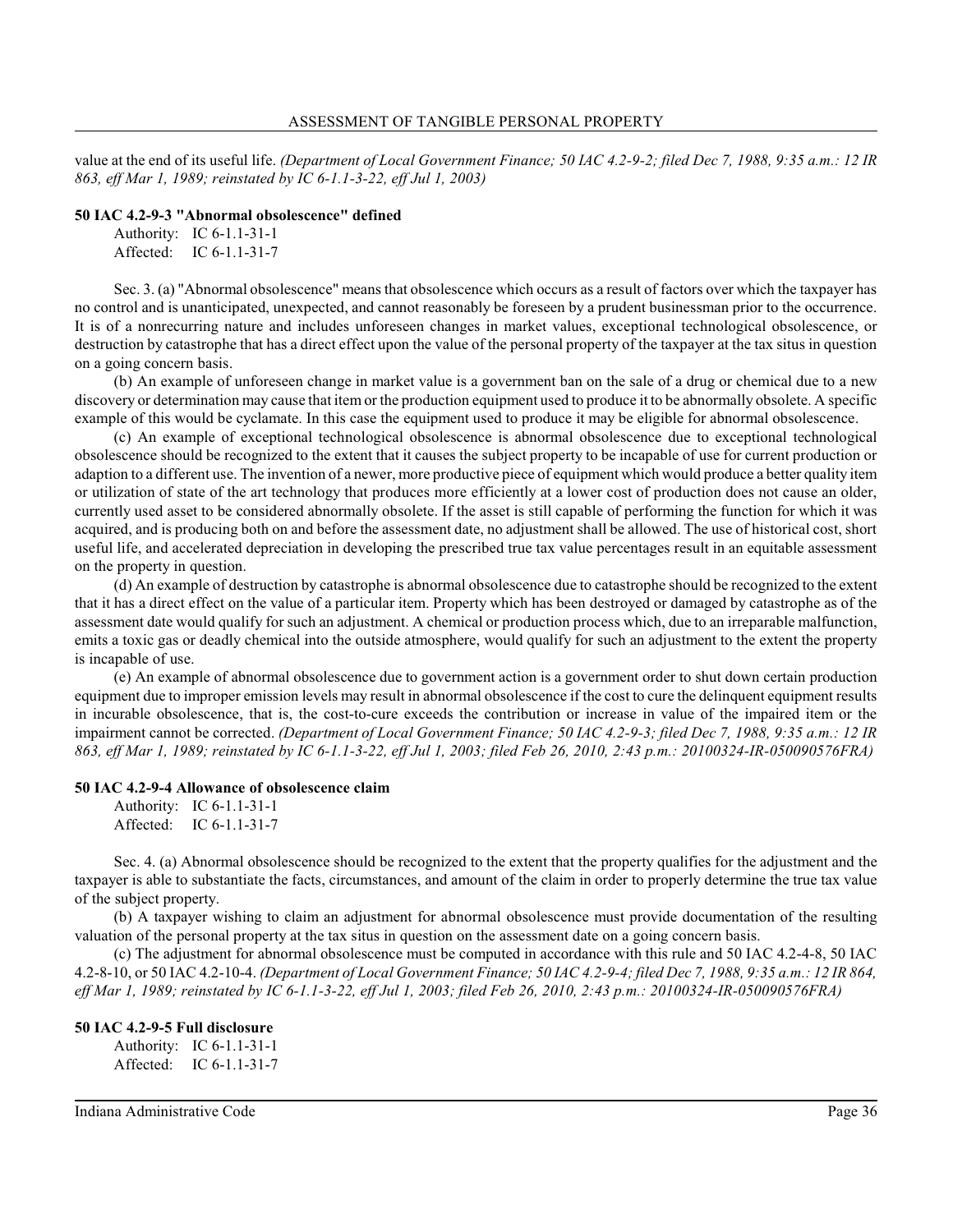Sec. 5. When the reporting requirements for an adjustment for abnormal obsolescence have been met (a full disclosure), but for some reason the adjustment is not allowed or the value is changed, the amount disallowed is considered to be an interpretive difference and is not subject to the undervalued personal property tax penalty as set forth in 50 IAC 4.2-2-10(d). *(Department of Local Government Finance; 50 IAC 4.2-9-5; filed Dec 7, 1988, 9:35 a.m.: 12 IR 864, eff Mar 1, 1989; reinstated by IC 6-1.1-3-22, eff Jul 1, 2003)*

## **50 IAC 4.2-9-6 Adjustment**

|           | Authority: IC 6-1.1-31-1 |
|-----------|--------------------------|
| Affected: | IC $6-1.1-31-7$          |

Sec. 6. No adjustment will be allowable for normal obsolescence. The methods of valuation of business tangible personal property automatically reflect this type of obsolescence by using historic cost, short depreciable life, and accelerated depreciation on depreciable assets. An adjustment for abnormal obsolescence will be allowed provided a taxpayer can substantiate abnormal obsolescence. The provisions of this part of the regulation and the specific portions of this regulation applicable to the class of property involved must be followed and the books and records of the taxpayer must not have reflected the abnormal obsolescence on the assessment date. *(Department of Local Government Finance; 50 IAC 4.2-9-6; filed Dec 7, 1988, 9:35 a.m.: 12 IR 864, eff Mar 1, 1989; reinstated by IC 6-1.1-3-22, eff Jul 1, 2003; filed Feb 26, 2010, 2:43 p.m.: 20100324-IR-050090576FRA)*

## **50 IAC 4.2-9-7 Administrative adjudication on adjustment for abnormal obsolescence**

Authority: IC 6-1.1-31-1 Affected: IC 6-1.1-31-7

Sec. 7. (a) The taxpayer may, prior to the filing of the property tax return for the year in question, petition the department pursuant to 50 IAC 4.2-1-6, for an administrative adjudication determination regarding an abnormal obsolescence adjustment. If this determination is granted, it will be effective only for the tax year in question and will not be effective for subsequent assessments.

(b) If an administrative adjudication determination is obtained, a copy of the determination is required to be attached to the tax return claiming the adjustment. If the taxpayer has not requested an administrative adjudication determination, they may, if their circumstances meet the requirements contained herein, request an adjustment on the form prescribed by the department when filing the tax return for the year in question. The adjustment or adjustments, if requested, must:

(1) identify specifically all property for which an adjustment is requested;

(2) indicate the original cost of the property;

(3) indicate the true tax value of the property if no adjustment would be allowed; and

(4) quantify and document the true tax value of the property as a result of the requested adjustment.

*(Department of Local Government Finance; 50 IAC 4.2-9-7; filed Dec 7, 1988, 9:35 a.m.: 12 IR 864, eff Mar 1, 1989; reinstated by IC 6-1.1-3-22, eff Jul 1, 2003; filed Feb 26, 2010, 2:43 p.m.: 20100324-IR-050090576FRA)*

## **Rule 10. Interstate Carriers**

## **50 IAC 4.2-10-1 Valuation of carriers' property**

Authority: IC 6-1.1-31-1 Affected: IC 6-1.1-1-11

Sec. 1. In general, commercial airlines and commercial buslines, as defined in sections 2 and 3 of this rule, must compute the true tax value of aircraft and transportation equipment required to be reported for the Indiana personal property assessment purposes in accordance with the provisions of 50 IAC 4.2-4. However, if such property is leased, the tentative true tax value is required to be computed in accordance with 50 IAC 4.2-8. The tentative true tax value thus computed is then subject to allocation as provided herein. *(Department of Local Government Finance; 50 IAC 4.2-10-1; filed Dec 7, 1988, 9:35 a.m.: 12 IR 865, eff Mar 1, 1989; reinstated by IC 6-1.1-3-22, eff Jul 1, 2003; filed Feb 26, 2010, 2:43 p.m.: 20100324-IR-050090576FRA)*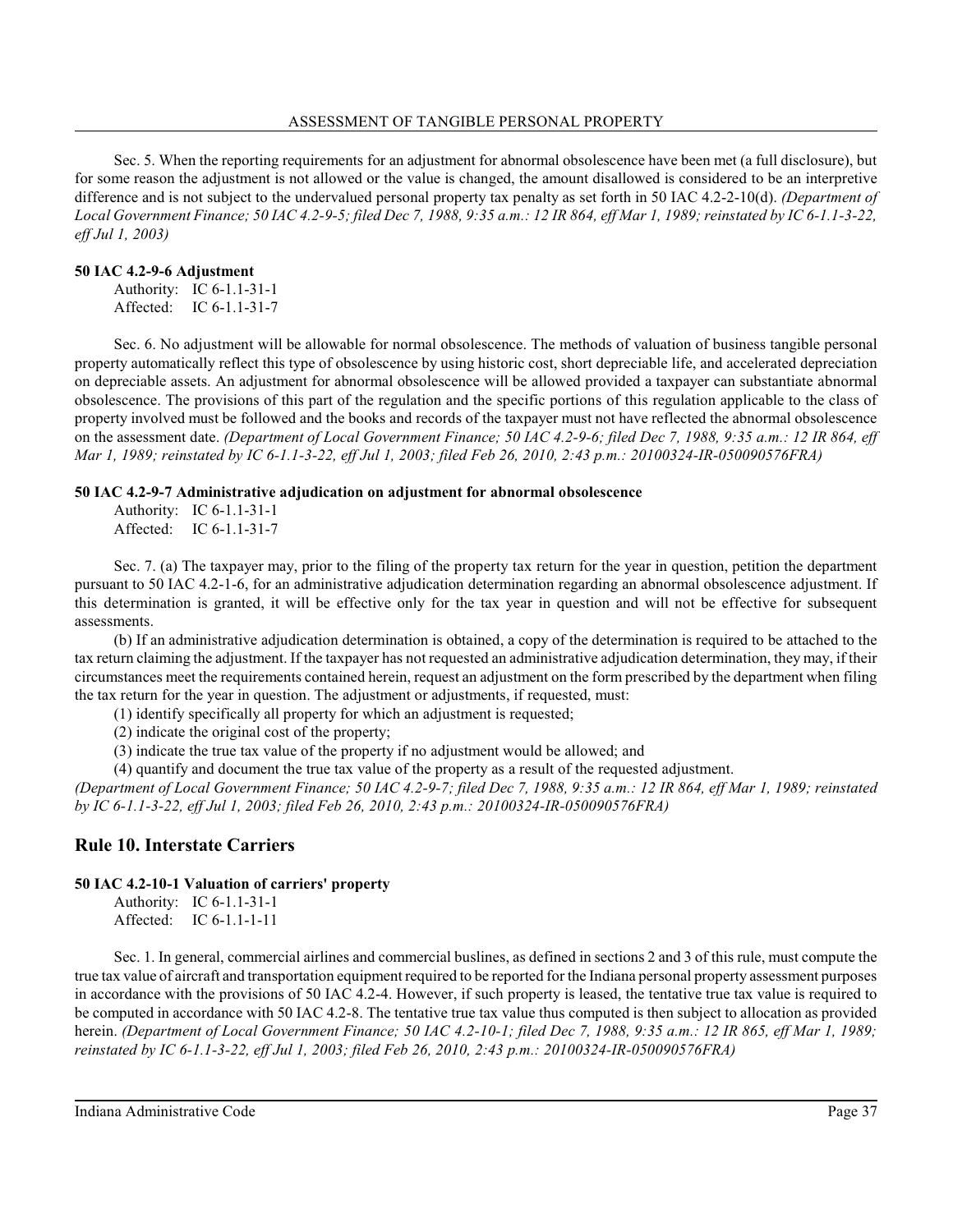#### **50 IAC 4.2-10-2 Commercial airlines; allocation and tax value of aircraft**

Authority: IC 6-1.1-31-1 Affected: IC 6-1.1-31; IC 6-6-6.5

Sec. 2. (a) In general, commercial airlines must value the aircraft required to be reported for Indiana property tax purposes pursuant to section 1 of this rule.

(b) "Commercial airlines" means an airline with regularly scheduled flights and routes authorized and approved by the federal aeronautics administration.

(c) In general, commercial airlines are required to report the total value of the fleet of aircraft operating in this state. For this purpose, the commercial airline is required to report the value of all aircraft which it owns or operates of the type of aircraft operating in the taxing district. For example, if the airline owns or operates twenty (20) aircraft of type "x", ten (10) aircraft of type "y", and five (5) aircraft of type "z" and only type "x" aircraft are operated in the taxing district, the commercial airline is required to determine the tentative true tax value of all type "x" aircraft in its fleet of aircraft as provided in section 1 of this rule and report the value of all type "x" aircraft on its personal property tax return.

(d) The value of the aircraft required to be reported for Indiana property tax purposes is subject to allocation. This allocation must be made for each type of aircraft operated. The allocation factor for each type of aircraft is computed by dividing the total ground time of each type of aircraft for the preceding twelve (12) months in the taxing district by the total ground time of each type of aircraft operated in the system. In the example provided in subsection (c), the type "x" aircraft would be subject to allocation. The allocation is determined by computing a percentage obtained by dividing the total ground time for the preceding twelve (12) months of all type "x" aircraft in the taxing district by the total ground time for the preceding twelve (12) months of all type "x" aircraft in the fleet.

(e) The true tax value of the aircraft is determined by multiplying the percentages as computed in subsection (d) times the tentative true tax value of the aircraft computed in accordance with section 1 of this rule. For example, assume that the type "x" aircraft provided in the example in subsection (c) had a tentative true tax value of twentymillion dollars(\$20,000,000). Furthermore, assume that the percentage determined in subsection (d) wasfive percent (5%). The true tax value of the aircraft for Indiana property tax purposes would be one million dollars (\$1,000,000). *(Department of Local Government Finance; 50 IAC 4.2-10-2; filed Dec 7, 1988, 9:35 a.m.: 12 IR 865, eff Mar 1, 1989; reinstated by IC 6-1.1-3-22, eff Jul 1, 2003; filed Feb 26, 2010, 2:43 p.m.: 20100324-IR-050090576FRA)*

#### **50 IAC 4.2-10-3 Reporting by interstate motor truck carriers; allocation factor; true tax value** *(Repealed)*

Sec. 3. *(Repealed by Department ofLocal Government Finance;filed Feb 26, 2010, 2:43 p.m.: 20100324-IR-050090576FRA)*

#### **50 IAC 4.2-10-3.1 Commercial busline; allocation and true tax value**

Authority: IC 6-1.1-31-1 Affected: IC 6-1.1-1-11

Sec. 3.1. (a) As used in this rule, "commercial busline" means a company for hire that is principally engaged in the business of transporting persons by bus, and exclusively operates charter buses, which do not have scheduled routes.

(b) The fleet of the commercial busline includes the buses the taxpayer owns, holds, possesses, or controls that are used and operated in interstate commerce.

(c) The fleet of the commercial busline is required to be valued pursuant to section 1 of this rule.

(d) The allocation factor for the fleet is computed by dividing the total Indiana miles of the fleet for the preceding twelve (12) months by the total miles of the fleet for the same period.

(e) As an alternative to maintaining a mileage log of all trips, individual lessors, who do not maintain adequate records to compute their allocation factor, may use the same allocation factor astheir lessee provided that the lessor's property is predominantly leased to that lessee. The lessor must meet the predominant use requirement in order to use the lessee's allocation factor. If the lessor does not meet the predominant use requirement, the lessor must use the actual allocation factor as determined in subsection (d). As used in this section, "predominant use" means:

(1) during the course of the year, more than fifty percent (50%) of the total mileage logged by the lessor's buses is logged by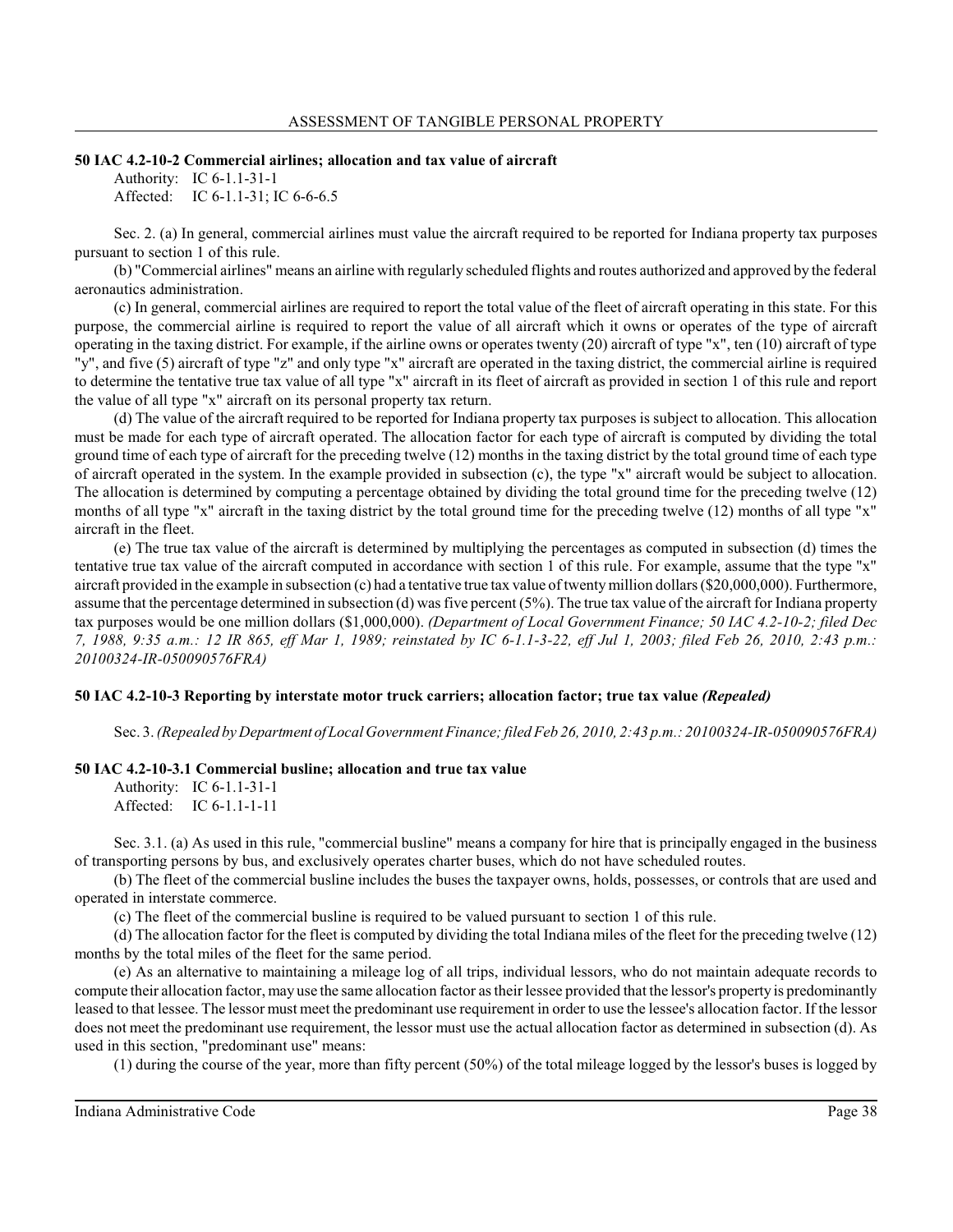buses under lease to that lessee; or

(2) during the course of the year, the leased property is leased to that lessee for more than one-half  $(1/2)$  the number of days in that year.

(f) The total true tax value of the fleet subject to assessment under this section is determined by multiplying the true tax value as determined in section 1 of thisrule by the allocation factor determined in subsection (d) or (e). *(Department of Local Government Finance; 50 IAC 4.2-10-3.1; filed Feb 26, 2010, 2:43 p.m.: 20100324-IR-050090576FRA)*

#### **50 IAC 4.2-10-4 Abnormal obsolescence adjustment for commercial airlines and commercial buslines**

Authority: IC 6-1.1-31-1 Affected: IC 6-1.1-31-7

Sec. 4. (a) Commercial airlines and the buses of commercial buslines used and operated in interstate commerce may claim an adjustment for abnormal obsolescence, as defined in 50 IAC 4.2-9-3, on the tangible personal property reported pursuant to this section, if the taxpayer follows the procedures and meets the requirements regarding an adjustment for abnormal obsolescence contained in 50 IAC 4.2-9.

(b) No adjustment will be allowed for normal obsolescence as defined in 50 IAC 4.2-9. The determination of the tentative true tax value pursuant to 50 IAC 4.2-4 automatically makes an allowance for this type of obsolescence.

(c) The term abnormal obsolescence will be strictly construed and limited to a situation where unforeseen changes in market values, exceptional technological obsolescence, or where destruction by a catastrophe occursifsuch events have a direct effect upon the valuation of the property at the tax situs in the state of Indiana.

(d) The dollar amount of the adjustment may not exceed the allocatable portion of the true tax value of the particular unit of property as determined pursuant to this section for which the carrier claims an adjustment. *(Department of Local Government Finance; 50 IAC 4.2-10-4; filed Dec 7, 1988, 9:35 a.m.: 12 IR 867, eff Mar 1, 1989; reinstated by IC 6-1.1-3-22, eff Jul 1, 2003; filed Feb 26, 2010, 2:43 p.m.: 20100324-IR-050090576FRA)*

### **50 IAC 4.2-10-5 Scope of rule**

Authority: IC 6-1.1-31-1 Affected: IC 6-1.1-3

Sec. 5. This section is applicable only to the aircraft of the commercial airline and the buses of commercial buslines used and operated in interstate commerce and is not applicable to the other classes of business personal property which the taxpayer may own, possess, or control at the tax situs in question. The other classification of business personal property must be reported and valued pursuant to the other provisions of this article. *(Department of Local Government Finance; 50 IAC 4.2-10-5; filed Dec 7, 1988, 9:35 a.m.: 12 IR 867, eff Mar 1, 1989; reinstated by IC 6-1.1-3-22, eff Jul 1, 2003; filed Feb 26, 2010, 2:43 p.m.: 20100324-IR-050090576FRA)*

## **Rule 11. Deductions and Exemptions for Tangible Personal Property Other than Inventory** *(Repealed)*

*(Repealed by Department of Local Government Finance; filed Feb 26, 2010, 2:43 p.m.: 20100324-IR-050090576FRA)*

## **Rule 11.1. Deductions and Exemptions for Business Personal Property**

### **50 IAC 4.2-11.1-1 Stationary or unlicensed mobile air pollution control system**

Authority: IC 6-1.1-31-1

Affected: IC 6-1.1-10-12; IC 6-1.1-10-13; IC 36-5-1

Sec. 1. (a) Personal property is exempt from property taxation if:

(1) it is part of a stationary or unlicensed mobile air pollution control system of a private manufacturing, fabricating, assembling, extracting, mining, processing, generating, refining, or other industrial facility;

(2) it is not primarily used in the production of property for sale;

(3) it is employed predominantly in the operation of the air pollution control system;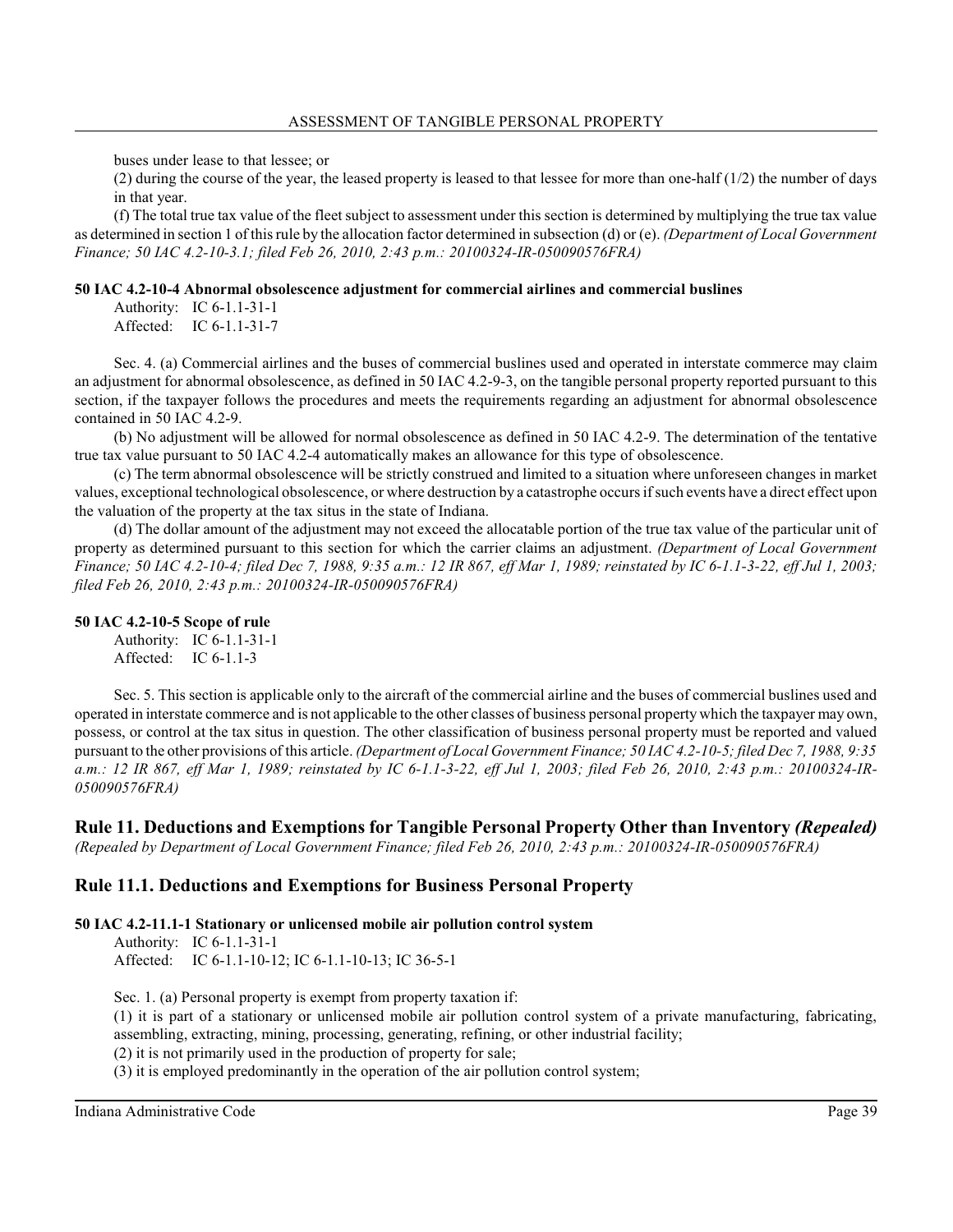(4) the air pollution control system is designed and used for the improvement of public health and welfare by the prevention or elimination of air contamination caused by industrial waste or contaminants;

(5) a sanitary treatment or elimination service for the waste or contaminants is not provided by public authorities; and

(6) it is acquired for the purpose of complying with any state, local, or federal environmental quality statutes, regulations, or standards.

(b) The property that is exempt under this section includes the following personal property:

(1) Personal property that is under construction or in the process of installation and that will be used for the purposes described in subsection (a) when placed in service.

(2) Spare parts held exclusively for installation in or as part of personal property that qualifies for the exemption under this section.

(c) The owner of personal property which is part of a stationary or unlicensed mobile air pollution control system who wishes to obtain the exemption provided in this section shall claim the exemption on the owner's annual personal property return. On the return, the owner shall describe and state the assessed value of the property for which the exemption is claimed.

(d) The township assessor, if any, or county assessor shall:

(1) review the exemption claim; and

(2) allow or deny it in whole or in part.

In making the decision, the township assessor, if any, or county assessor shall consider the requirements stated in subsection (a). (e) The township assessor, if any, or county assessor shall reduce the assessed value of the owner's personal property for the

year for which the exemption is claimed by the amount of exemption allowed. *(Department of Local Government Finance; 50 IAC 4.2-11.1-1; filed Feb 26, 2010, 2:43 p.m.: 20100324-IR-050090576FRA)*

## **50 IAC 4.2-11.1-2 Industrial waste control facility**

Authority: IC 6-1.1-31-1 Affected: IC 6-1.1-10

Sec. 2. (a) For purposes of this section, "industrial waste control facility" means personal property that is: (1) included either as a part of or an adjunct to a privately owned manufacturing or industrial plant or coal mining operation; and

(2) used predominantly to:

(A) prevent, control, reduce, or eliminate pollution of a stream or a public body of water located within or adjoining this state by treating, pretreating, stabilizing, isolating, collecting, holding, controlling, or disposing of waste or contaminants generated by the plant; or

(B) meet state or federal reclamation standards for a coal mining operation.

The term includes personal property that is under construction or in the process of installation and that will be used for the purposes described in this subsection when placed in service. The term also includes spare parts held exclusively for installation in or as part of personal property that qualifies for the exemption under this section.

(b) An industrial waste control facility is exempt from property taxation if it is not used in the production of property for sale.

(c) The owner of an industrial waste control facility who wishes to obtain the exemption provided in section 9 of this chapter shall file an exemption claim along with the owner's annual personal property return. The claim shall describe and state the assessed value of the property for which an exemption is claimed.

(d) The owner shall, by registered or certified mail, forward a copy of the exemption claim to the Indiana department of environmental management. The department shall acknowledge its receipt of the claim.

(e) The Indiana department of environmental management may investigate any claim. The department may also determine if the property for which the exemption is claimed is being utilized as an industrial waste control facility. Within one hundred twenty (120) days after a claim is mailed to the department, the department may certify its written determination to the township or county assessor with whom the claim was filed.

(f) The determination of the department remains in effect:

(1) as long as the owner owns the property and uses the property as an industrial waste control facility; or

 $(2)$  for five  $(5)$  years;

whichever is less. In addition, during the five (5) years after the department's determination the owner of the property must notify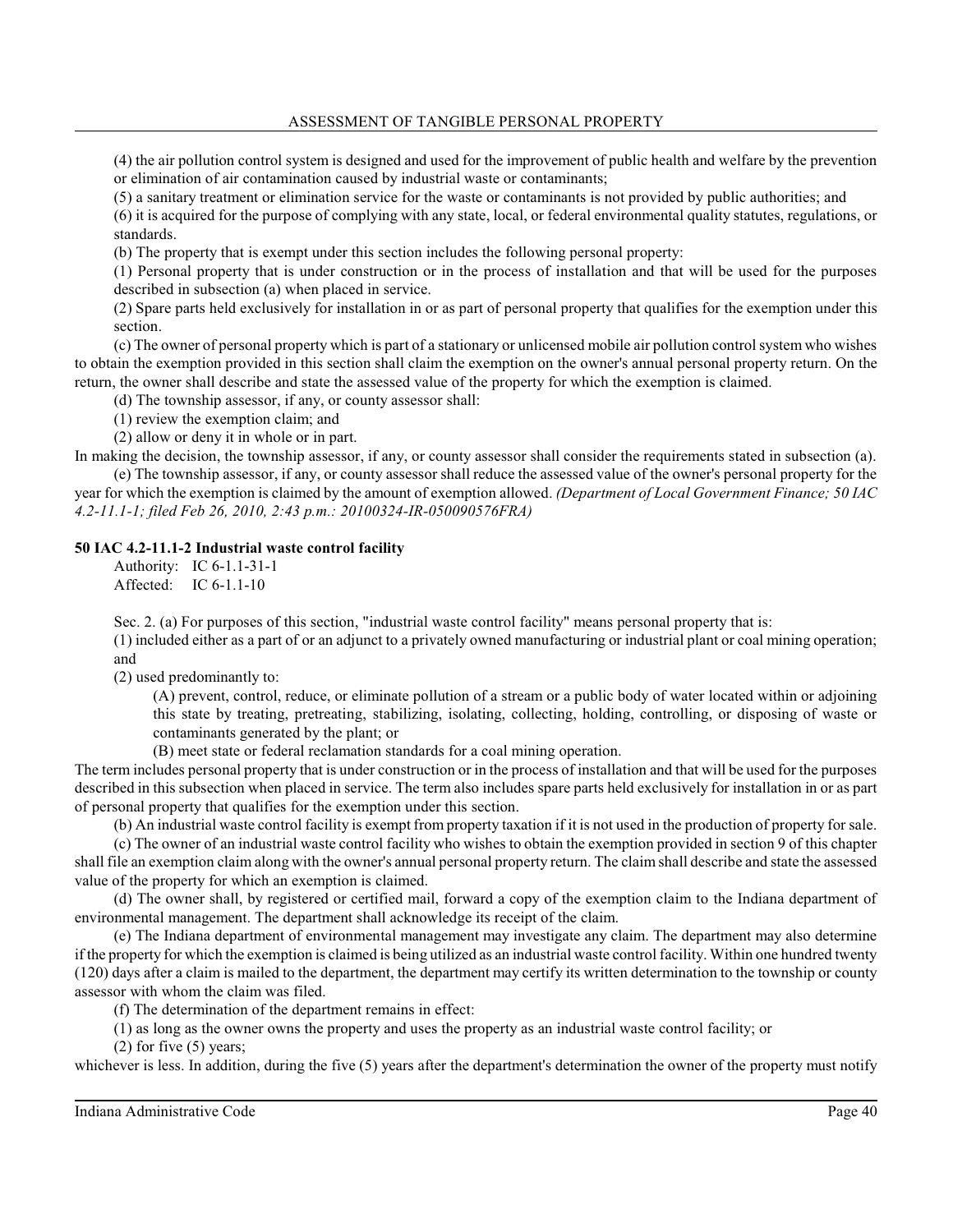the county assessor and the department in writing if any of the property on which the department's determination was based is disposed of or removed from service as an industrial waste control facility.

(g) The department may revoke a determination if the department finds that the property is not predominantly used as an industrial waste control facility.

(h) The township assessor, if any, or county assessor, in accord with the determination of the department, shall allow or deny in whole or in part each exemption claim. However, if the owner provides the assessor with proof that a copy of the claim has been mailed to the department, and if the department has not certified a determination to the assessor within one hundred twenty (120) days after the claim has been mailed to the department, the assessor shall allow the total exemption claimed by the owner.

(i) The assessor shall reduce the assessed value of the owner's personal property for the year for which an exemption is claimed by the amount of exemption allowed. *(Department of Local Government Finance; 50 IAC 4.2-11.1-2; filed Feb 26, 2010, 2:43 p.m.: 20100324-IR-050090576FRA)*

#### **50 IAC 4.2-11.1-3 Industrial waste facilities; action on exemption claim**

Authority: IC 6-1.1-31-1 Affected: IC 6-1.1-10-11

Sec. 3. A determination by the Indiana department of environmental management undersection 4 of thisrule may be appealed by the property owner to the circuit court of the county in which the property is located. The court shall try the appeal without a jury. Either party may appeal the circuit court's decision in the same manner that other civil cases may be appealed. *(Department of Local Government Finance; 50 IAC 4.2-11.1-3; filed Feb 26, 2010, 2:43 p.m.: 20100324-IR-050090576FRA)*

#### **50 IAC 4.2-11.1-4 Industrial waste control facility; action on exemption claim treated as assessment**

Authority: IC 6-1.1-31-1 Affected: IC 6-1.1-10-14

Sec. 4. The action taken by a township assessor, if any, or county assessor on an exemption claim filed under section 4 of this rule shall be treated as an assessment of personal property. Thus, the assessor's action is subject to all the provisions of this article pertaining to notice, review, or appeal of personal property assessments. *(Department of Local Government Finance; 50 IAC 4.2- 11.1-4; filed Feb 26, 2010, 2:43 p.m.: 20100324-IR-050090576FRA)*

#### **50 IAC 4.2-11.1-5 Waiver of exemption**

Authority: IC 6-1.1-31-1 Affected: IC 6-1.1-11-1

Sec. 5. An exemption is a privilege which may be waived by a person who owns property that would qualify for the exemption. If the owner does not comply with the statutory procedures for obtaining an exemption, it waives the exemption. If the exemption is waived, the property is subject to taxation (IC 6-1.1-11-1). *(Department of Local Government Finance; 50 IAC 4.2- 11.1-5; filed Feb 26, 2010, 2:43 p.m.: 20100324-IR-050090576FRA)*

## **50 IAC 4.2-11.1-6 Personal property in economic revitalization area; schedule; filing requirements; township assessor or county assessor review; change in property ownership; appeal**

Authority: IC 6-1.1-31-1 Affected: IC 6-1.1

Sec. 6. (a) A taxpayer must file Form 103-ERA with the taxpayer's personal property return with the township assessor, if any, or county assessor in which the new manufacturing equipment, new research and development equipment, new logistical distribution equipment, or new information technology equipment is located. Except as provided in subsection (d), the deduction is applied in the amount claimed in the Form 103-ERA that a person files with:

(1) a timely personal property return under IC 6-1.1-3-7(a) or IC 6-1.1-3-7(b); or

(2) a timely amended personal property return under IC 6-1.1-3-7.5.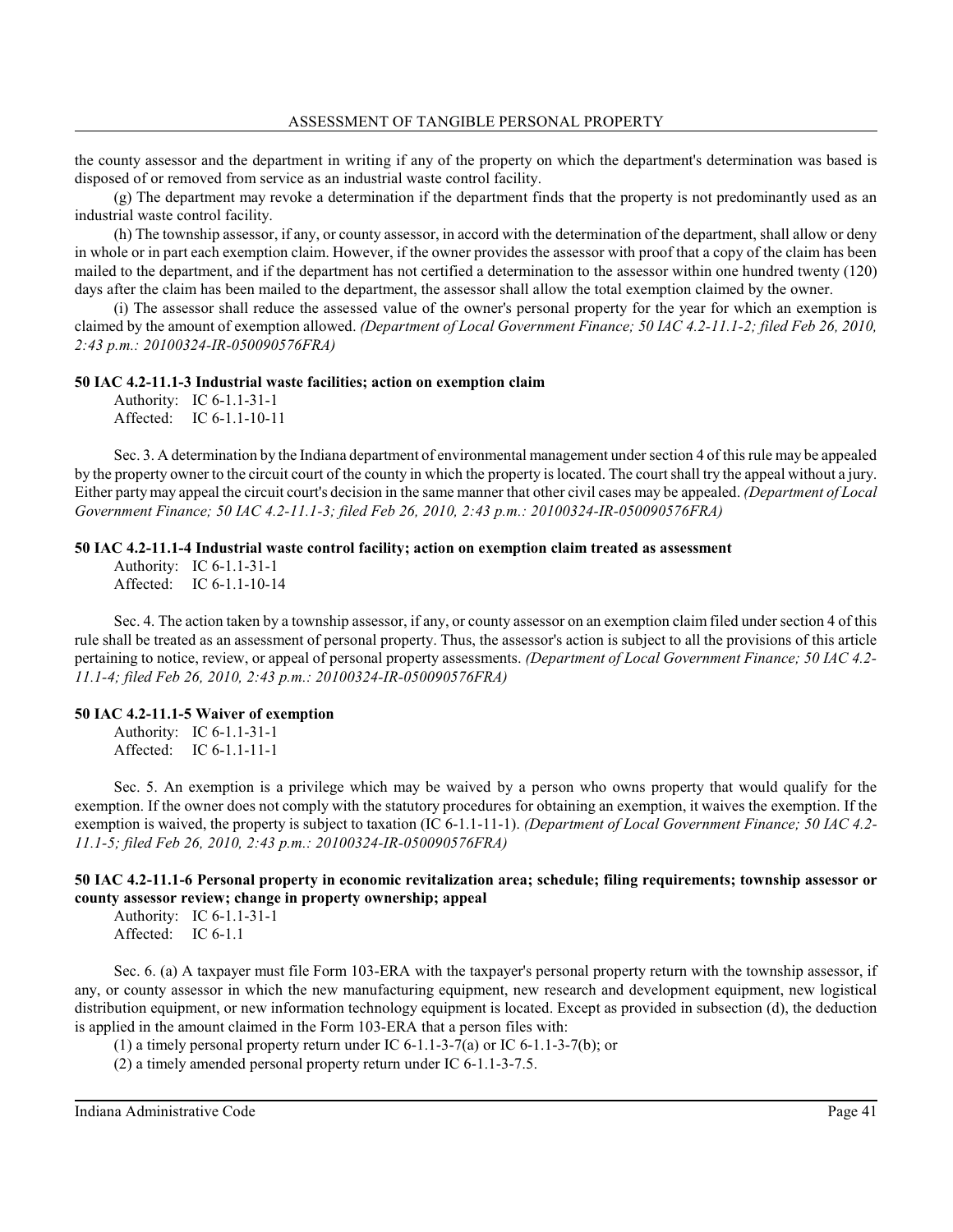(b) The taxpayer must file an equipment list (Form 103-EL) in the first year that the equipment is claimed. The taxpayer must file a copy of the form SB-1/PP and the resolution granting the deduction from the designating body when required.

(c) Forms 103-ERA and CF-1/PP must be filed under thissection in the year in which the new manufacturing equipment, new research and development equipment, new logistical distribution equipment, or new information technology equipment is installed and in each of the immediately succeeding years the deduction is allowed.

(d) The township assessor, if any, or the county assessor may:

(1) review the deduction schedule; and

(2) before the March 1 that next succeeds the assessment date for which the deduction is claimed, deny or alter the amount of the deduction. If the assessor does not deny the deduction, the county auditor shall apply the deduction in the amount claimed in the deduction schedule or in the amount as altered by the assessor. An assessor who denies a deduction under this subsection or alters the amount of the deduction shall notify the person that claimed the deduction and the county auditor of the assessor's action. The county auditor shall notify the designating body and the county property tax assessment board of appeals of all deductions applied under this section.

(e) If the ownership of new manufacturing equipment, new research and development equipment, new logistical distribution equipment, or new information technology equipment changes, the deduction continuesto apply to that equipment if the new owner:

(1) continues to use the equipment in compliance with any standards established; and

(2) files Form 103-ERA required by this section.

(f) The amount of the deduction for the new owner is the percentage that would have applied if the ownership of the property had not changed multiplied by the current assessed value of the equipment for the year the deduction is claimed by the new owner.

(g) A person may appeal a determination of the assessor under subsection (d) to deny or alter the amount of the deduction by requesting in writing a preliminary conference with the assessor not more than forty-five (45) days after the assessor gives the person notice of the determination. Except as provided in subsection (i), an appeal initiated under this subsection is processed and determined in the same manner that an appeal is processed and determined under IC 6-1.1-15.

(h) In the event of noncompliance with the requirements set forth in IC 6-1.1-12.1-11.3(a) for a taxpayer to receive the deduction, a designating body may by resolution waive noncompliance described under IC 6-1.1-12.1-11.3(a) under the terms and conditions specified in the resolution. Before adopting a waiver, the designating body shall conduct a public hearing on the waiver.

(i) The county assessor is recused from any action the county property tax assessment board of appeals takes with respect to an appeal under subsection (g) of a determination by the county assessor. *(Department of Local Government Finance; 50 IAC 4.2- 11.1-6; filed Feb 26, 2010, 2:43 p.m.: 20100324-IR-050090576FRA)*

## **50 IAC 4.2-11.1-7 Waiver of noncompliance**

Authority: IC 6-1.1-31-1 Affected: IC 6-1.1-12.1

Sec. 7. (a) This section applies only to the following requirements:

(1) Failure to provide the completed statement of benefits form to the designating body before the hearing required by IC 6- 1.1-12.1-2.5(c).

(2) Failure to submit the completed statement of benefits form to the designating body before the:

(A) initiation of the redevelopment or rehabilitation;

(B) installation of new manufacturing equipment, new research and development equipment, new logistical distribution

equipment, or new information technology equipment; or

(C) occupation of an eligible vacant building;

for which the person desires to claim a deduction under IC 6-1.1-12.1.

(3) Failure to designate an area as an economic revitalization area before the initiation of the:

(A) redevelopment;

(B) installation of new manufacturing equipment, new research and development equipment, new logistical distribution equipment, or new information technology equipment;

(C) rehabilitation; or

(D) occupation of an eligible vacant building;

for which the person desires to claim a deduction under IC 6-1.1-12.1.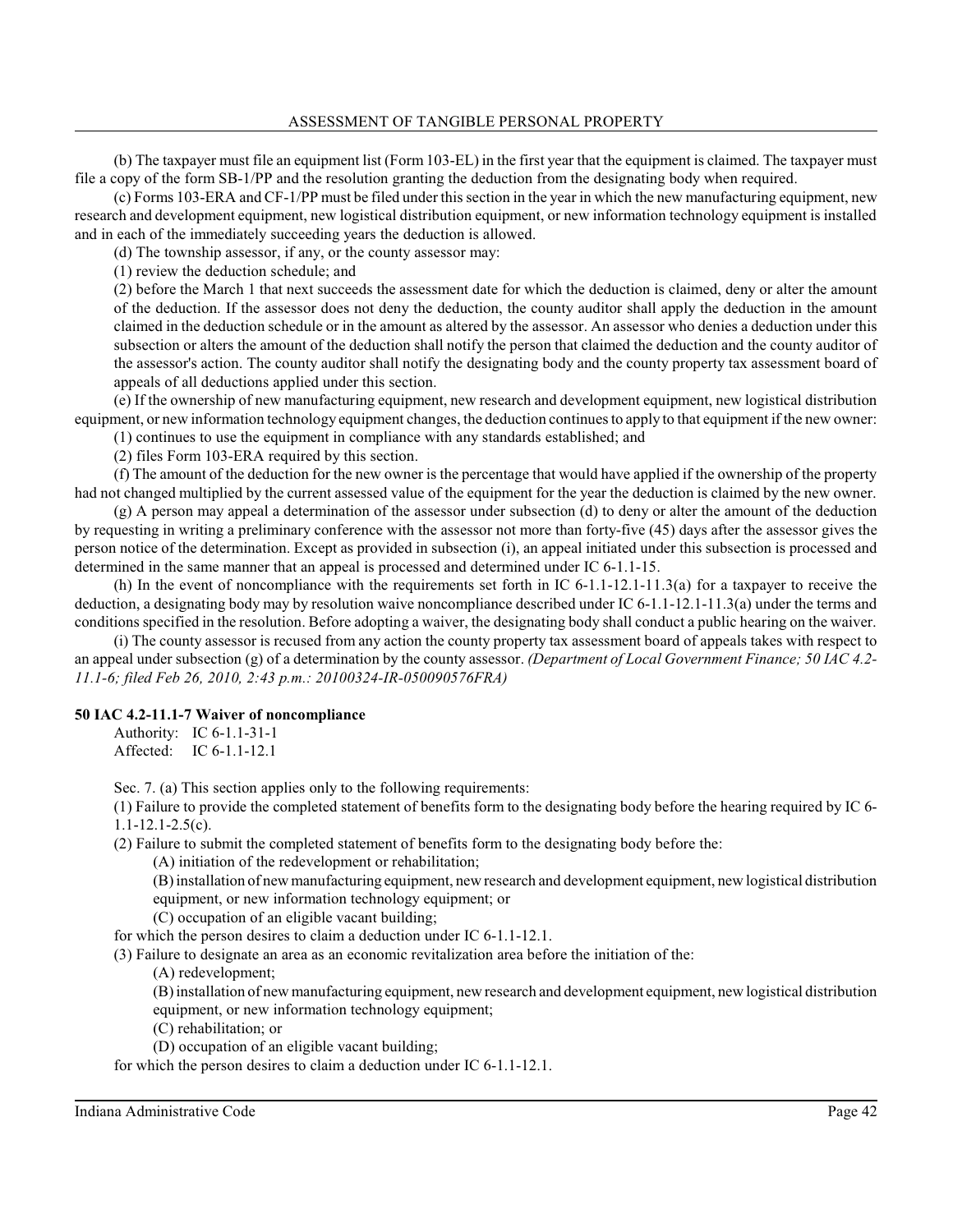(4) Failure to make the required findings of fact before designating an area as an economic revitalization area or authorizing a deduction for new manufacturing equipment, new research and development equipment, new logistical distribution equipment, or new information technology equipment under IC 6-1.1-12.1-2, IC 6-1.1-12.1-3, IC 6-1.1-12.1-4.5, or IC 6-1.1-12.1-4.8.

(5) Failure to file a:

(A) timely; or

(B) complete;

deduction application under IC 6-1.1-12.1-5, IC 6-1.1-12.1-5.3, or IC 6-1.1-12.1-5.4.

(b) This section does not grant a designating body the authority to exempt a person from filing a statement of benefits or exempt a designating body from making findings of fact.

 $(c)$  A designating body may by resolution waive noncompliance described under subsection (a) under the terms and conditions specified in the resolution. Before adopting a waiver under this subsection, the designating body shall conduct a public hearing on the waiver. *(Department of Local Government Finance; 50 IAC 4.2-11.1-7; filed Feb 26, 2010, 2:43 p.m.: 20100324-IR-050090576FRA)*

### **50 IAC 4.2-11.1-8 Enterprise zone investment deduction primary definitions**

Authority: IC 6-1.1-31-1 Affected: IC 5-28-15; IC 6-1.1

Sec. 8. (a) "Base year assessed value" equals the total assessed value of the personal property assessed at an enterprise zone location on the assessment date in the calendar year immediately preceding the calendar year in which a taxpayer makes a qualified investment with respect to the enterprise zone location.

(b) "Enterprise zone location" means a lot, parcel, or tract of land located in an enterprise zone created under IC 5-28-15.

(c) "Qualified personal property investment" means the purchase of new manufacturing or production equipment and/or the costs associated with retooling existing machinery. *(Department of Local Government Finance; 50 IAC 4.2-11.1-8; filed Feb 26, 2010, 2:43 p.m.: 20100324-IR-050090576FRA)*

## **50 IAC 4.2-11.1-9 Enterprise zone investment deduction filing requirements; extension of time to file; late filings**

Authority: IC 6-1.1-31-1 Affected: IC 5-28-15-13; IC 6-1.1-45

Sec. 9. (a) A taxpayer that desires to claim the deduction for a particular year shall file the Form EZ-2 with the county auditor before May 15 of the assessment year to obtain the deduction. A copy of the taxpayer's business personal property tax return for the same assessment date must be attached to the Form EZ-2.

(b) The county auditor may grant a taxpayer an extension of not more than thirty (30) days to file the Form EZ-2 if the taxpayer submits a written application before May 15 and provides a sufficient reason for the request.

(c) If a taxpayer fails to file a timely or complete deduction application, the deduction would not be granted for the subject year unless an urban enterprise association created under IC 5-28-15-13 conducts a public hearing and adopts a resolution to waive the failure to timely file or complete the deduction application. *(Department of Local Government Finance; 50 IAC 4.2-11.1-9; filed Feb 26, 2010, 2:43 p.m.: 20100324-IR-050090576FRA)*

## **50 IAC 4.2-11.1-10 Amount of enterprise zone investment deduction**

Authority: IC 6-1.1-31-1 Affected: IC 6-1.1-45

Sec. 10. The amount of the deduction is equal to the remainder of:

(1) the total amount of the assessed value of the taxpayer's enterprise zone personal property on a particular assessment date; minus

(2) the total amount of the base year assessed value.

*(Department of Local Government Finance; 50 IAC 4.2-11.1-10; filed Feb 26, 2010, 2:43 p.m.: 20100324-IR-050090576FRA)*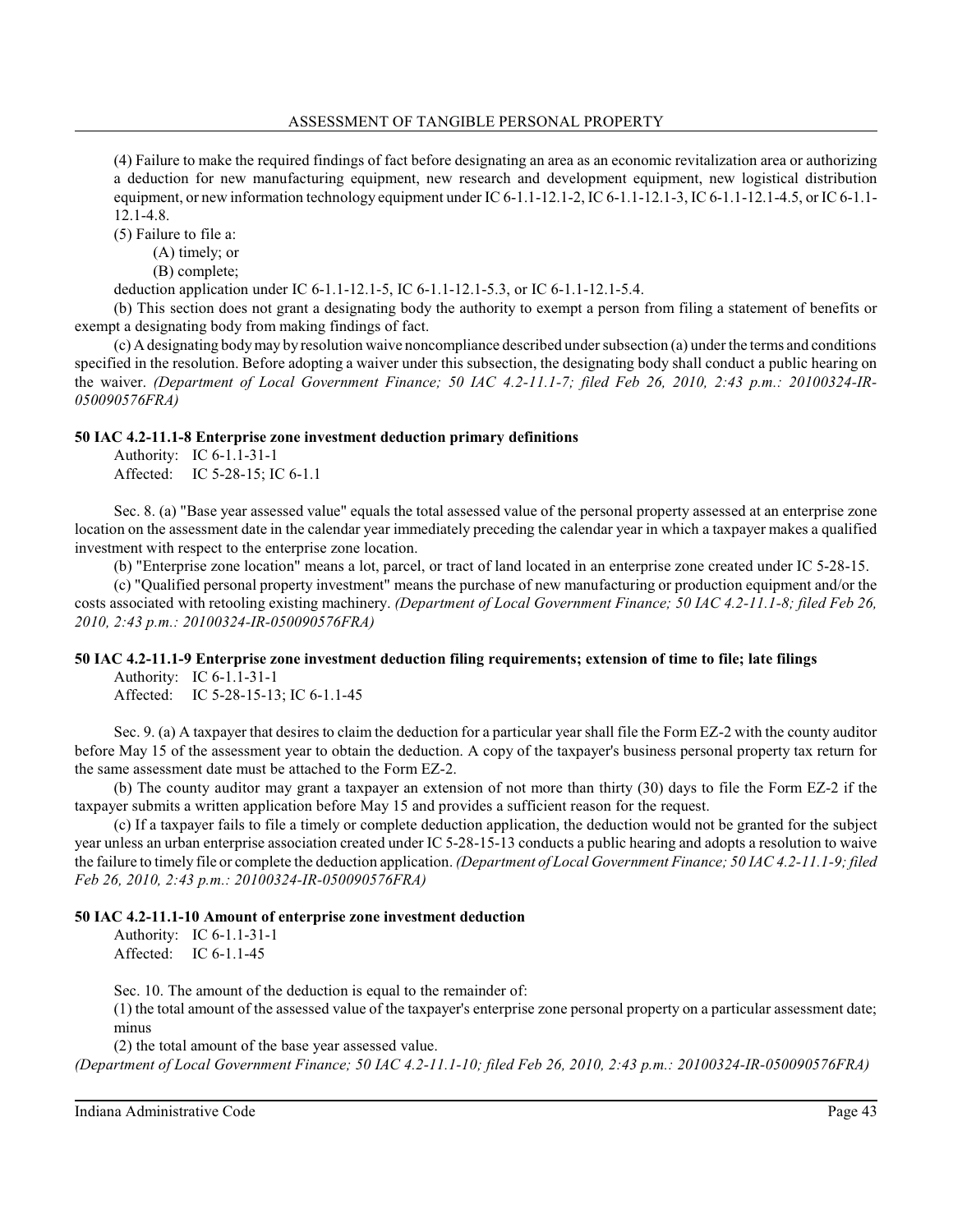### **50 IAC 4.2-11.1-11 Review and appeal procedures for enterprise zone investment deduction**

Authority: IC 6-1.1-31-1 Affected: IC 6-1.1-45

Sec. 11. (a) The county auditor shall review the deduction claimed by the taxpayer and shall notify the taxpayer of the determination on the deduction before August 15 of the year in which the Form EZ-2/PP is filed.

(b) A taxpayer may appeal the determination of the county auditor by filing a complaint in the office of the clerk of the circuit or superior court not later than forty-five (45) days after the county auditor gives notice of the determination. *(Department of Local Government Finance; 50 IAC 4.2-11.1-11; filed Feb 26, 2010, 2:43 p.m.: 20100324-IR-050090576FRA)*

# **Rule 12. Deductions, Exemptions, and Credits for Inventory** *(Repealed)*

*(Repealed by Department of Local Government Finance; filed Feb 26, 2010, 2:43 p.m.: 20100324-IR-050090576FRA)*

# **Rule 13. Tax Abatement Provisions; New Manufacturing Equipment in Approved Economic Revitalization Areas or Maritime Opportunity District** *(Repealed)*

*(Repealed by Department of Local Government Finance; filed Feb 8, 1996, 5:30 p.m.: 19 IR 1300)*

## **Rule 14. Principal Business Activity Codes**

## **50 IAC 4.2-14-1 Principal business activity codes** *(Repealed)*

Sec. 1. *(Repealed by Department of Local GovernmentFinance; filed Feb 26, 2010, 2:43 p.m.: 20100324-IR-050090576FRA)*

## **50 IAC 4.2-14-2 Principal business activity codes**

Authority: IC 6-1.1-31-1 Affected: IC 6-1.1-3

Sec. 2. (a) This section prescribes the use of the principal business activities and their associated six-digit codes based upon the North American Industry Classification System (NAICS), and used on a taxpayer's federal tax return.

(b) It is a requirement that each taxpayer determine the business activity and the associated six-digit activity code referenced in subsection (a) and enter it on the front page of the Form 102, Form 103-Short, Form 103-Long, and Form 103-SR in the box titled "principal business activity code". *(Department of Local Government Finance; 50 IAC 4.2-14-2; filed Feb 26, 2010, 2:43 p.m.: 20100324-IR-050090576FRA)*

# **Rule 15. Prescribed Methods of Valuation; Specific Types of Property**

**50 IAC 4.2-15-1 Subjects covered; incorporation of "directives"; availability**

Authority: IC 6-1.1-31-1 Affected: IC 6-1.1-3

Sec. 1. The following summarizes the remaining sections of this rule:

- 50 IAC 4.2-15-4 Assessment of servicemen for personal property
- 50 IAC 4.2-15-7 Assessment of refined petroleum products, marketing equipment, crude oil, and natural gas at wellhead
- 50 IAC 4.2-15-8 Assessment of leased data processing equipment

50 IAC 4.2-15-14 Present value of personal property leases

*(Department of Local Government Finance; 50 IAC 4.2-15-1; filed Dec 7, 1988, 9:35 a.m.: 12 IR 888, eff Mar 1, 1989; reinstated by IC 6-1.1-3-22, eff Jul 1, 2003; filed Feb 26, 2010, 2:43 p.m.: 20100324-IR-050090576FRA)*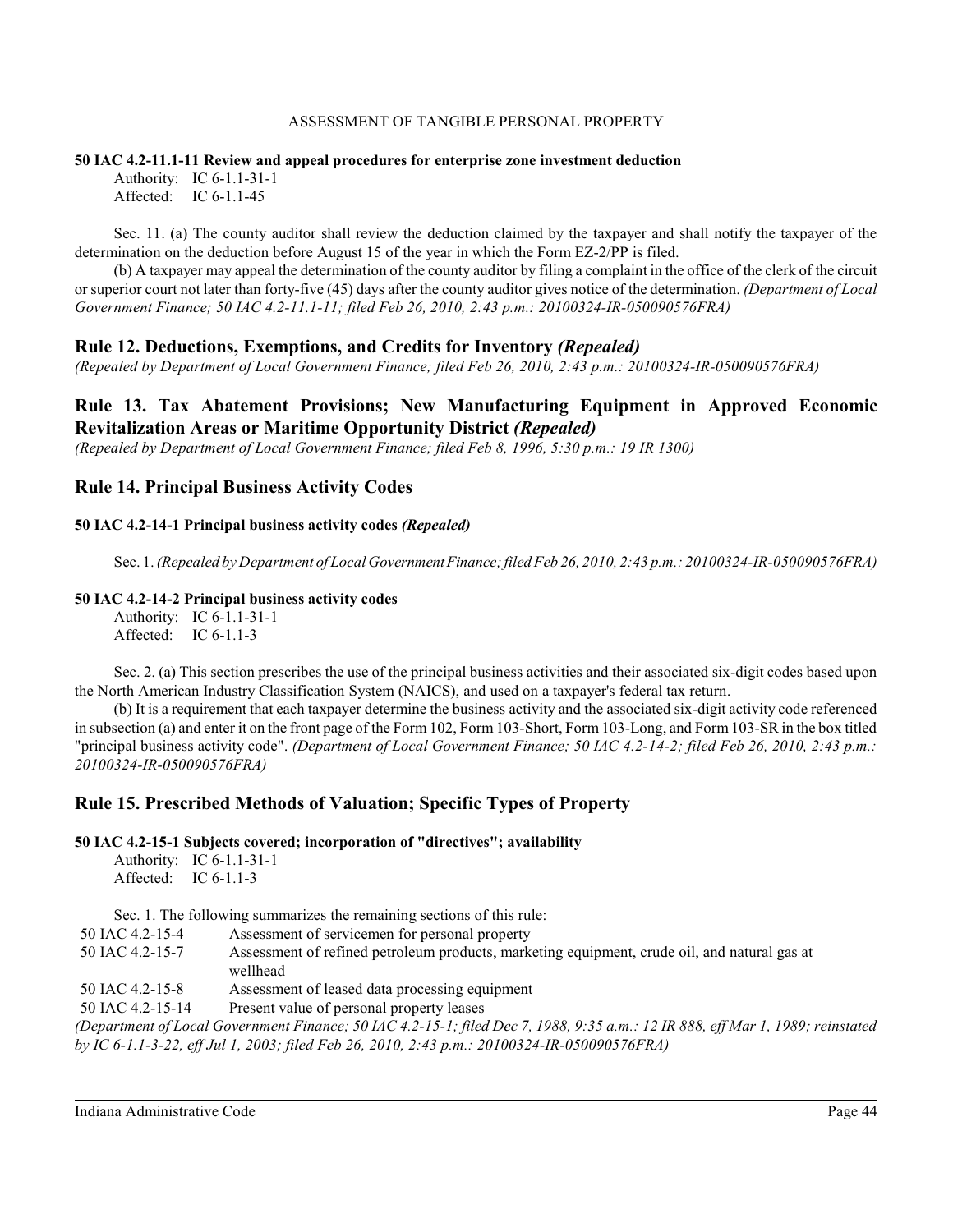**50 IAC 4.2-15-2 Assessment of boats, motors, boat trailers, campers, camping trailers, travel trailers, pick-up truck campers, fold down campers, snowmobiles, off-road vehicles, self-propelled motor homes, nonfactory produced units (homemade), antique cars, and aircraft** *(Repealed)*

Sec. 2. *(Repealed by Department of LocalGovernmentFinance; filed Feb 26, 2010, 2:43 p.m.: 20100324-IR-050090576FRA)*

## **50 IAC 4.2-15-3 Penalty provisions which apply to Form 101, Individual's Tangible Personal Property Return, place of assessment, and evidence of filing** *(Repealed)*

Sec. 3. *(Repealed by Department of Local Government Finance;filed Feb 26, 2010, 2:43 p.m.: 20100324-IR-050090576FRA)*

#### **50 IAC 4.2-15-4 Assessment of servicemen for personal property**

Authority: IC 6-1.1-31-1 Affected: IC 6-1.1-31; IC 6-1.1-37-7

Sec. 4. (a) This section clarifies the liability of persons in the military or naval service for assessment and payment of personal property taxesin the state of Indiana. The Federal Soldiers' and Sailors' Civil Relief Act, asfound in 50 U.S.C.A. Appendix, Section 574, provides as follows:

"(1) For the purposes of taxation in respect of any person, or of his personal property, income, or gross income, by any State, Territory, possession, or political subdivision of any of the foregoing, or by the District of Columbia, such person shall not be deemed to have lost a residence or domicile in any State, Territory, possession, or political subdivision of any of the foregoing, or in the District of Columbia, solely by reason of being absent therefrom in compliance with military or naval orders, or to have acquired a residence or domicile in, or to have become a resident in or a resident of, any other State, Territory, possession, or political subdivision of any of the foregoing, or the District of Columbia, while, and solely by reason of being, so absent. For the purposes of taxation in respect of the personal property, income or gross income of any such person by any State, Territory, possession, or political subdivision of any of the foregoing, or the District of Columbia, of which such person is not a resident or in which he is not domiciled, compensation for military and naval service shall not be deemed income forservices performed within, or fromsources within, such State, Territory, possession, political subdivision, or District, and personal property shall not be deemed to be located or present in or to have a situs for taxation in such State, Territory, possession, political subdivision, or District. Where the owner of personal property is absent from his residence or domicile solely by reason of compliance with military or naval orders, thissection applies with respect to personal property, or use thereof, within any tax jurisdiction other than such place of residence or domicile, regardless of where the owner may be serving in compliance with such orders: Provided, That nothing contained in this section shall prevent taxation by any State, Territory, possession, or political subdivision of any of the foregoing, or the District of Columbia in respect of personal property used in or arising from a trade or business, if it otherwise has jurisdiction. This section shall be effective as of September 8, 1939, except that it shall not require the crediting or refunding of any tax paid prior to October 6, 1942."

The purpose thereof was to protect servicemen from having to pay taxes to states in which they were serving pursuant to military order, which state was not the state of residence by choice of the serviceman.

(b) Indiana law does not provide an exemption from tax liability with respect to servicemen who are residents of Indiana but rather provides that all personal property shall be assessed to the owner in the township, town, or city which is that of his residence on the first day of March each year.

(c) Mobile homes, if classified and assessed pursuant to 50 IAC 3.1 for Assessment of Mobile Homes (Regulation 13) and when owned by a serviceman who is a nonresident of Indiana, on duty in Indiana pursuant to military or naval orders, such mobile home is exempt from taxation by the state of Indiana even though physically located in this state, pursuant to the Soldiers' and Sailors' Civil Relief Act. Based upon the foregoing, we are summarizing below the effect of the Soldiers' and Sailors' Civil Relief Act and the laws of the state of Indiana upon the assessment and payment of taxes by a serviceman in the state of Indiana:

(1) Any serviceman who is a resident of anotherstate, but who is temporarily stationed in Indiana pursuant to military or naval orders, is exempt from assessment and payment of personal property taxes in thisstate, except that used in a trade or business. However, the burden of proof is upon the serviceman and he should exhibit to the assessor evidence of the fact that he is a legal resident of another state. This evidence may be either a statement from the commanding officer, copy of orders to report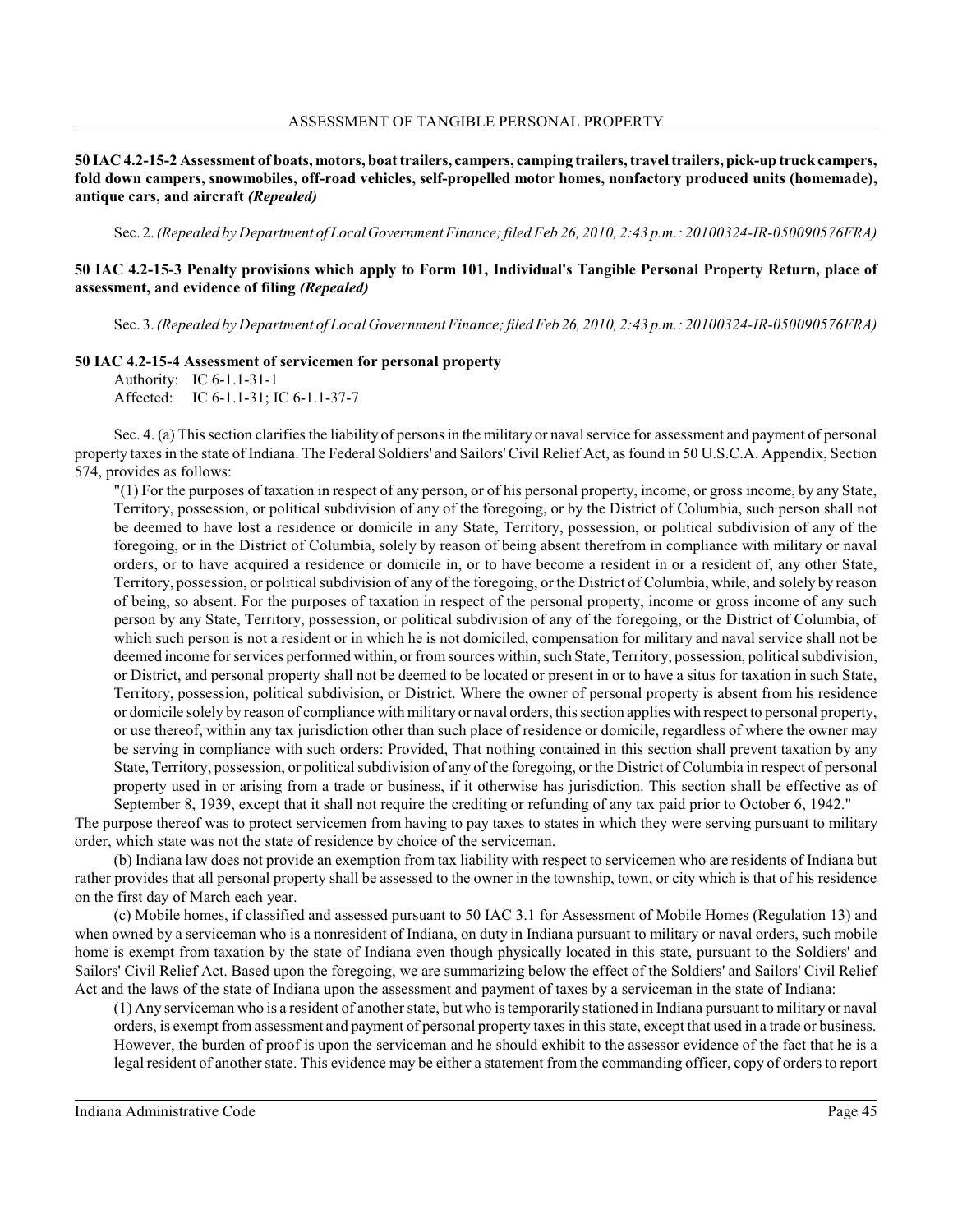for active duty, official military personnel identification card, or any other document which would disclose the place of the serviceman's residence or domicile to be other than Indiana.

(2) Personal property located in Indiana belonging to a nonresident serviceman, not used in trade or business, is exempt from assessment and taxation even though such is left with his wife, dependents, or others, in those situations in which he has been transferred to another state or overseas pursuant to military order.

(3) The exemption under subdivisions (1) and (2) would also extend to a mobile home of any nonresident serviceman.

(4) The above exemptions do not extend to personal property used in or arising from a trade or business, in which case a nonresident serviceman is subject to assessment therefore in the same manner as an Indiana resident.

(5) Any serviceman who is a legal resident of the state of Indiana is subject to assessment in this state.

(6) By the provisions of IC 6-1.1-37-7, the penalties for failure to file an assessment return shall not be applicable to any person, or the dependents of any person, in the military or naval forces of the United States on the assessment date covered by the provisions of the Federal Soldiers' and Sailors' Civil Relief Act.

*(Department of Local Government Finance; 50 IAC 4.2-15-4; filed Dec 7, 1988, 9:35 a.m.: 12 IR 892, eff Mar 1, 1989; reinstated by IC 6-1.1-3-22, eff Jul 1, 2003)*

## **50 IAC 4.2-15-5 Assessment of grain in storage** *(Repealed)*

Sec. 5. *(Repealed by Department of Local GovernmentFinance;filed Feb 26, 2010, 2:43 p.m.: 20100324-IR-050090576FRA)*

## **50 IAC 4.2-15-6 Assessment of farm commodities and livestock** *(Repealed)*

Sec. 6. *(Repealed by Department of Local Government Finance;filed Feb 26, 2010, 2:43 p.m.:20100324-IR-050090576FRA)*

## **50 IAC 4.2-15-7 Assessment of marketing equipment of refined petroleum products**

Authority: IC 6-1.1-31-1 Affected: IC 6-1.1-3

Sec. 7. (a) Under 50 IAC 4.2-7-1, the following procedures will be utilized by the department to determine the prices to be used for the assessment of certain marketing equipment of petroleum products.

(b) Under 50 IAC 4.2-7-2, the department has determined in order to provide for a uniform method of assessment as set out in 50 IAC 4.2-4-5 and to obtain equalization in the assessment of petroleumindustry marketing facilities, the department establishes the useful life of all tangible personal property used in the marketing of petroleum products as being twelve (12) years with all such property being segregated into Pool No. 3 for Indiana property tax purposes. *(Department of Local Government Finance; 50 IAC 4.2-15-7; filed Dec 7, 1988, 9:35 a.m.: 12 IR 895, eff Mar 1, 1989; reinstated by IC 6-1.1-3-22, eff Jul 1, 2003; filed Feb 26, 2010, 2:43 p.m.: 20100324-IR-050090576FRA)*

### **50 IAC 4.2-15-8 Assessment of leased data processing equipment**

Authority: IC 6-1.1-31-1 Affected: IC 6-1.1-3

Sec. 8. (a) In recognition of the fact that certain intangible charges may be included in the base year value of the subject equipment, the board has authorized the following adjustment procedure:

(1) Base year value for leased data processing equipment shall be the current commercial published selling price for new equipment.

(2) If the current selling price as defined in subdivision (1) includes charges for one (1) or more of the following customer support services, such charges shall be allowable as an adjustment to base year value in Column B, Form 103 (50 IAC 4.2-2- 9), to the extent that such charges can be segregated from the total selling price, supported by adequate records and such adjustments clearly shown on Form 106 (50 IAC 4.2-2-9). Customer support services shall be limited to the following:

(A) Educational services. Training and instruction in the use of electronic data processing equipment provided to the user thereof, such as on-site education, classroom instruction, and educational publications.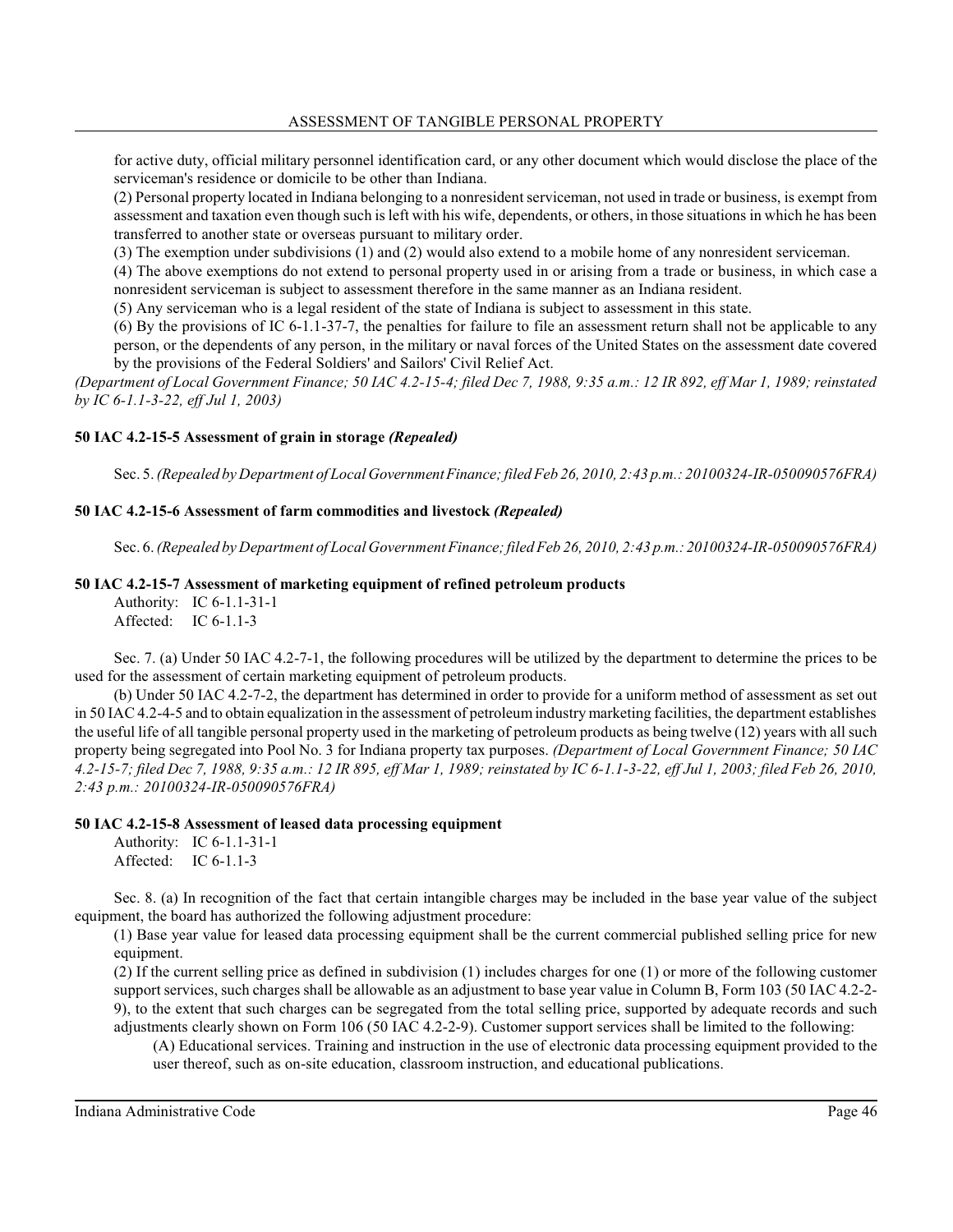(B) Maintenance. This would be tests, measurements, replacements, adjustments, and repairs intended to keep data processing equipment in satisfactory working condition.

(C) Application software. The application program is a written sequence of instructions that details the operations the equipment is to perform in order to achieve a specific objective of the user.

Any adjustment for the above enumerated purposes must be factually documented by the taxpayer and shall not exceed ten percent (10%) of the total base year valuation of subject equipment.

(b) If there is a question as to the qualification of certain items under this section, the taxpayer may request an administrative adjudication determination pursuant to the provisions of 50 IAC 4.2-1-6. The department will review each request and issue its determination based upon the facts and evidence submitted by the taxpayer. *(Department of Local Government Finance; 50 IAC 4.2-15-8; filed Dec 7, 1988, 9:35 a.m.: 12 IR 895, eff Mar 1, 1989; reinstated by IC 6-1.1-3-22, eff Jul 1, 2003; filed Feb 26, 2010, 2:43 p.m.: 20100324-IR-050090576FRA)*

## **50 IAC 4.2-15-9 Assessability of state and federal taxes on liquor, wine, beer, and cigarettes including goods held in bonded warehouse** *(Repealed)*

Sec. 9. *(Repealed by Department of Local Government Finance; filed Feb 26, 2010, 2:43 p.m.: 20100324-IR-050090576FRA)*

## **50 IAC 4.2-15-10 Assessment of used equipment, appliances, vehicles, and other tangible personal property** *(Repealed)*

Sec. 10. *(Repealed by Department of Local Government Finance; filed Feb 26, 2010, 2:43 p.m.: 20100324-IR-050090576FRA)*

### **50 IAC 4.2-15-11 Reporting requirements and disclosure of information** *(Repealed)*

Sec. 11. *(Repealed by Department of Local Government Finance; filed Feb 26, 2010, 2:43 p.m.: 20100324-IR-050090576FRA)*

### **50 IAC 4.2-15-12 Assessment of outdoor advertising signs** *(Repealed)*

Sec. 12. *(Repealed by Department of Local Government Finance; filed Feb 26, 2010, 2:43 p.m.: 20100324-IR-050090576FRA)*

### **50 IAC 4.2-15-13 Assessment of interstate motor truck carriers under the international registration program** *(Repealed)*

Sec. 13. *(Repealed by Department of Local Government Finance; filed Feb 26, 2010, 2:43 p.m.: 20100324-IR-050090576FRA)*

#### **50 IAC 4.2-15-14 Present value of personal property leases**

Authority: IC 6-1.1-31-1 Affected: IC 6-1-1-3

Sec. 14. Pursuant to 50 IAC 4.2-8-7(d), the department has prescribed the following for the computation of the present value of leased personal property:

(1) If ownership of the property is transferred to the lessee (or may transfer if one (1) of the parties exercises an option) at or before the end of the lease, the term of the lease shall be the term used for computation of the present value.

(2) If title to the property is not transferred to the lessee, the prescribed federal tax depreciable life of the asset at the inception of the lease shall be the term for computing the present value.

(3) If the length of the lease is not specific, the prescribed federal tax depreciable life of the asset at the inception of the lease shall be the term for computing the present value.